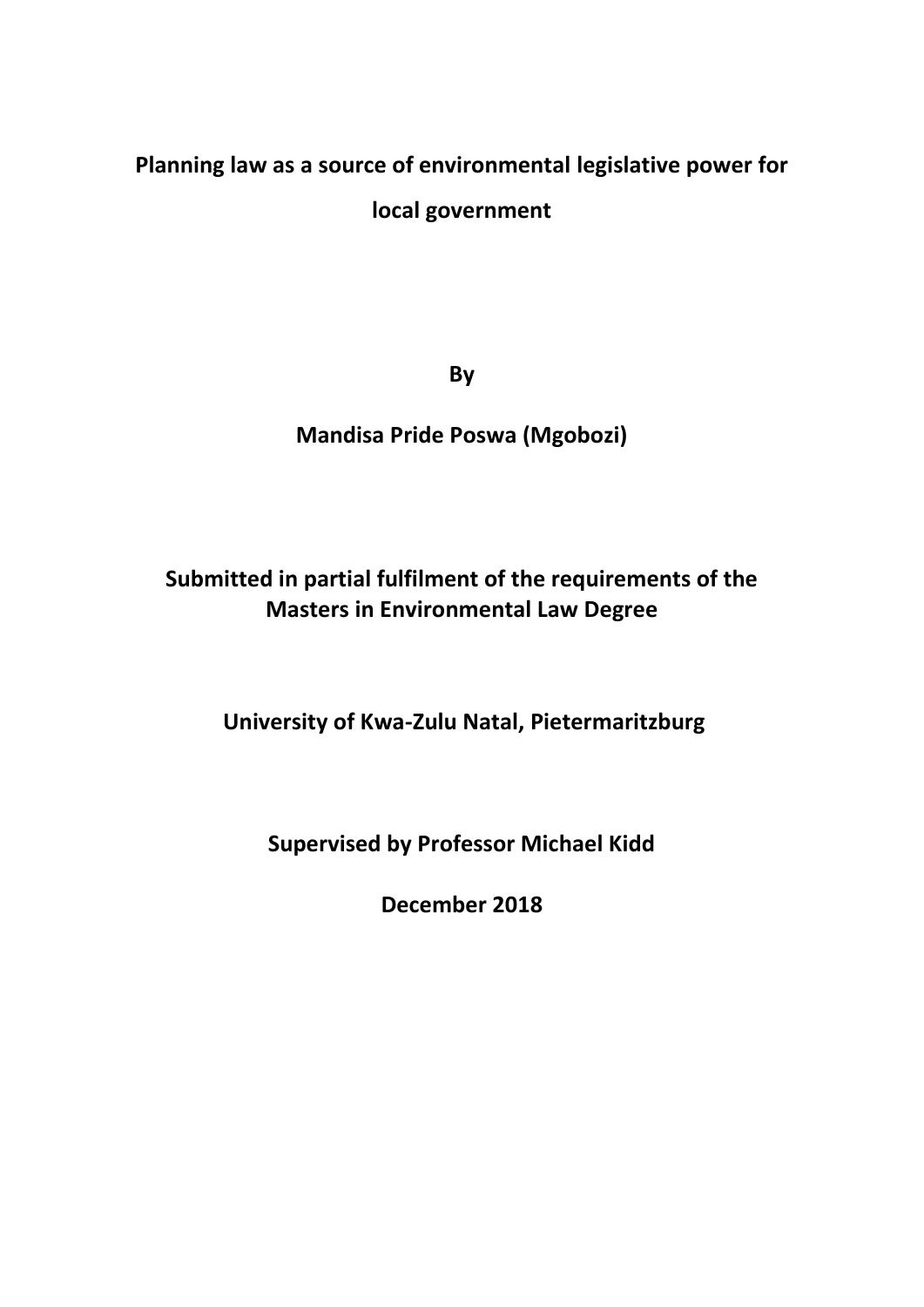# <span id="page-1-0"></span>**DECLARATION OF ORIGINALITY**

I, Mandisa Pride Poswa (Mgobozi) do hereby declare that unless specifically indicated to the contrary in this text, this dissertation is my own original work and has not been submitted to any other university in full or partial fulfilment of the academic requirements of any other degree or other qualification.'

------------------------------

Mandisa Pride Poswa (Mgobozi) Student Number: 200279368 Masters in Environmental Law School of Law University of Kwa-Zulu Natal, Pietermaritzburg

December 2018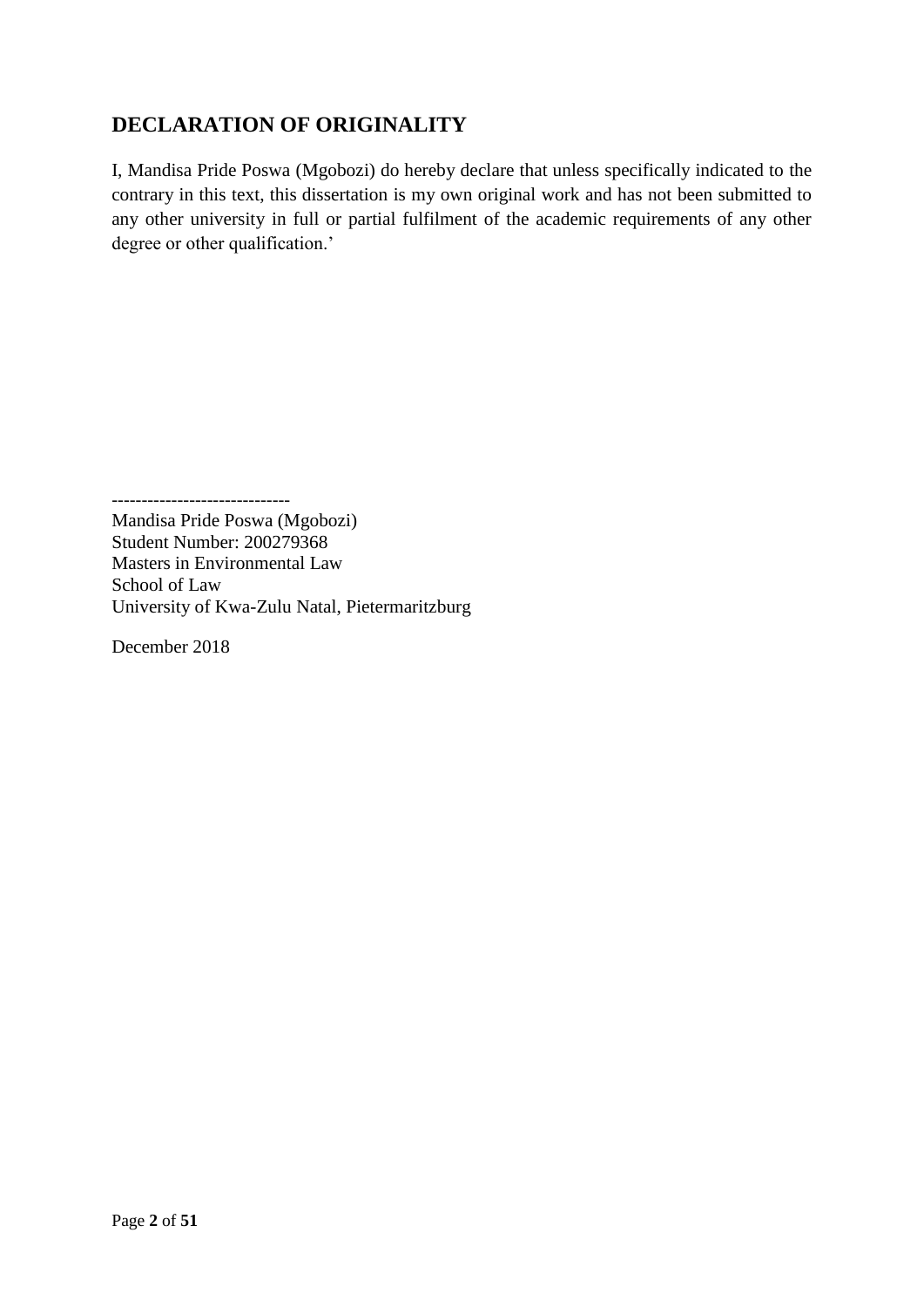### <span id="page-2-0"></span>**ACKNOWLEDGEMENTS**

I would like to thank the Lord Jesus Christ my creator for giving me the strength and the perseverance. Lord without you, I have nothing.

I would like to thank Professor Kidd, for his guidance, support and assistance throughout the writing of this dissertation. Your inputs are greatly appreciated.

I would like to thank my husband Zolile Poswa, the love of my life, my best friend, father of my kids and my motivator. Thank you Dontsa for your support and understanding; the sacrifices you made in supporting me did not go unnoticed. Thank you for believing in me when at times I doubted my capabilities *'ndiswele imilomo eliwaka'*.

I would like to thank my kids, Owethu Poswa and Limile Poswa for your support and understanding while mommy was consumed by her studies. Your love, support and knowing that you are looking up to me, gave me reason to persevere. I love you always.

I would like to thank my mother Xolisa Mgobozi for always being there and always believing in me. Daddy, I hope you looking down on me from heaven with a smile and I hope I have done you proud. To my siblings, thank you reminding me that in everything we always strive for our best and we never give up.

Last but not least, I would like to thank my spiritual parents at Truevine Community Church that have motivated and prayed for my perseverance and success. To my colleagues and my supervisor at work, thank you for your support and understanding, I am forever grateful. To my helper at home, thank for your support; I could not have done this without your support.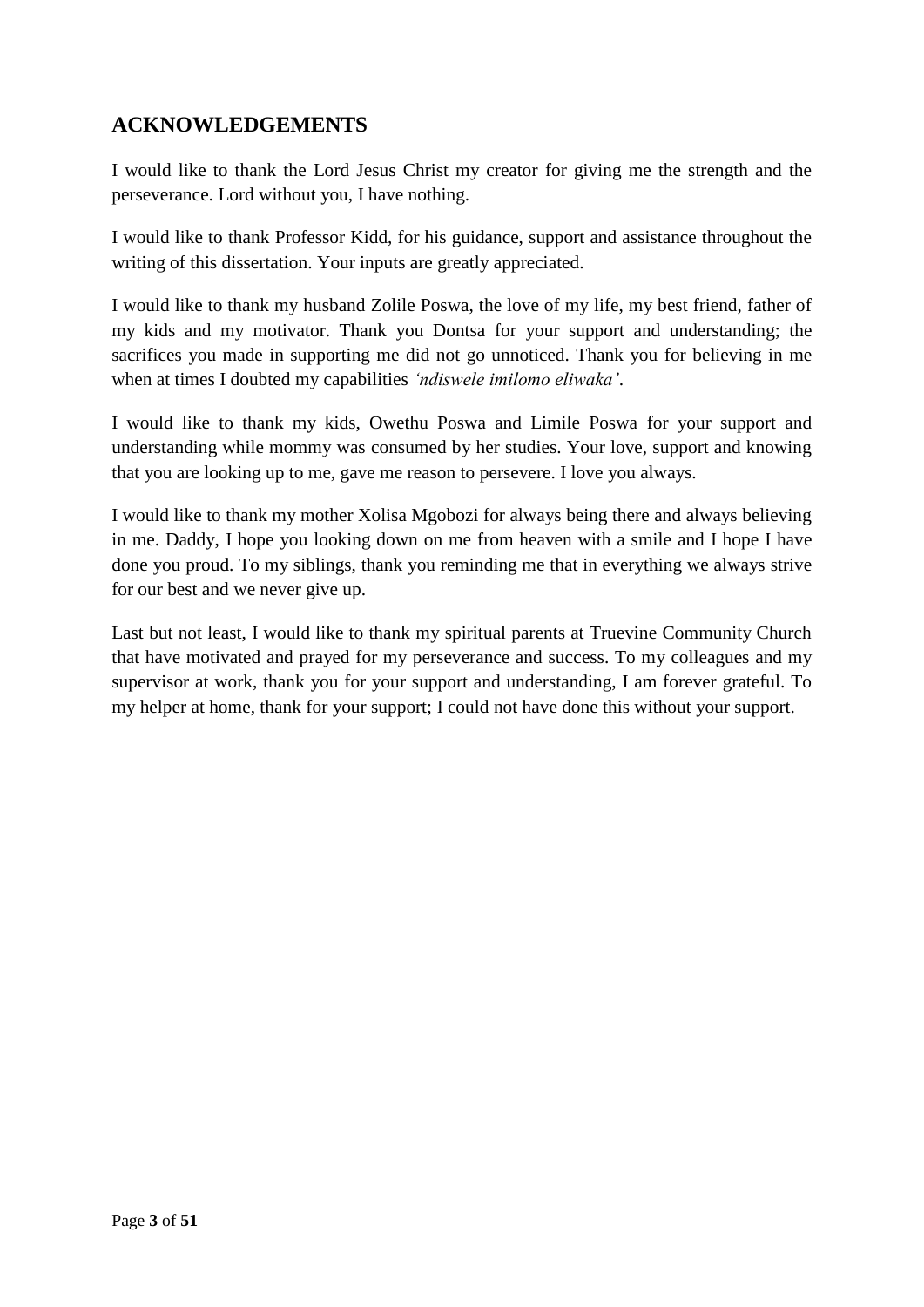### **TABLE OF CONTENTS**

|    | <b>CHAPTER 1: LOCAL GOVERNMENT AND THE REALIZATION OF THE</b>                   |  |  |  |  |
|----|---------------------------------------------------------------------------------|--|--|--|--|
| 1. |                                                                                 |  |  |  |  |
| 2. |                                                                                 |  |  |  |  |
| 3. |                                                                                 |  |  |  |  |
| 4. |                                                                                 |  |  |  |  |
| 5. |                                                                                 |  |  |  |  |
| 6. |                                                                                 |  |  |  |  |
|    |                                                                                 |  |  |  |  |
| 1. |                                                                                 |  |  |  |  |
|    |                                                                                 |  |  |  |  |
|    |                                                                                 |  |  |  |  |
|    |                                                                                 |  |  |  |  |
|    |                                                                                 |  |  |  |  |
|    |                                                                                 |  |  |  |  |
| 2. |                                                                                 |  |  |  |  |
|    |                                                                                 |  |  |  |  |
| 1. |                                                                                 |  |  |  |  |
| 2. |                                                                                 |  |  |  |  |
| 3. |                                                                                 |  |  |  |  |
| 4. | Judicial interpretation of local government authority on municipal planning  19 |  |  |  |  |
|    |                                                                                 |  |  |  |  |
| 1. |                                                                                 |  |  |  |  |
| 2. |                                                                                 |  |  |  |  |
| 3. |                                                                                 |  |  |  |  |
| 4. |                                                                                 |  |  |  |  |
| 7. |                                                                                 |  |  |  |  |
| 8. |                                                                                 |  |  |  |  |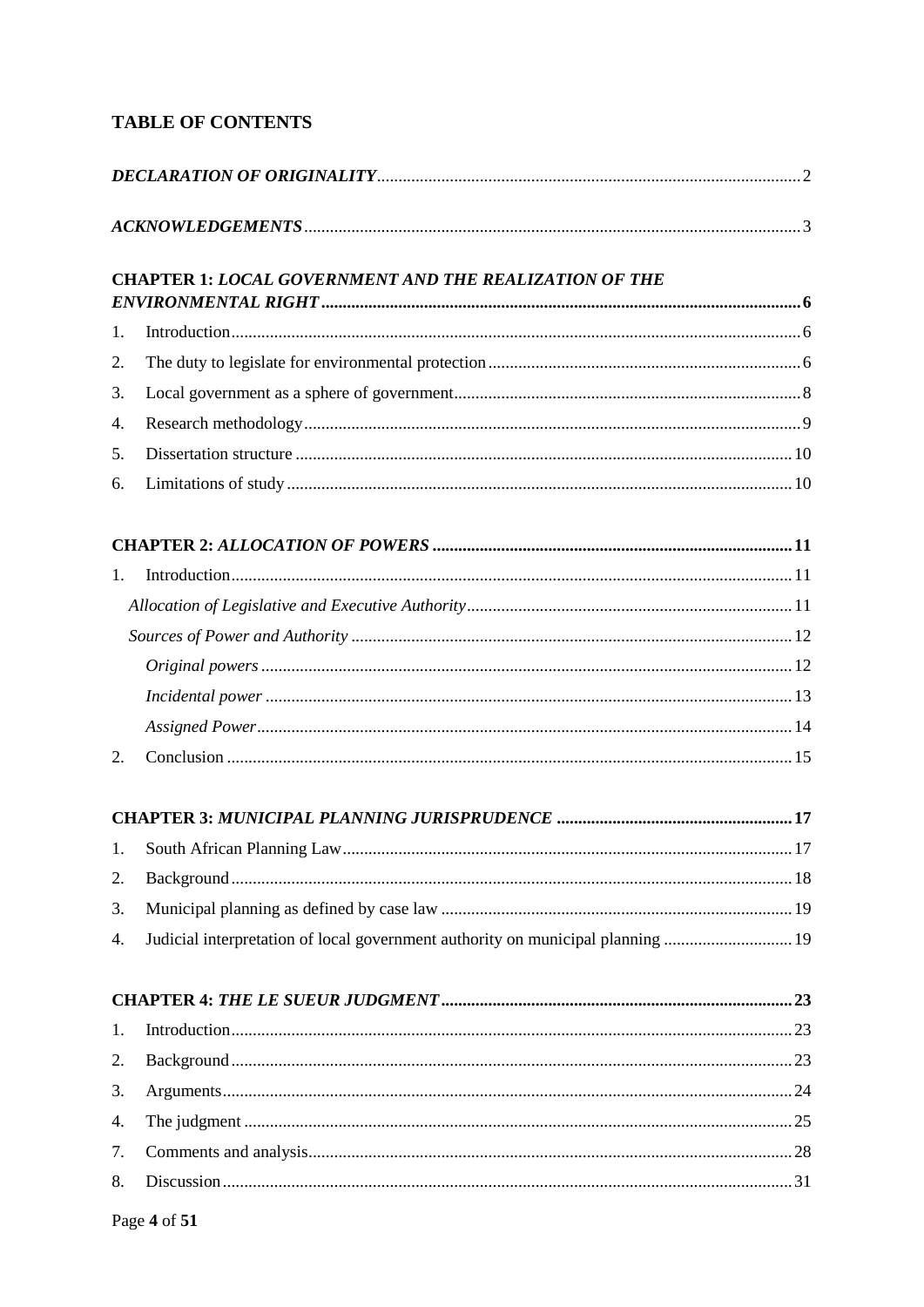| 9.             |                                                            |  |  |  |
|----------------|------------------------------------------------------------|--|--|--|
|                |                                                            |  |  |  |
|                | CHAPTER 5: SPATIAL PLANNING AND LAND USE MANAGEMENT ACT 37 |  |  |  |
| $\mathbf{1}$ . |                                                            |  |  |  |
| 2.             |                                                            |  |  |  |
|                |                                                            |  |  |  |
| 6.             |                                                            |  |  |  |
| 7.             |                                                            |  |  |  |
|                |                                                            |  |  |  |
|                |                                                            |  |  |  |
|                |                                                            |  |  |  |
|                |                                                            |  |  |  |
|                |                                                            |  |  |  |
|                |                                                            |  |  |  |
|                |                                                            |  |  |  |
|                |                                                            |  |  |  |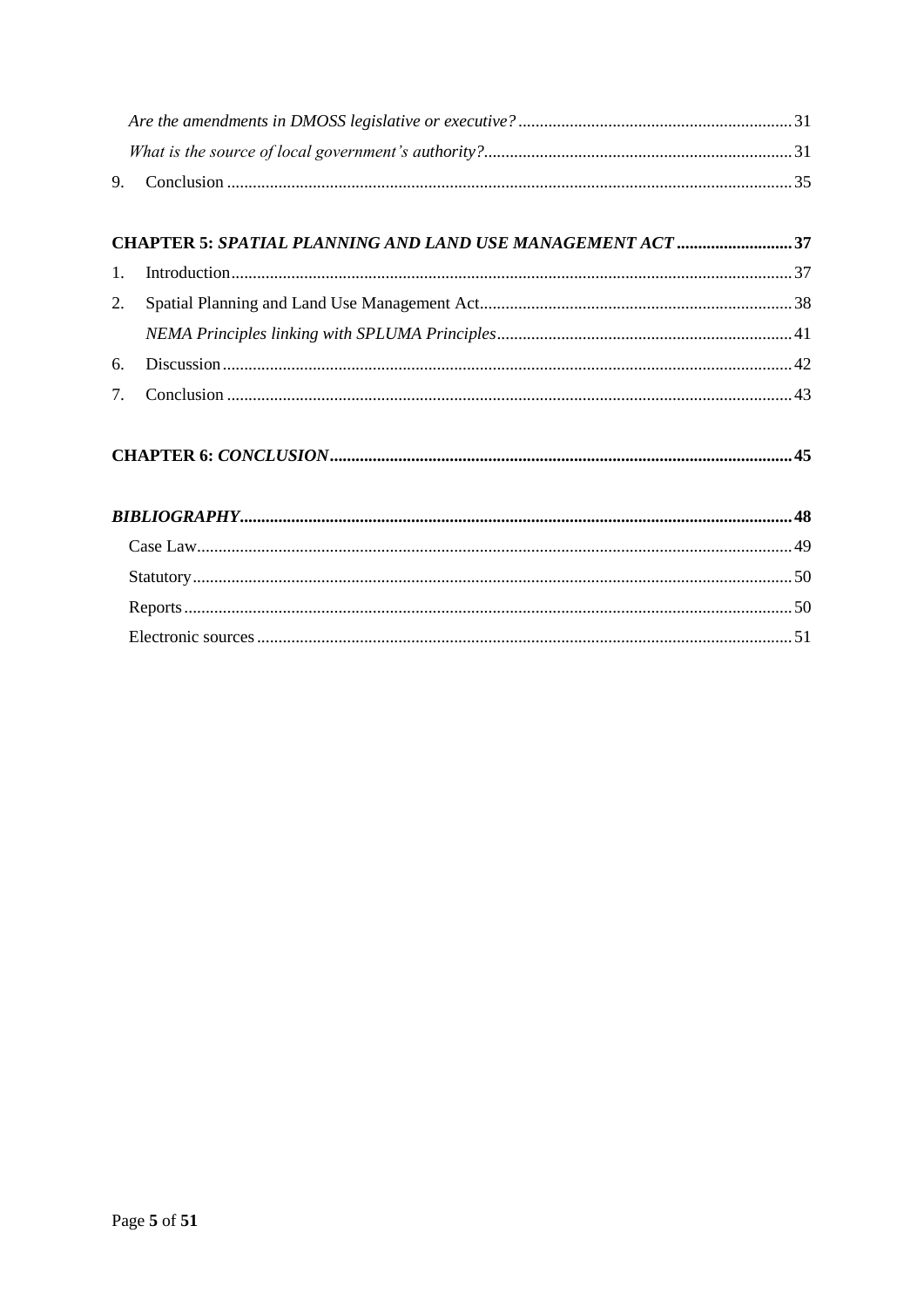# <span id="page-5-0"></span>**CHAPTER 1: LOCAL GOVERNMENT AND THE REALIZATION OF THE ENVIRONMENTAL RIGHT**

#### <span id="page-5-1"></span>**1. Introduction**

South Africa is recognized internationally as one of the most biologically diverse countries in the world due to its high species diversity, rate of endemism and diverse ecosystems. <sup>1</sup> However, there also is recognition that there is a need to make more effort towards the protection of the environment.<sup>2</sup> Our biodiversity has been noted to be a national asset.<sup>3</sup> Its conservation places responsibility on different spheres of government and stakeholders; but the question is whether local government has legislative power to also heed to the call?

Local government has constitutional power to legislate in respect of various competencies<sup>4</sup> but there is no explicit legislative power in relation to the 'environment'. The case of *Le Sueur v eThekwini Municipality*<sup>5</sup> has considered whether local government has authority to legislate on environmental conservation despite the absence of explicit constitutional power to this effect. This dissertation considers this judgment, and the considerable scholarly comment on the case, within the context of the relevant constitutional and legislative provisions, exploring the allocation of powers from various sources.

It is apparent from *Le Sueur* that municipal planning, which is explicitly provided as a municipal legislative competence in terms of the Constitution,<sup>6</sup> provides an avenue for the legislative competence of local government in relation to environmental conservation.<sup>7</sup> In light of this, the dissertation also considers whether the Spatial Planning and Land Use Management Act<sup>8</sup> (SPLUMA) is a source of environmental legislative power for local government which was not considered in the *Le Sueur* judgment as SPLUMA was not yet in effect.

The aim of this thesis is to answer based on the *Le Sueur* judgement is: What is the source of local legislative environmental authority?

#### <span id="page-5-2"></span>**2. The duty to legislate for environmental protection**

The Constitution provides in section 24 for the environmental right

Everyone has the right to:

<sup>1</sup> <sup>1</sup> Convention on Biological Diversity South Africa Biodiversity Facts

<https://www.cbd.int/countries/profile/default.shtml?country=za#facts> (accessed 30/11/2016).

<sup>2</sup> National Development Plan 2030 'Our Future Make it Work'.

<sup>3</sup> *Ibid* NDP*.*

<sup>4</sup> Allocation of powers dealt with under chapter 2 of this dissertation '*[Allocation of Legislative and Executive](#page-10-2)  [Authority](#page-10-2)*'.

<sup>5</sup> *Le Sueur v eThekwini Municipality* (9714-11) [2013] ZAKZPHC 6 (30 January 2013) - will be referred as *Le Sueur* for the rest of the dissertation.

<sup>6</sup> *Ibid Le Sueur* para 21.

<sup>7</sup> See discussion in Chapter 4 of this thesis.

<sup>8</sup> Spatial Planning and Land Use Management Act 16 of 2013 (for the rest of this dissertation will be referred to as SPLUMA).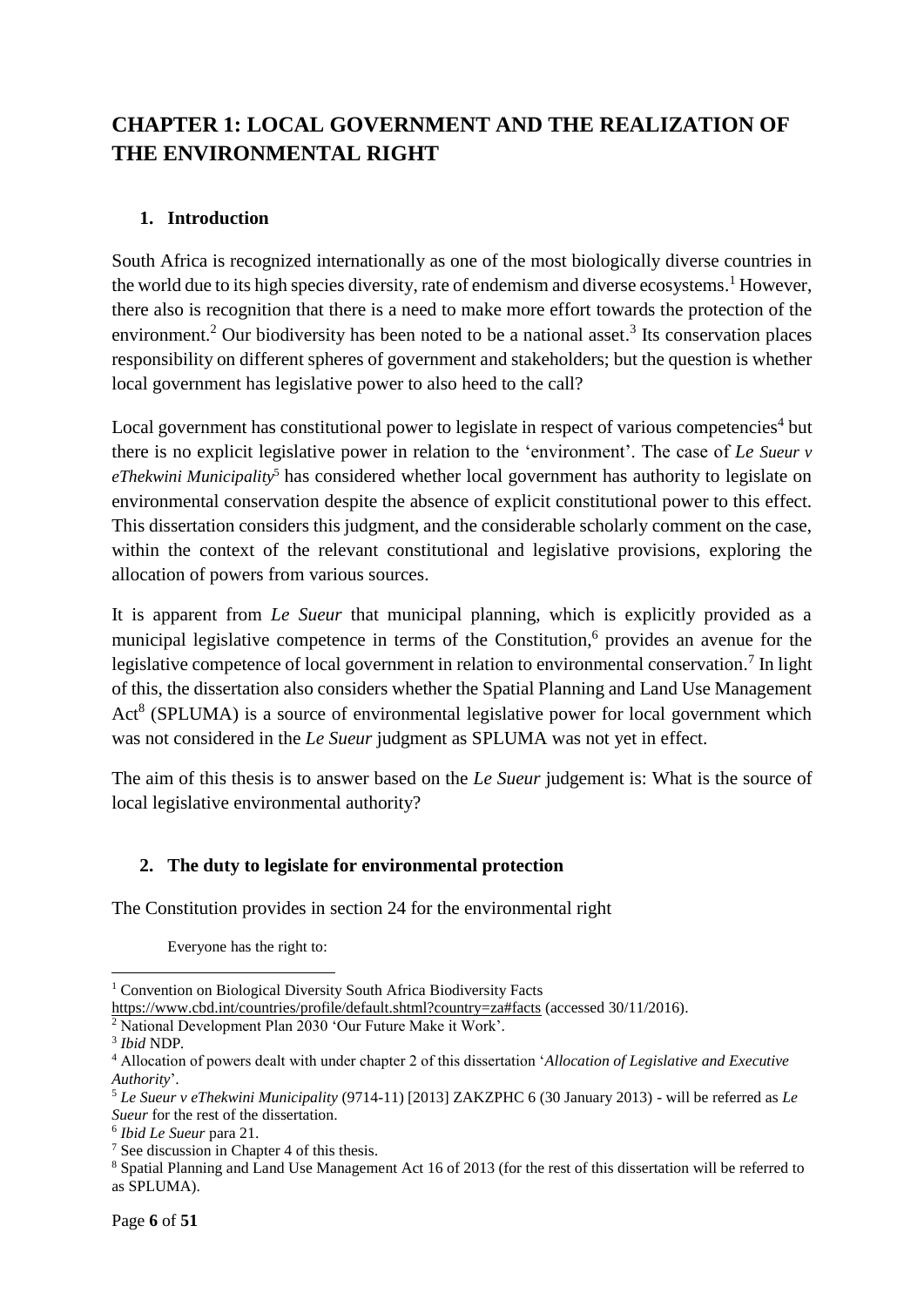- (a) an environment which is not harmful to their health or well-being; and
- (b) to have the environment protected for the benefit of present and future generations through reasonable legislative and other measures that:
	- (i) prevent pollution and ecological degradation;
	- (ii) promote conservation; and
	- (iii) secure ecologically sustainable development and use of natural resources, while promoting justifiable economic and social development.<sup>9</sup>

The obligation to ensure that the environmental right is realised is placed on all spheres of government. Hence, local government as part of the state has an obligation to ensure that constitutional rights are realized. Section 7 on the Bill of Rights subsection 2 specifies that 'The state must respect, protect, promote and fulfil the rights in the Bill of Rights'.<sup>10</sup> This provision also places a duty on local government to respect and uphold the Constitution in order to ensure that all rights within the Constitution are realized including the environmental right.

Section 8(1) on the application of the Bill of Rights includes local government as legislature, executive and as an organ of state.<sup>11</sup> As such s  $7(2)$  can be invoked against any local government that fails to respect, protect, promote and fulfil the rights in the Bill of Rights.<sup>12</sup>

> This then indicates that the failure by the municipality in enforcing environmental law where necessary, may result in that municipality held accountable under the national legislations to have breached the legal duty it has on the enforcement of environmental  $law<sup>13</sup>$

Local government is the closest sphere of the government to the people and it thus makes sense that this sphere deals with localised environmental issues.<sup>14</sup> In order to ensure that the environmental right is realized the environmental framework was enacted as the National Environmental Management Act No 107 of 1998 (NEMA).<sup>15</sup> Essentially, NEMA places an obligation on *all organs* of the state for the realization of the environmental right. NEMA defines the environment as

**'environment'** means the surroundings within which humans exist and that are made up of-

(i) the land, water and atmosphere of the earth;

(ii) micro-organisms, plant and animal life;

(iii) any part or combination of (i) and (ii) and the interrelationships among and between them; and

(iv) the physical, chemical, aesthetic and cultural properties and conditions of the foregoing that influence human health and well-being<sup>16</sup>

Based on the above definition of the environment in NEMA it is clear that the environment includes both biotic and abiotic factors as well as may other factors that need to be considered in the protection of the environment. NEMA principles in section 2, place a duty on all spheres

<sup>9</sup> Constitution of the Republic of South Africa, 1996 Section 24.

<sup>&</sup>lt;sup>10</sup> *Ibid* RSA Constitution Section 7 Bill of Rights.

<sup>11</sup> *Ibid* RSA Constitution.

<sup>12</sup> *Ibid* RSA Constitution.

<sup>13</sup> Mathebula MT 2011 The Legal Duty of Municipalities to Enforce Environmental Law *LLM Thesis University of Limpompo*, page 1 - 49 at 7.

<sup>14</sup> Du Plessis A 2015 *Environmental Law And Local Government In South Africa*, Chapter 6 'Environmental rights protected in the Constitution of the Republic of South Africa, at page 219.

<sup>&</sup>lt;sup>15</sup> National Environmental Management Act, 107 of 1998 (for the rest of this dissertation will be referred to as NEMA).

<sup>16</sup> *Ibid* NEMA Section 1 Definitions.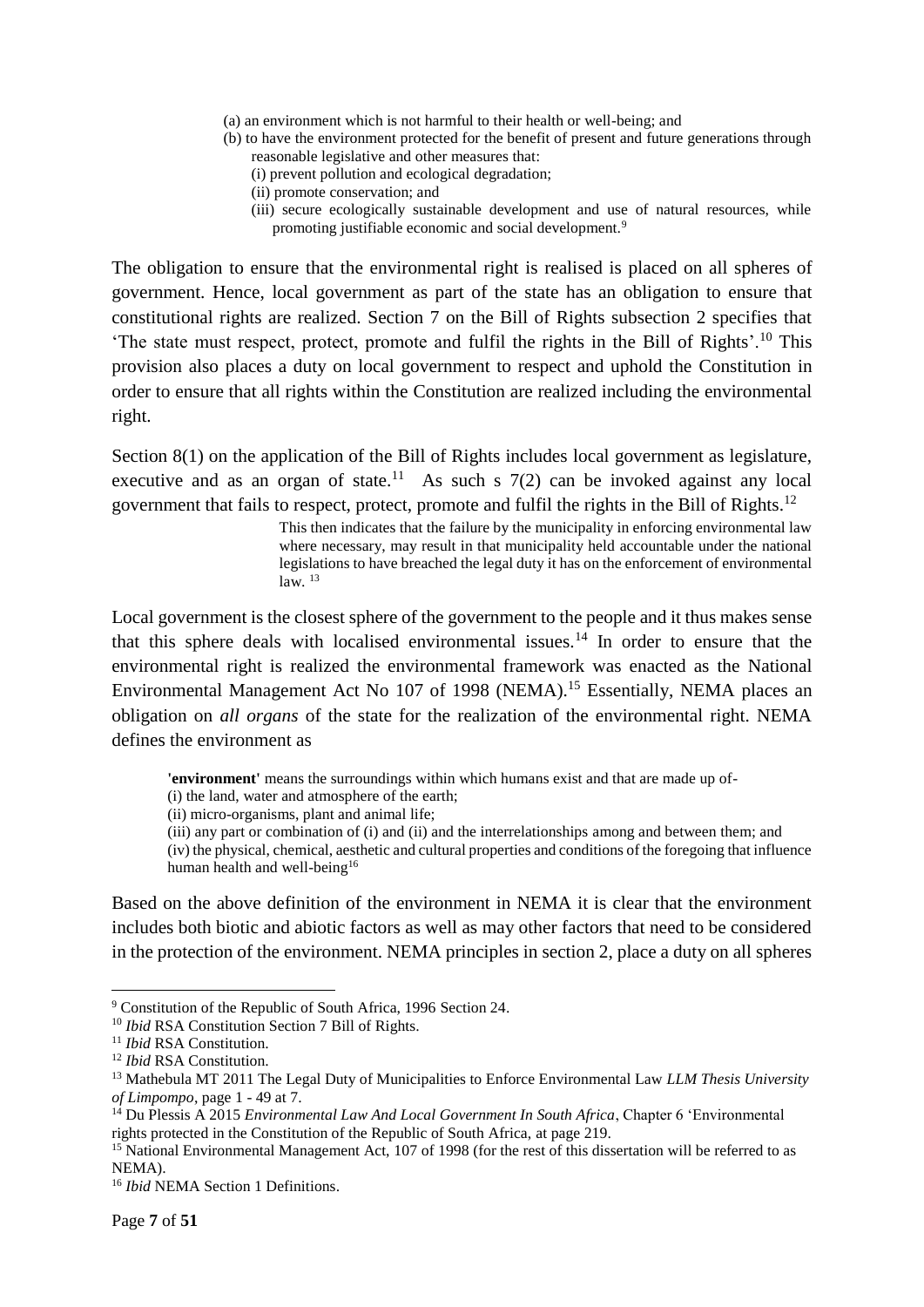of government, including local government that may significantly affect the environment to be cognisant in their actions to ensure that there is minimal impact on the environment and that the environment is protected.<sup>17</sup> Du Plessis discusses NEMA principles and their applicability to local government extensively.<sup>18</sup> Many of the NEMA principles seem to be integrated into land use management and these are further discussed as part of chapter 5.<sup>19</sup>

#### <span id="page-7-0"></span>**3. Local government as a sphere of government**

The South African government is made up of three spheres of government namely national government, provincial government and local government. Former Chief Justice Sandile Ngcobo noted that the South African Constitution is based on a model of separation of powers and this model envisages that there is no absolute power. <sup>20</sup> Essentially our Constitution further recognizes the elimination of the hierarchal government division of power within the Republic.<sup>21</sup> The Constitution confers the right to govern to the local government therefore; it can put forward its own initiatives and issues that affect its own communities. These provisions are subject to both provincial and national laws as provided for in the Constitution.<sup>22</sup>

Essentially, the South African model of separation of powers is still evolving and it is one that is 'distinctly' South African.<sup>23</sup> This model however is still being interpreted by the Constitutional Court. The Constitution provides for cooperative governance in section 41, all spheres of government and organs of state must be independent in their powers and functions.  $24$ The drafters of the Constitution envisioned for some encroachment among the spheres due to the blurring of lines at times, but most importantly it foresaw the need for interaction among different spheres which has been referred to as 'constitutional dialogue'.<sup>25</sup>

Constitutional dialogue requires that there is a common mission for all spheres of government to not compete among themselves but rather each sphere should work independently as well as collectively in upholding the provisions of the Constitution.<sup>26</sup> Therefore, all spheres of government have an obligation to uphold the Constitution and ensure that the rights within the Bill of Rights are realized. The Constitution provides in schedules 4 and 5, competences for each sphere of government. Local government competence is provided for in schedule 4-part B and schedule 5-part B.

<sup>&</sup>lt;sup>17</sup> *Ibid* NEMA (see note 15) Section 2 Principles.

<sup>18</sup> Du Plessis (see note 14) at 259.

<sup>19</sup> NEMA (see note 15) Section 2 Principles discussed as part of chapter 5.

<sup>&</sup>lt;sup>20</sup> Ngcobo S 2011 South Africa's Transformative Constitution: Towards an appropriate Doctrine of the

Separation of powers *Stellenbosch Law Review* 1 vol 22 page 37 – 49 at 38.

<sup>&</sup>lt;sup>21</sup> Nkuna NW and Nemutanzhela TL 2012 Locating The Role of Service Delivery Within Powers and Functions of Local Government in *South Africa Journal of Public Administration* Special Issue 1 Vol 47 page 355 – 368 at 358.

<sup>&</sup>lt;sup>22</sup> RSA Constitution (see note 9) s 151(3); the oversight of these spheres is further noted in chapter 5 within spatial planning legislative framework.

 $2\overline{3}$  Ngcobo S (see note 20) at 38.

<sup>&</sup>lt;sup>24</sup> RSA Constitution (see note 9) s 41.

 $25$  Ngcobo S (see note 20) at 39.

<sup>26</sup> *Ibid* Ngcobo at 40.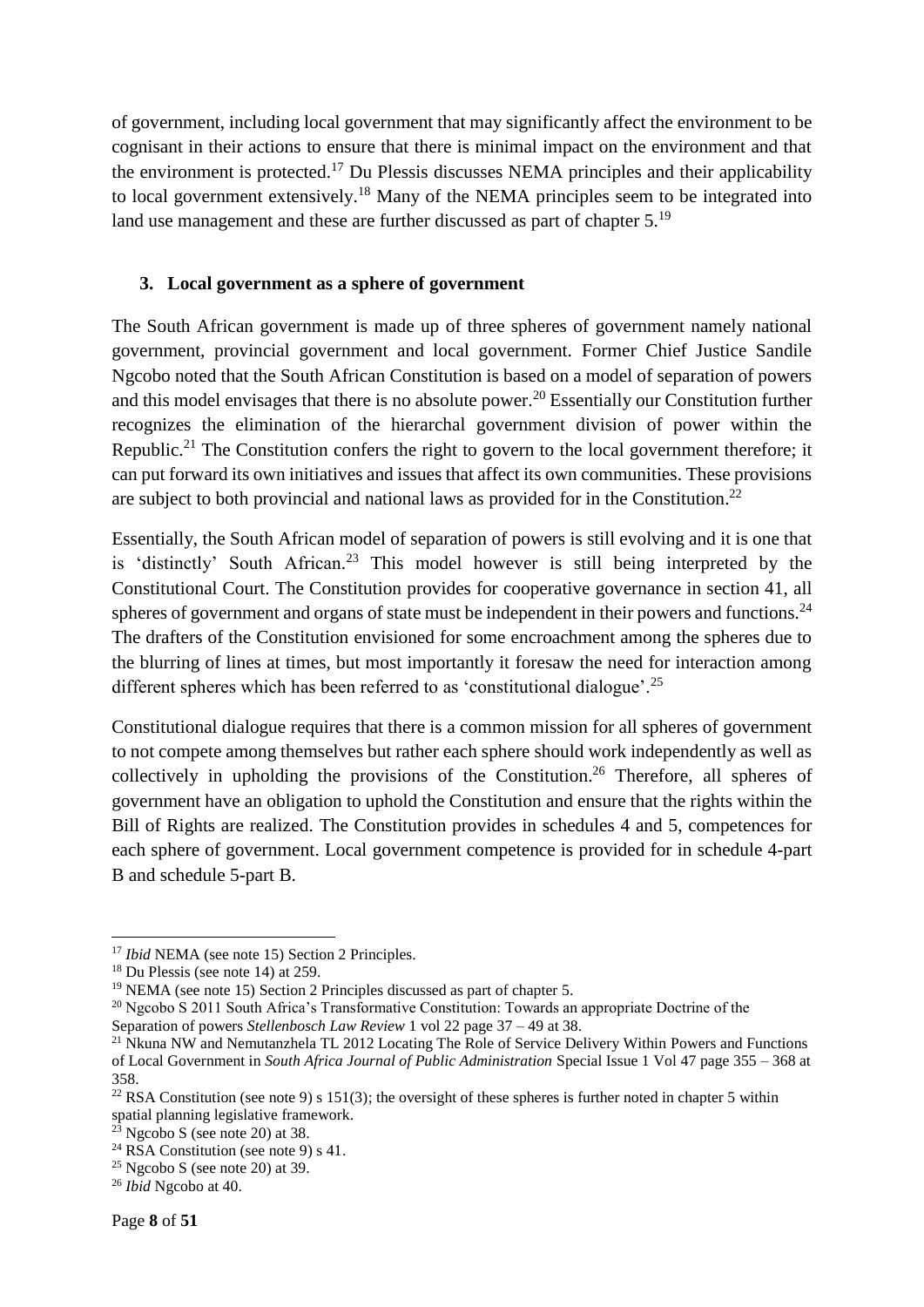Concurrent powers in terms of the Constitution refers to holding the 'same' powers over the same functional areas, whereas an overlap in functions refers to more than one sphere of government holding authority (legislative/executive/ both) over the same functional area.<sup>27</sup> In terms of the 'environment', it is not a local government legislative competence but a competence of both the national government and the provincial government concurrently.<sup>28</sup>

The recent *RA Le Sueur v eThekwini Municipality* (*Le Sueur*) <sup>29</sup> judgement has brought interest and has drawn attention to the role of local government in protecting the environment. However, if there is an expectation for local government to protect the environment what is the source of the authority? The central legal question in this judgement was whether the power exercised by the eThekwini Metropolitan Municipality was executive or legislative.

Unfortunately, the judgment was not altogether clear in its answer to this question. Although, much critical analysis has been published on this judgment (Freedman <sup>30</sup>, du Plessis and van der Berg  $31$ , Bronstein  $32$ , Fuo  $33$ , Muir  $34$ , Humby  $35$ ) the commentators have not reached a consensus. Hence, this research attempts to provide some clarity on the source and character of local government authority in relation to the environment, as provided for by the planning laws in the light of this judgment and analysis thereof.

#### <span id="page-8-0"></span>**4. Research methodology**

This research was a desktop exercise; the sources are primary and secondary materials. It analysed relevant legislation, cases, literature, books, reports and internet sources. There was no fieldwork. Specific attention was drawn to the *Le Sueur* case<sup>36</sup> in order to provide some clarity in relation to the relevant legislative power of municipalities. Analysis of SPLUMA was carried out in order to ascertain whether the duties/powers conferred on local government by this legislation affect the legal position.

 $\overline{a}$ 

<sup>27</sup> Steytler Nico and Fessha Yonatan Tesfaye 2007 Defining Local Government Powers and Functions *South African Law Journal* Vol 124 Issue 2 pages 320 – 338 at 320.

 $^{28}$  The allocation of powers as provided for by section 156 of the Constitution, schedule 4A and 4B, schedule 5A and 5B discussed in chapter 2 of this dissertation.

<sup>29</sup> *Le Sueur* (see note 5).

<sup>&</sup>lt;sup>30</sup> Freedman W 2014The Legislative Authority Of The Local Sphere Of Government To Conserve And Protect The Environment: A Critical Analysis of *Le Sueur v eThekwini Municipality* [2014] PER 62 *PELJ* (17)1. Pages 566 -594.

<sup>31</sup> Du Plessis AA and van der Berg A RA Le Seur v eThekwini Municipality 2013 JDR 0178 (KZP): An environmental law reading *Stellenbosch Law Review* 2013 pages 580 -594.

<sup>&</sup>lt;sup>32</sup> Bronstein V 2015 Mapping legislative and executive powers over Municipal planning: exploring the boundaries of local, provincial and national control *The South African Law Journal* 132 pages 639 – 663.

<sup>33</sup> Fuo O 2015 Role of courts in interpreting local government's environmental powers in South Africa *Common wealth Journal of Local Governance* issue 18 pages 17 – 35.

<sup>34</sup> Muir A 2015 The Le Sueur Case and a Local Government's Constitutional Right to Govern *Southern African Public Law* Issue 2 Vol 30 pages 556 – 579.

<sup>35</sup> Humby T 2015a Localising Environmental Governance: The Le Sueur Case *Potchefschroom Elektroniese Regsbald* Vol 17 No 4 pages 1660 – 1689.

<sup>36</sup> *Le Sueur* (see note 5).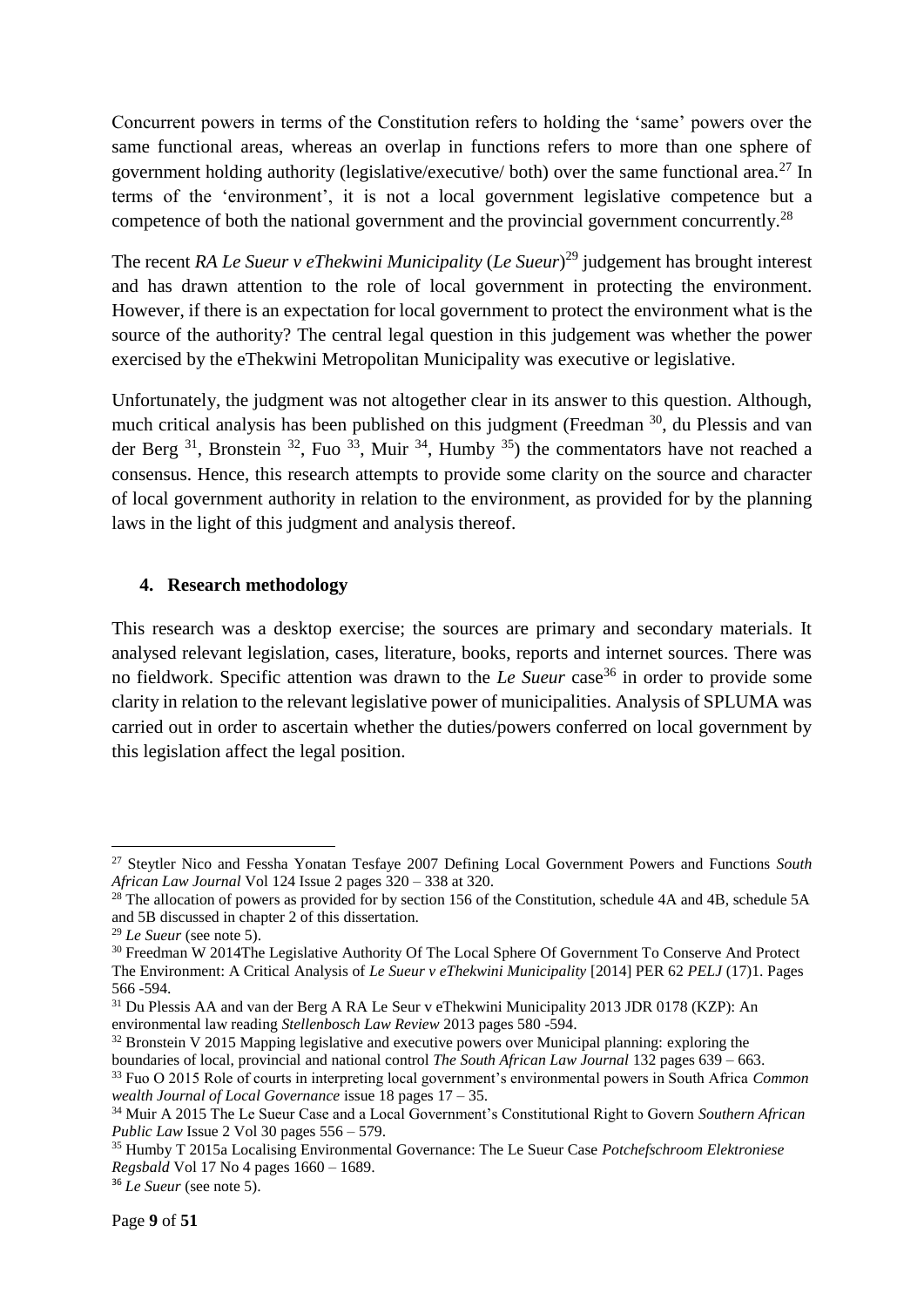#### <span id="page-9-0"></span>**5. Dissertation structure**

**Chapter 1** introduces the issue at hand and draws attention to the legislative authority of local government in relation to the protection of the environment, research questions, research methodology, dissertation structure and limitations of the study.

**Chapter 2** introduces, describes and discusses allocation of legislative powers in relation to the three spheres of government with emphasis on local government. The key focus of the chapter is distinguishing between executive and legislative authority as well sources of authority.

**Chapter 3** Focuses on municipal planning jurisprudence and draws emphasis to municipal planning powers held within local government. Although some of the cases are not related to protection of the environment through municipal planning, the views of the judiciary on the powers held by local government on municipal planning are important to note.

**Chapter 4** describes and discusses the *Le Sueur* judgment in detail in the light of the various scholarly interpretations, character of the power that was exercised by eThekwini Municipality to make the amendments is identified and the source of the authority is also discussed.

**Chapter 5** introduces a brief history of the South African Planning law and emphasises SPLUMA<sup>37</sup> provisions in municipal planning with particular reference to the protection of the environment. If SPLUMA were in force during the *Le Sueur* judgment would the legal approach to resolving the dispute have been different? Does SPLUMA make any difference to the local environmental legislative powers within the ambit of municipal planning?

**Chapter 6** concludes and comments on the role and duty of local government as role player in legislating for the protection of the environment as part of municipal planning.

#### <span id="page-9-1"></span>**6. Limitations of study**

The research is subject to the following constraints and limitations:

The environment is not an explicit competence of local government, therefore contextualising the implicit environmental legislative authority of local government was challenging. This study explored planning law as a source of environmental legislative power for local government and analysed scholarly views on the *Le Sueur* judgement. One of the key questions that this work aims to answer is if SPLUMA was in force during the *Le Sueur* judgment would the legal approach to resolving the dispute have been different? Notably, SPLUMA has been recently accented into law and there is no case law to date on municipal planning that takes into account SPLUMA and the protection of the environment. Therefore, analysis of SPLUMA in chapter 5 is not directly informed by any existing jurisprudence.

<sup>37</sup> SPLUMA (see note 8)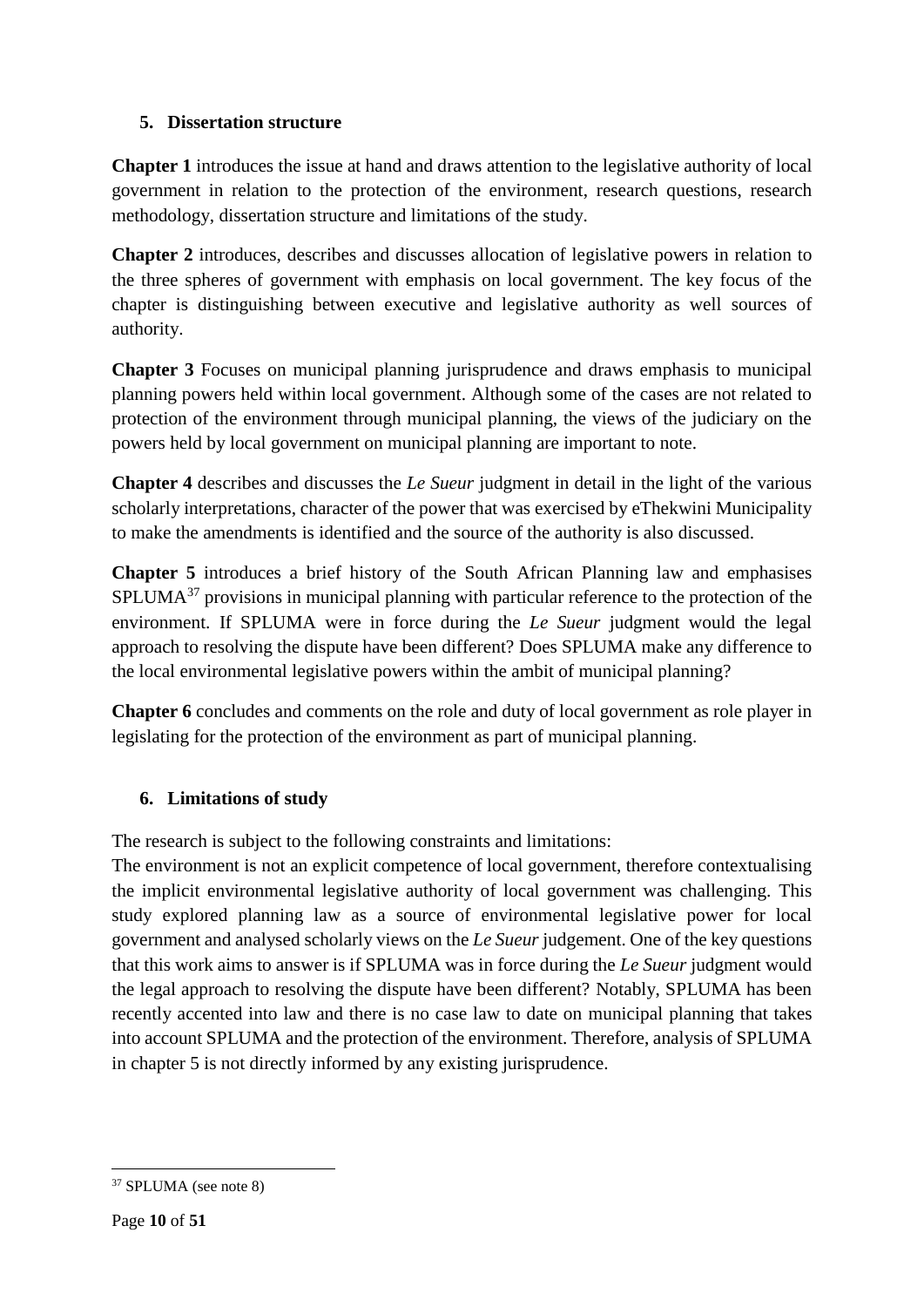# <span id="page-10-1"></span><span id="page-10-0"></span>**CHAPTER 2: ALLOCATION OF POWERS**

#### **1. Introduction**

This chapter considers the allocation of powers in respect of the spheres of government with particular emphasis on local government. The emphasis of this chapter is on local government legislative authority and possible sources of legislative authority.

#### <span id="page-10-2"></span>*Allocation of Legislative and Executive Authority*

In the year 1994 a democratically elected government in South Africa came into power and this resulted in a shift from Parliamentary Sovereignty to Constitutional Supremacy with its enshrined, entrenched and justiciable Bill of Rights. The current Constitution was promulgated on the  $18<sup>th</sup>$  December 1996 and came into effect on the  $4<sup>th</sup>$  February 1997. The Bill of Rights is the cornerstone of our supreme Constitution.<sup>38</sup>

The South African democratic dispensation is divided into three spheres of government, the national government, provincial government and local government. All the three spheres of government have been allocated executive and legislative authority. Put quite simply, legislative authority is the power to make laws and executive authority is the power to implement and execute the laws to ensure compliance.

Legislative authority within the Republic is conferred to all the three spheres of government as provided for by section 43 of the Constitution. <sup>39</sup> The national government's legislative authority is vested in Parliament as provided for by section  $44^{40}$  and the provincial governments' legislative authority is vested within the provincial legislatures as provided for by section 104.<sup>41</sup> Local government is also allocated legislative authority vested within the municipal council as provided for by section 156(2) and they can may make and administer by-laws for the effective administration of the matters which it has the right to administer.<sup>42</sup>

Executive authority within the national sphere of government is provided for by section  $85^{43}$ whilst the provincial government is allocated executive authority as provided for by section  $125<sup>44</sup>$  of the Constitution. Local government has executive authority in respect of, and the right to administer matters listed in schedule 4 part B and schedule 5 part B, as well as any other matter assigned to it by the national or provincial legislation as provided for in section 156(1).<sup>45</sup> This means local government has legislative authority in relation to those matters listed in schedule 4 part B and schedule 5 part B.

<sup>38</sup> RSA Constitution s 7(1) Bill of Rights (see note 9).

<sup>39</sup> *Ibid* s 43 Legislative authority within the Republic.

<sup>40</sup> *Ibid* s 44 National Legislative Authority.

<sup>41</sup> *Ibid* s 104 Legislative Authority of Provinces.

<sup>42</sup> *Ibid* s 156(2) Powers and functions of municipalities.

<sup>&</sup>lt;sup>43</sup> *Ibid* s 85 Executive authority of the Republic.

<sup>44</sup> *Ibid* s 125 Executive authority of Provinces.

<sup>45</sup> *Ibid* Section 156(1) Powers and functions of municipalities.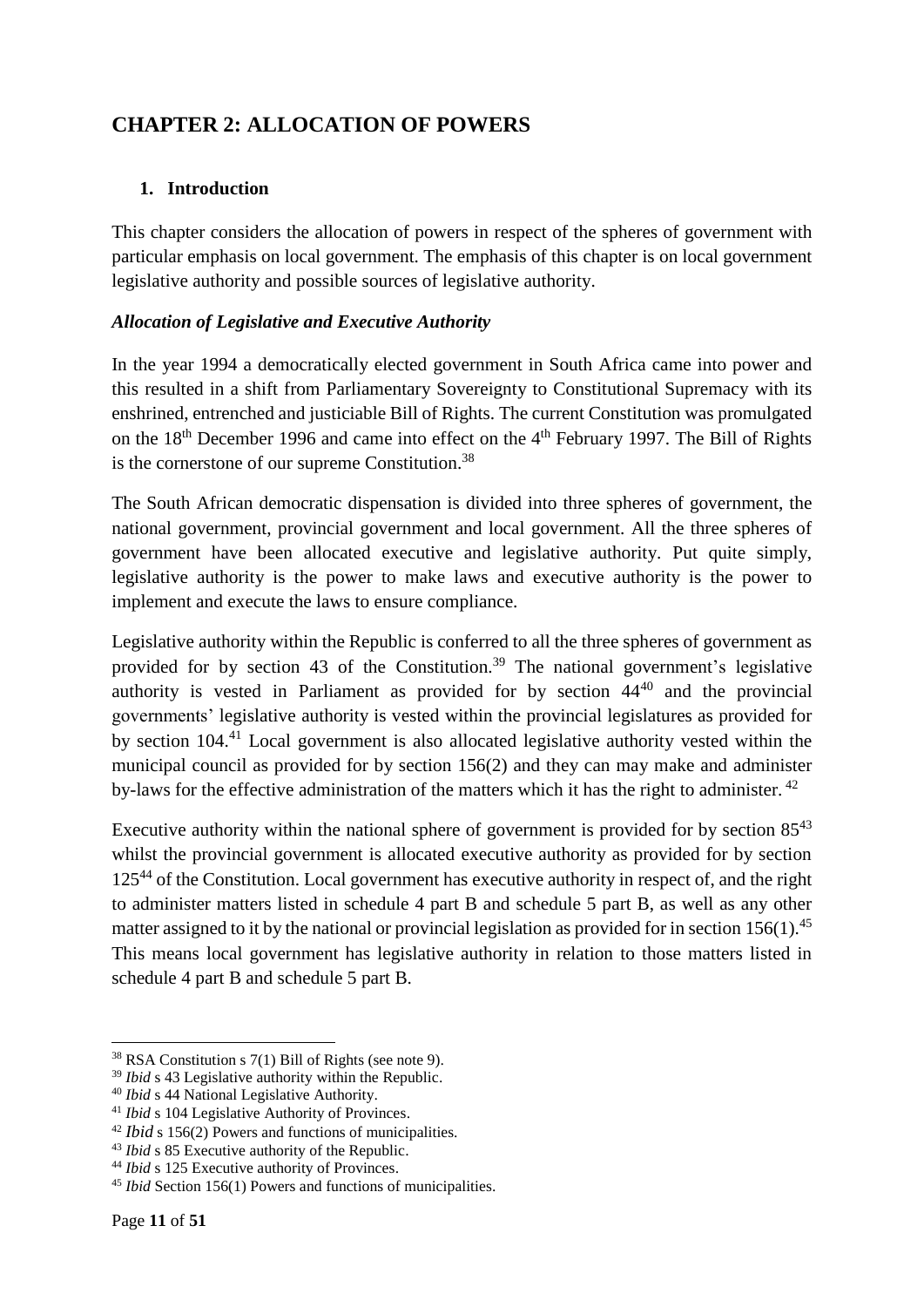#### <span id="page-11-0"></span>*Sources of Power and Authority*

#### <span id="page-11-1"></span>*Original powers*

Original powers are powers that are conferred by the Constitution to each sphere of government and these include original legislative and executive authority. Schedules 4 and 5 allocate and itemize functional areas of competence for each sphere of government. Hence the national government and provincial government have concurrent original legislative authority for the functional areas listed under part A of schedule 4. The provincial government has exclusive legislative powers in functional areas of competence under part A of schedule 5.

Local government has original legislative powers and powers to administer functional areas under parts B of both schedule 4 and 5 (see Table 1) as provided for by section 156: –

> **Powers and functions of municipalities.**  $-(1)$  **A** municipality has executive authority in respect of, and has the right to administer-

(a) the local government matters listed in part B of Schedule 4 and part B of schedule 5 and; (b) any other matter assigned to it by national or provincial legislation.

**(2)** A municipality may make and administer by-laws for the effective administration of the matters which it has the right to administer.<sup>46</sup>

| <b>Schedule 4B of Constitution:</b>             | <b>Schedule 5B of Constitution:</b>                    |  |
|-------------------------------------------------|--------------------------------------------------------|--|
| local government areas of competence            | local government matters over which provinces          |  |
|                                                 | have legislative competence                            |  |
| <b>Air Pollution</b>                            | Beaches and amusement facilities                       |  |
| <b>Building regulations</b>                     | Billboards and the display of advertisements in        |  |
| Child care facilities                           | public places                                          |  |
| Electricity and gas reticulation                | Cemeteries, funeral parlours and crematoria            |  |
| Firefighting services                           | Cleansing                                              |  |
| Local tourism                                   | Control of public nuisances                            |  |
| Municipal airports                              | Control of undertakings that sell liquor to the public |  |
| Municipal planning                              | Facilities for the accommodation, care and burial of   |  |
| Municipal health services                       | animals                                                |  |
| Municipal public transport                      | Fencing and fences                                     |  |
| Municipal public works                          | Licensing of dogs                                      |  |
| Pontoons, ferries, jetties, piers and harbours, | Licensing and control of undertakings that sell food   |  |
| excluding the regulation of international and   | to the public                                          |  |
| national shipping and matters related thereto   | Local amenities                                        |  |
| Stormwater management systems in built up       | Local sport facilities                                 |  |
| areas                                           | <b>Markets</b>                                         |  |
| Trading regulations                             | Municipal abattoirs                                    |  |
| Water and sanitation services limited to        | Municipal parks and recreation                         |  |
| potable water supply systems and domestic       | Municipal roads                                        |  |
| waste water and sewage disposal systems         | Noise pollution                                        |  |
|                                                 | Pounds                                                 |  |
|                                                 | Public places                                          |  |
|                                                 | Refuse removal, refuse dumps and solid waste           |  |
|                                                 | disposal                                               |  |
|                                                 | Street trading                                         |  |
|                                                 | Street lighting                                        |  |
|                                                 | Traffic and Parking                                    |  |

Table 1: Local government legislative competences<sup>47</sup>

**<sup>.</sup>** <sup>46</sup> RSA Constitution s156 ss (1) and ss (2) Powers and Functions of Municipalities (see note 9).

<sup>47</sup> *Ibid* Schedule 5 and Schedule 4 Parts B.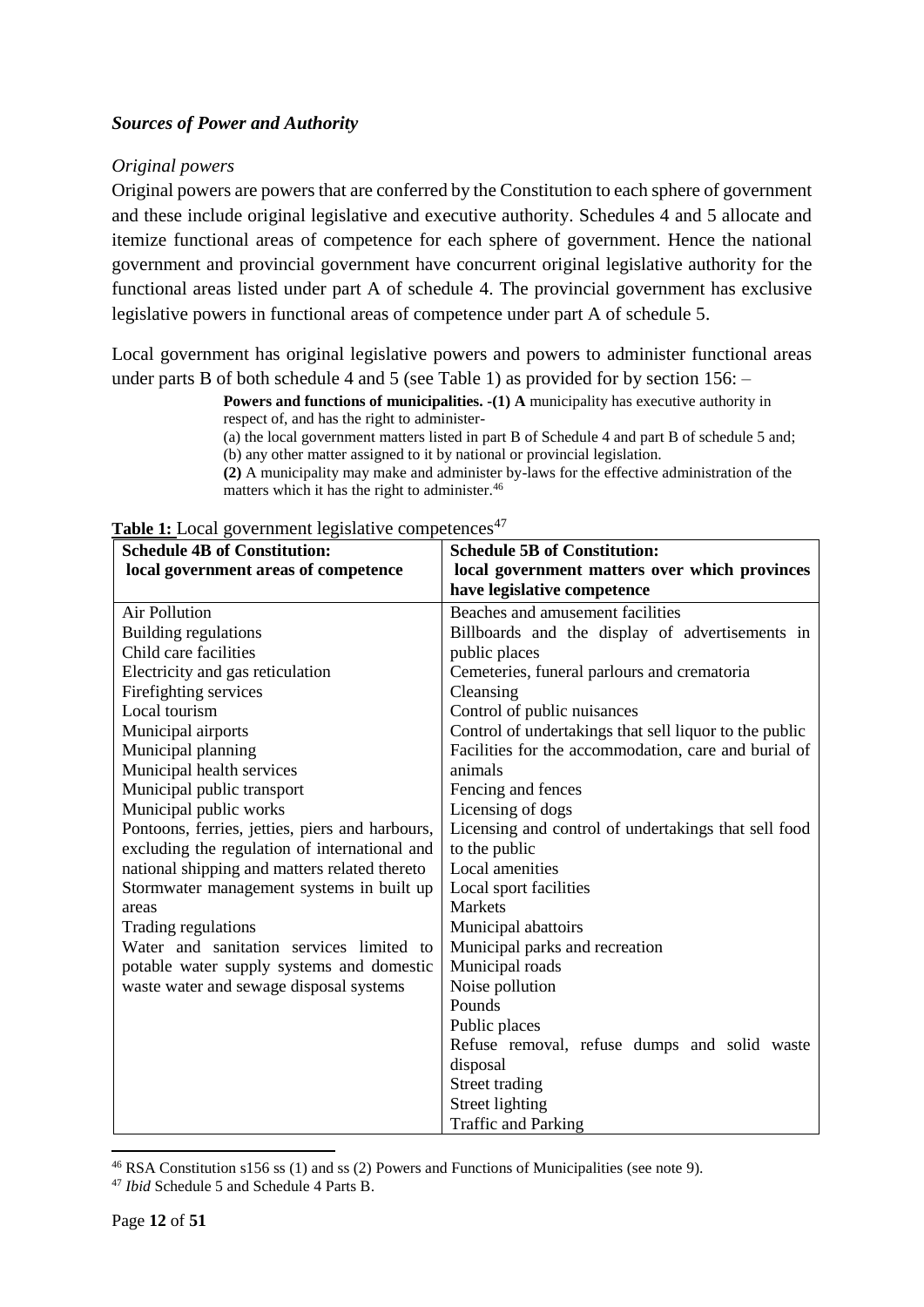Although local government has been granted original powers and functions as noted above, the 'environment' is not listed as a local government competence. Instead, the 'environment' is listed under schedule 4 part A which is a competence that is shared concurrently by the national government and the provincial government. Hence, the 'environment' is not expressly a local government competence and local government has no original powers for legislating on environmental protection as provided for by the schedules.

'Municipal planning' is explicitly provided as a competence of local government and this competence is a potential source of local government's power to legislate on environmental issues. Provisions on municipal planning with reference to SPLUMA are discussed in Chapter 5. Notably, municipal planning is a relatively large functional area which includes environmental protection. Thus, the challenge is defining the role of municipal planning in relation to protection of the environment.<sup>48</sup>

Local government is further bound by the provisions of the Local Government: Municipal Systems Act. Section  $4(2)(j)$  (rights and duties of the municipal council) states that local government should 'contribute, together with other organs of state, to the progressive realization of the fundamental rights contained in sections 24, 25, 26, 27 and 29 of the Constitution.'<sup>49</sup> Again, the Systems Act section 23(1)(c) states that local government 'together with other organs of state contribute to the progressive realisation of the fundamental rights contained in sections 24, 25, 26, 27 and 29 of the Constitution.'<sup>50</sup> Therefore an obligation is placed on local government to ensure that section 24 of the Constitution as a right is realized.

#### <span id="page-12-0"></span>*Incidental power*

An incidental power is power that emanates from a closely related function and it can further be considered as part of the functional area, to ensure that the sphere of government functions effectively. To simplify further, it can be summarized as the power that augments the operative running of a functional area.<sup>51</sup> The Constitution allows for incidental powers for all three spheres of government where the national government is provided for in section  $44(3)^{52}$ , the provincial government in section  $104(4)^{53}$  and the local government in section 156(5). The latter section provides that 'A municipality has the right to exercise any power concerning a matter reasonably necessary for, or incidental to, the effective performance of its functions'.<sup>54</sup>

<sup>48</sup> Du Plessis and van der Berg at 583 (see note 31).

<sup>49</sup> Municipal Systems Act No. 32 of 2000 section 4(2)(j) *Section 24 of the Constitution is listed for Local Government to ensure that the environmental right is realized*.

<sup>50</sup> *Ibid* Section 23(1)(c) *Section 24 of the Constitution is listed for Local Government to ensure that the environmental right is realized as part of Municipal planning.*

<sup>51</sup> Steytler Nico and de Visser Jaap March 2014, *Local Government Law South Africa*, Chapter 1 the development of Local Government *Lexis Nexis* pages 1 – 32.

<sup>&</sup>lt;sup>52</sup> RSA Constitution (see note 9) Section 44(3) 'Legislation with regard to a matter that is reasonably necessary for, or incidental to, the effective exercise of a power concerning any matter listed in Schedule 4 is, for all purposes, legislation with regard to a matter listed in Schedule 4.'

<sup>&</sup>lt;sup>53</sup> *Ibid* Section 104(4) 'Provincial legislation with regard to a matter that is reasonably necessary for, or incidental to, the effective exercise of a power concerning any matter listed in Schedule 4, is for all purposes legislation with regard to a matter listed in Schedule 4.'

<sup>54</sup> *Ibid* Section 156(5).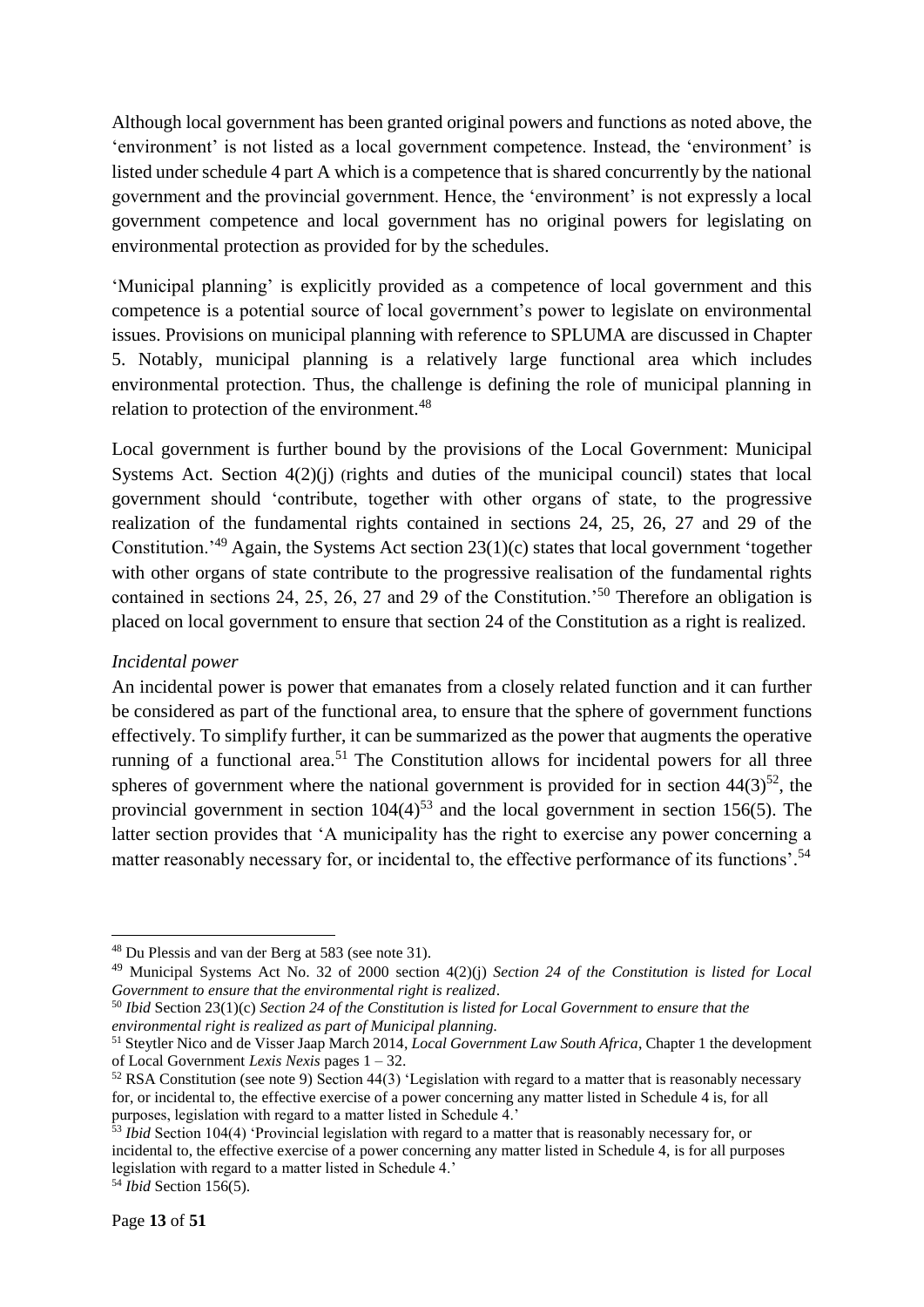An example of incidental power not related to environmental legislative authority for local government, is the 2010 judgement of *Mazibuko v City of Johannesburg* wherein the City of Johannesburg installed prepaid water meters although there was no explicit reference to the power to install the meters for local government.<sup>55</sup> The court found that this would have been necessary for the effective functioning of the municipality in providing a service to the community as provided for by the Municipal Systems Act which empowers municipalities to do anything that is reasonably necessary for or incidental to the effective performance of its functions and the exercise of its powers, further echoing the provisions of section 156(5) of the Constitution on effective performance of their functions.<sup>56</sup> As such, the constitutional court concluded that the installation of the prepaid water meters was not a breach of the Constitution. 57

In light of the above, incidental powers empower local government to exercise power on a competence that is not its core competence in terms of the schedules 4B and 5B of the Constitution when the authority is necessary for effective functioning in its core competence.

#### <span id="page-13-0"></span>*Assigned Power*

A sphere of government that has authority on a matter or functional area can delegate or assign its power to another sphere of government. Essentially, Freedman draws on the differences of assigned and delegated powers noting *Executive Council, Western Cape Legislature v President of RSA.*<sup>58</sup>

As indicated earlier, power can be assigned through legislation. Notably, when a sphere of government has been assigned authority, there is full transfer of authority over the assigned matter.<sup>59</sup> However, if the particular legislation that empowers a sphere of government to implement its provisions is repealed, then the sphere that was assigned authority through particular legislation, forfeits its assigned authority.<sup>60</sup>

The Constitution allows for the assignment of powers; section 99 states that a member of the Parliamentary cabinet can assign functions to the Provincial Executive Council or to the Municipal Council.<sup>61</sup> Moreover, section  $156(1)(b)$  states that local government has the executive authority and the right to administer any matter assigned to it by national or provincial government. Essentially, Freedman further notes that assigned powers are either 'expressly' or implicitly assigned.<sup>62</sup>

Section 156(4) of the Constitution allows for powers to be assigned to the local government:

The national government and provincial governments must assign to a municipality, by agreement and subject to any conditions, the administration of a matter listed in Part **A** of Schedule 4 or Part A of Schedule *5* which necessarily relates to local government, if-

<sup>55</sup> *Mazibuko v City of Johannesburg* 2010 4 SA 1 (CC).

<sup>56</sup> *Ibid* Mazibuko (see note 55) para 111.

<sup>57</sup> *Ibid* Mazibuko (see note 55) para 169.

<sup>58</sup> Freedman (see note 30) discussing assigned municipal powers at 571.

<sup>59</sup> *Ibid* Freedman at 581.

<sup>60</sup> *Ibid* at 581.

<sup>61</sup> RSA Constitution section 99 (see note 9).

<sup>62</sup> Freedman (see note 30) at 579 – for an example implicit power see *Executive Council, Western Cape Legislature v President of Republic of South Africa* 1995(10) BCLR 1289 (CC).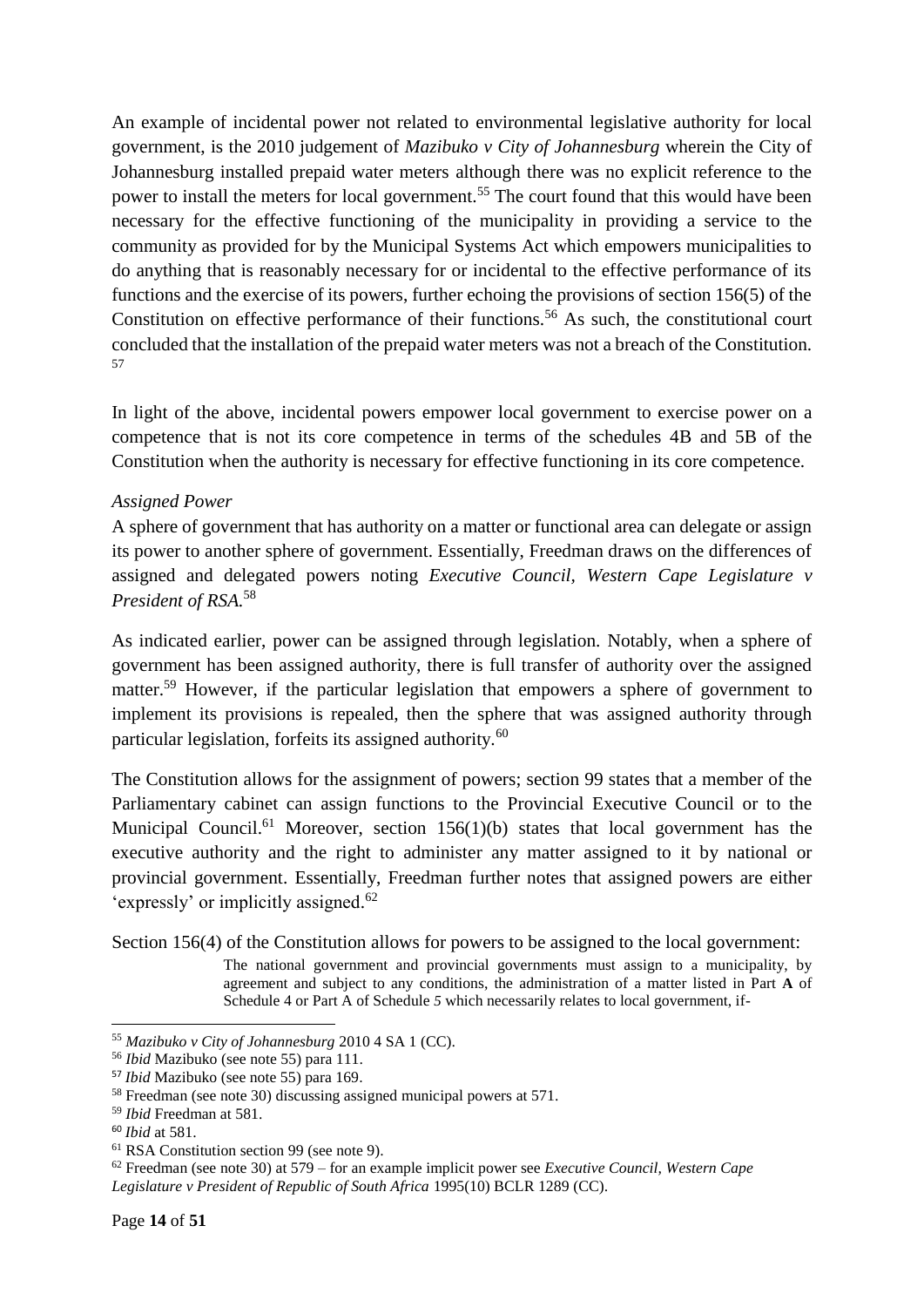*(a)* that matter would most effectively be administered locally; and  $(b)$  the municipality has the capacity to administer it.<sup>63</sup>

As noted assignments can either be expressly or implicitly assigned and by implicit assignment, Freedman observes that:

> The implication is that while the power to pass legislation on a matter that falls outside Schedules 4 and 5 cannot be assigned by implication to the provincial legislatures, it can be assigned by implication to the municipal councils. <sup>64</sup>

Thus, section 156(4) for the assignment of powers to local government does not include the term '*expressly*' while the provision for assigning legislative authority to the provincial government provides in section 104(1)(b)(iii) specifically includes expressly

> any matter outside those functional areas, and that is *expressly* assigned to the province by national legislation;…'.<sup>65</sup>

Therefore, legislative powers cannot be assigned to the province impliedly but can be impliedly assigned to local government. The Constitution provides that legislative powers can be conferred by national government to any legislative body in the sphere of government as provided for under section  $44(1)(a)(iii)$ 

> to assign any of its legislative powers, except the power to amend the Constitution, to any legislative body in another sphere of government;…'. 66

Additionally, the provincial government can assign its legislative authority to the Municipal Council in its province as provided for in section 104(1)(c)

to assign any of its legislative powers to a municipal Council in that province..'.<sup>67</sup>

Section 156(2) of the Constitution provides for the legislative authority for local government that they can make and administer by-laws for effective administration of matters which it has a right to administer, therefore an assigned power gives local government the authority to enact laws that would allow them to effectively administer the assigned area. Local government can be assigned powers by either national or province and it has legislative powers to enact bylaws for effective administration. Assignment of powers can be through statutory provisions.

#### <span id="page-14-0"></span>**2. Conclusion**

This chapter considered the allocation of powers within the different spheres of government with special emphasis on the legislative authority of local government. Different sources of authority were considered including original power; statutory power; incidental power and assigned power. The Constitution confers legislative authority to local government as provided for in section 156(2) in order for municipalities to be able to effectively administer areas that they have a right to administer.

 $63$  RSA Constitution section 156(4) (note 9).

<sup>64</sup> Freedman at 581 (see note 30).

 $65$  RSA Constitution section  $104(1)(b)(iii)$  (see note 9).

<sup>66</sup> *Ibid* section 44(1)(a)(iii).

<sup>67</sup> *Ibid* Section 104(1)(c).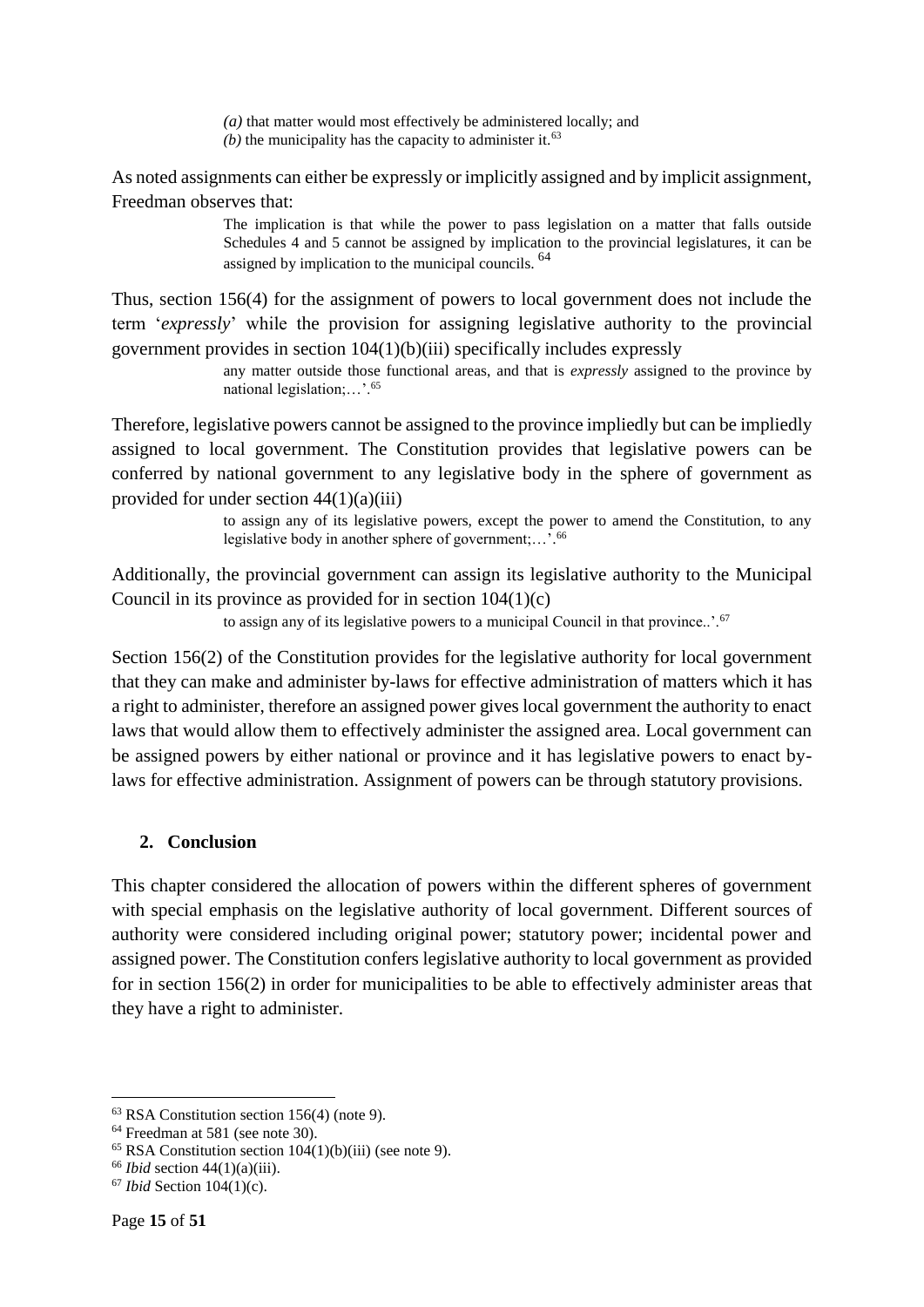In terms of original powers, as provided in the Constitution, local government has been allocated competences in schedule 4B and 5B. As noted earlier, environment is not a local government competence hence its authority for environmental protection cannot be sanctioned from its original powers.

Notably, municipal planning is a core competence of local government and is a potential source of power for local government for the protection of the environment. Wherein, the municipal planning law as a statutory provision specifies planning for environmental protection, it could also be argued that municipal planning assigns authority to local government to protect the environment or it could be an incidental power to ensure the effective administration of an area.<sup>68</sup> Chapter 3 explores municipal planning jurisprudence and focuses on the views of the judiciary on municipal planning powers.

<sup>68</sup> Chapter 5 discusses the provisions of SPLUMA (see note 8) on the protection of the environment with specific emphasis to local government wherein the development principles in section 7 provide for the principle of sustainability, principle of efficiency and spatial resilience; section 12(1)(h) on preparation of spatial development frameworks for all spheres of government with the specific inclusion on environmental objectives of each sphere.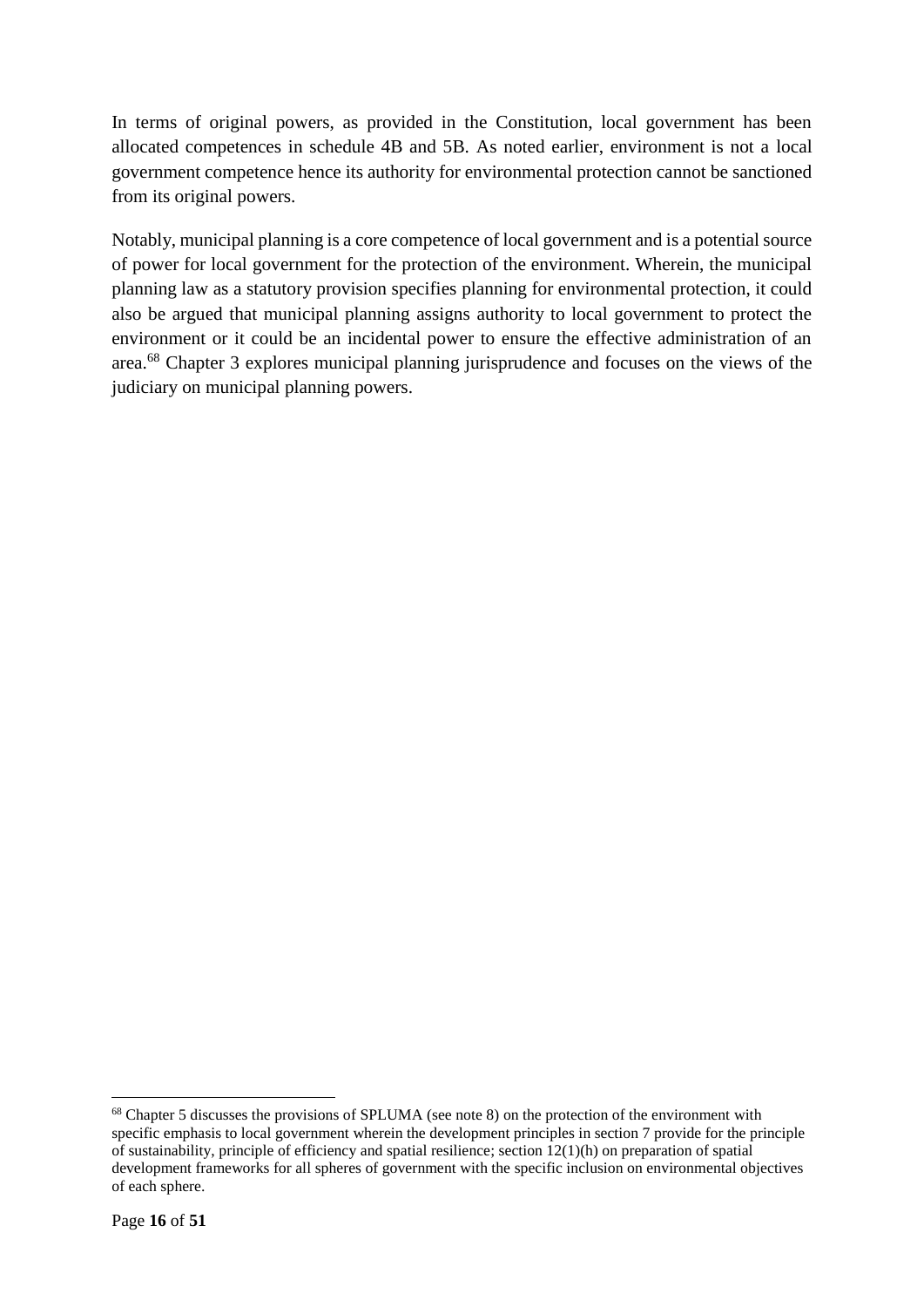## <span id="page-16-0"></span>**CHAPTER 3: MUNICIPAL PLANNING JURISPRUDENCE**

The issue of municipal competence to legislate for the protection of the environment is closely related to the municipal core competence of municipal planning. Therefore, it will be instructive to consider municipal planning jurisprudence although some of the case law is not related to local environmental protection which is a central issue of the thesis. However, consideration of the views of the judiciary on the powers held by local government within municipal planning may influence views on local environmental legislative power under the ambit of municipal planning.

The South African jurisprudence on municipal planning powers has been very unambiguous on the authority of local government, in the planning and control of land use within their jurisdiction. Essentially, protection of the environment is also almost entirely reliant on land use which is part of municipal planning. This chapter gives a brief history on the South Africa planning law and highlights a few cases where the autonomy of local government in municipal planning has been recognized.

#### <span id="page-16-1"></span>**1. South African Planning Law**

There are many views on the history of the South African planning law, Glazewski and du Toit note that it has its roots in North Africa where the Egyptians employed a similar grid pattern for house workers in the pyramids and this dates back as far as the third millennium Before Christ.<sup>69</sup> The South African planning law was further influenced extensively by the UK and the USA planning systems as well as human movements that were focused on improving social ills by incorporating nature as part of the city. $70$ 

The first identified 'Garden City' in South Africa was Pinelands on the edge of Cape Town and this form of development as a model, dominated the South African urban development within the apartheid planning legislation where in black townships there was hardly a tree on site.<sup>71</sup> The apartheid was an integral part of the planning legislation and this included racial segregation and economic zones. This has resulted in the legacy seen today, of unjust and distorted economic patterns that identify the South African landscape.

The 1913, Native Land Act influenced these spatial patterns. Provincial Town Planning Ordinances were incorporated into the four provinces with the Act of Union in 1910, then 1994 saw the coming in of a new democratic dispensation which resulted in changes in the planning laws within the Republic. Du Plessis extensively describes the complexity of land use management legislation in South Africa, diving it into three periods, namely: historical before 1994, transition before 1994 and 200 and post 2000 period.<sup>72</sup>

**<sup>.</sup>** <sup>69</sup> Glazewski J and du Toit L October 2015 Chapter 9 planning law and the environment in *Environmental Law In South Africa* Part 2: Land, Planning and Development. *Lexis Nexis*.

<sup>70</sup> *Ibid* Glazewski J and du Toit L.

<sup>71</sup> *Ibid* Glazewski J and du Toit L section 9.1.2.

<sup>72</sup> Du Plessis A 2015 Chapter 16 'Land-use management and planning' at 564 (see note 14).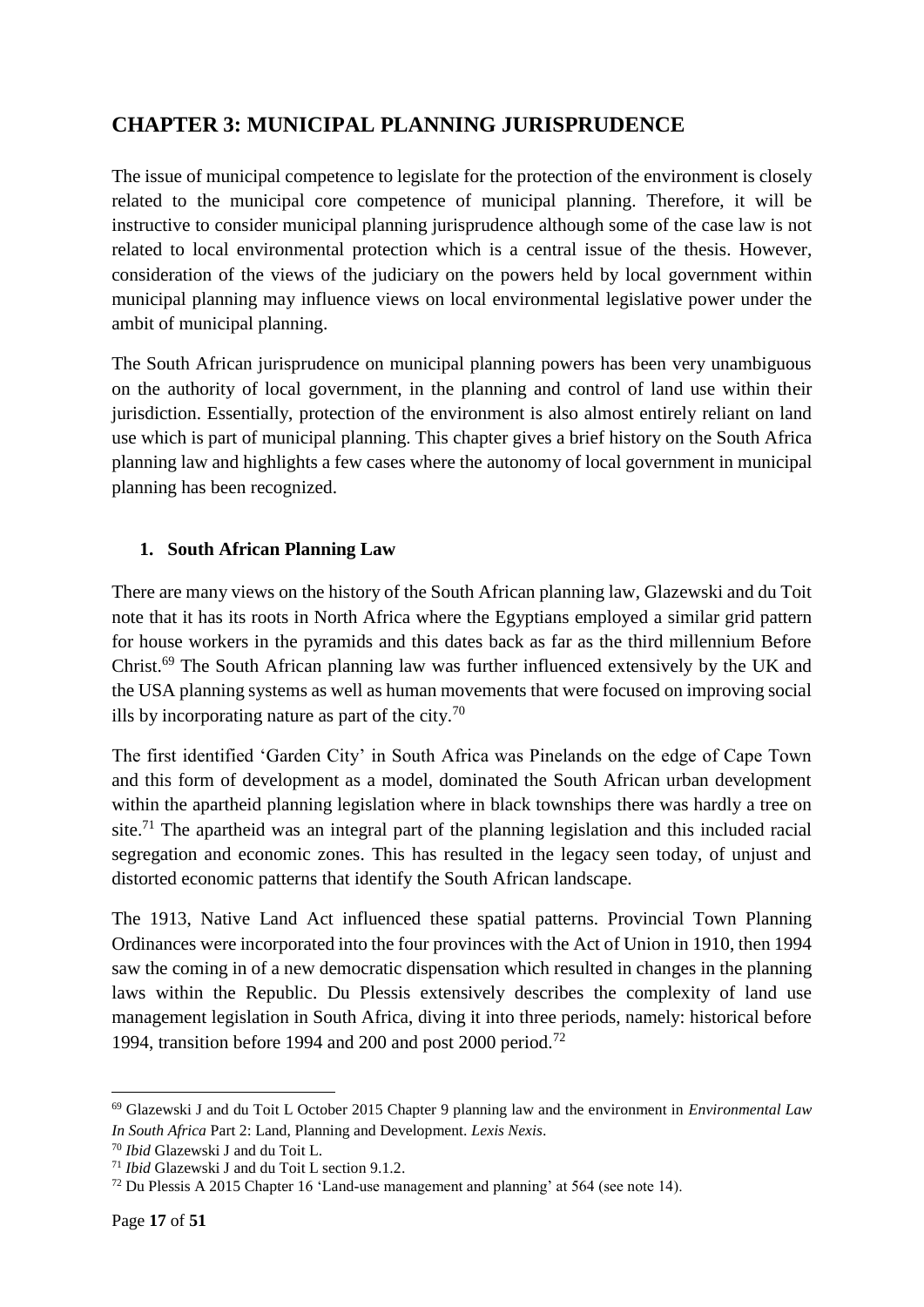Under the new democratic dispensation nine provinces were established, including wall to wall municipalities and the planning laws and structures were scrutinized in order to create more balanced patterns and redress the apartheid legacy. To this day, provincial planning is still integral in the South African Planning law as provinces are expected to follow national acts, then enact their own planning legislation in their provinces but the progress has been noted to be rather slow and concerning.<sup>73</sup>

The first planning legislation that was enacted under the new dispensation was the Development Facilitation  $Act^{74}$  (DFA) to promote housing developments and this was motivated by the urgent need to fast track the processes for the poor and marginalized communities but it was repealed and replaced by SPLUMA that came into effect on the 1 July 2015.<sup>75</sup>

Notably, Kwa-Zulu Natal was the first province to repeal the old order provincial town planning ordinances and enacted the Kwa-Zulu Natal Planning and Development Act 5 of 1998 which repealed the Town Planning Ordinance (Natal) 27 of 1949 inclusive of the planning legislation within the province.<sup>76</sup> The Act was then repealed by the Kwa-Zulu Natal Development Act 6 of 2008 excluding certain provisions.<sup>77</sup> Essentially some of the planning acts that are still in force in Kwa-Zulu Natal include the Kwa-Zulu Natal Land Affairs Act 11 of 1992, the Kwa-Zulu Natal Ingonyama Trust Act 3 of 1994 and the Kwa-Zulu Natal Amakhosi and Iziphakonyiswa Act 9 of 1990.

However, these planning laws will not be dealt with in this chapter, emphasis is now drawn to municipal planning as provided for by the Constitution, focusing on the local sphere of government.

#### <span id="page-17-0"></span>**2. Background**

Scholars have found it difficult to explicitly define the actual meaning of municipal planning in relation to the protection of the environment for local government.<sup>78</sup> As provided for in the Constitution, municipal planning is a competence of local government. Local government has been allocated executive and administrative power on this functional area. However, both the national and provincial legislatures have also been accorded authority over 'municipal planning' as part of their oversight therefore this raises questions on the extent of local government's legislative authority.<sup>79</sup>

Thus, there is a lack of clear delineation of legislative powers held by both the national and the provincial legislatures over municipal planning. Municipal planning is a competence of local government and local government is accorded powers to make by-laws within municipal

**<sup>.</sup>** <sup>73</sup> *Ibid* Du Plessis A 2015 Chapter 16 'Land-use management and planning' at 564 (see note 14).

<sup>74</sup> Development Facilitation Act 67 of 1995.

<sup>75</sup> SPLUMA (see note 8).

<sup>76</sup> Glazewski and du Toit (see note 69).

<sup>77</sup> *Ibid* Glazewski and du Toit.

<sup>78</sup> Du Plessis and van der Berg at 581 (see note 31).

 $79$  Bronstein (see note 32) at 648.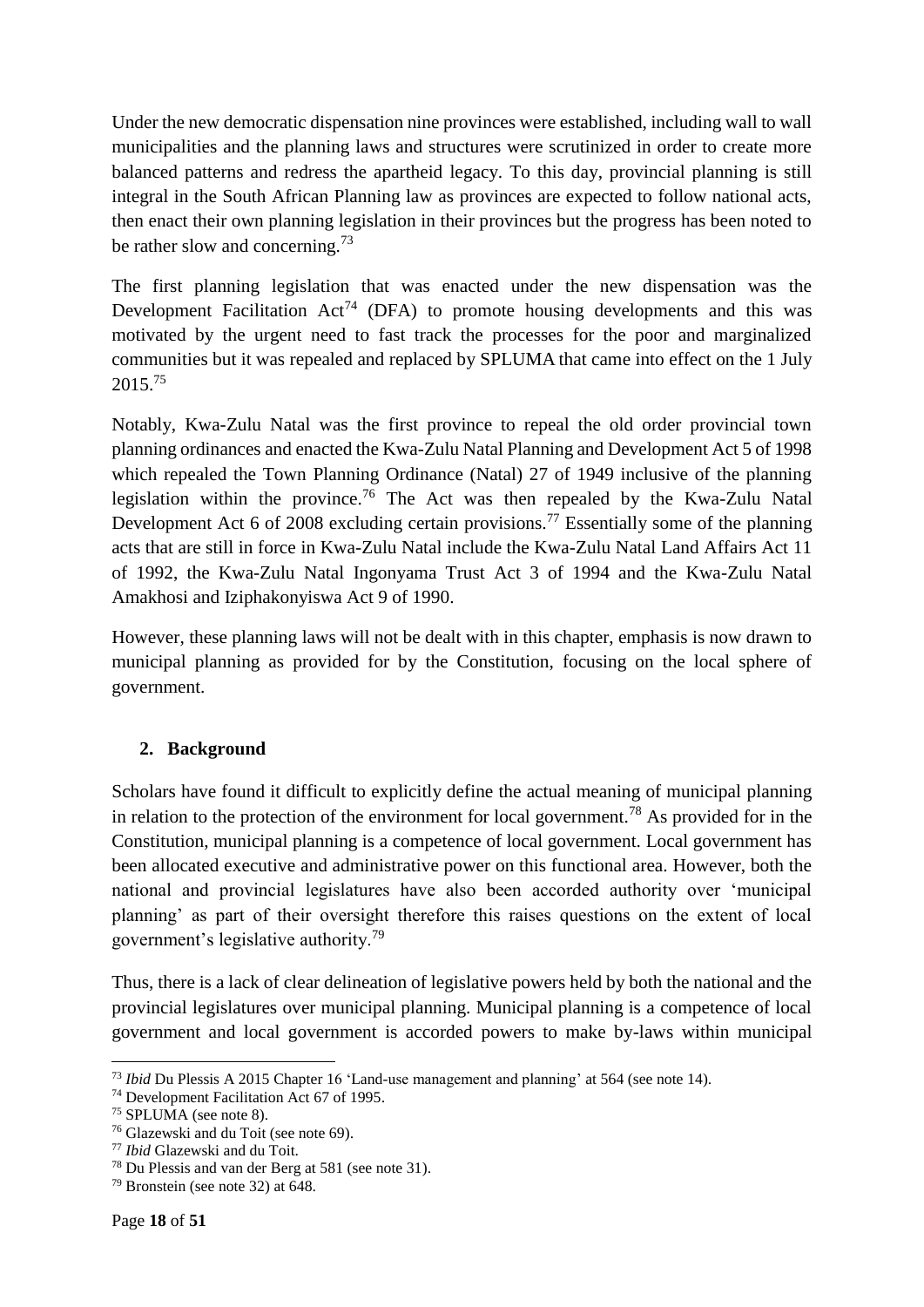planning as provided for by section 156(2) of the Constitution.<sup>80</sup> Although both the national and provincial legislatures have been accorded legislative authority on municipal planning, the Constitution provides that a function should be best allocated at the lowest level possible for it to be most effectively administered as provided for in  $S156(4)$ .<sup>81</sup> Thus, local government is best suited to legislate for local matters.

Briefly below, the views of the judiciary on municipal planning have been highlighted, echoing the autonomy of local government and confirming local government powers on municipal planning.

#### <span id="page-18-0"></span>**3. Municipal planning as defined by case law**

In *Wary Holdings (Pty) Ltd v Stalwo (Pty) Ltd* judgment the constitutional court decision noted that municipal planning includes strategies for desired land use patterns where the spatial framework should outline guidelines on land management within local government.<sup>82</sup> While *Lagoon Bay Lifestyle Estate (PTY) Ltd v The Minister of Local Government, Environmental Affairs and Development Planning of the Western Cape* judgment noted that municipal planning encompasses 'intra-municipal planning' which includes integrated planning for development and land use management within its jurisdiction.<sup>83</sup> The *Johannesburg Metropolitan Municipality v Gauteng Development Tribunal* judgment notes that the prefix in municipal planning identifies and distinguishes this functional area from other others allocated to other spheres,<sup>84</sup> further simply defining it as control and regulation of the use of land.<sup>85</sup>

#### <span id="page-18-1"></span>**4. Judicial interpretation of local government authority on municipal planning**

In the *Johannesburg Metropolitan Municipality v Gauteng Development Tribunal* judgment, local government challenged the constitutionality of the Development Facilitation Act 67 of 1995 which was a national statute/law that provided for executive authority of municipal planning functions to the provincial government and the judge protected the authority of local government in municipal planning:

'while national and provincial government may legislate in respect of the functional areas in schedule 4, including those in part B of that schedule, the executive authority over, and administration of, those functional areas is constitutionally reserved to municipalities.

**<sup>.</sup>** <sup>80</sup> RSA Constitution section 156(2) 'A municipality may make and administer by-laws for the effective administration of the matters which it has the right to administer' (see note 9).

<sup>81</sup> *Ibid* RSA Constitution Section 156(4) 'The national government and provincial governments must assign to a municipality, by agreement and subject to any conditions, the administration of a matter listed in part **A** of Schedule 4 or part A of Schedule 5 which necessarily relates to local government, if-

*<sup>(</sup>a)* that matter would most effectively be administered locally; and

*<sup>(</sup>b)* the municipality has the capacity to administer it.' (see note 9).

<sup>82</sup> *Wary Holdings (Pty) Ltd v Stalwo (Pty) Ltd* 2009 1 SA 337 (CC) para 134.

<sup>83</sup> *Lagoon Bay Lifestyle Estate (PTY) Ltd v The Minister of Local Government, Environmental Affairs and Development Planning of the Western Cape* 2011 4 All SA 270 (WCC) para 12.

<sup>84</sup> *Johannesburg Metropolitan Municipality v Gauteng Development Tribunal* 2010 6 SA 182 (CC) para 55.

<sup>85</sup> *Ibid Gauteng Development Tribunal* para 55.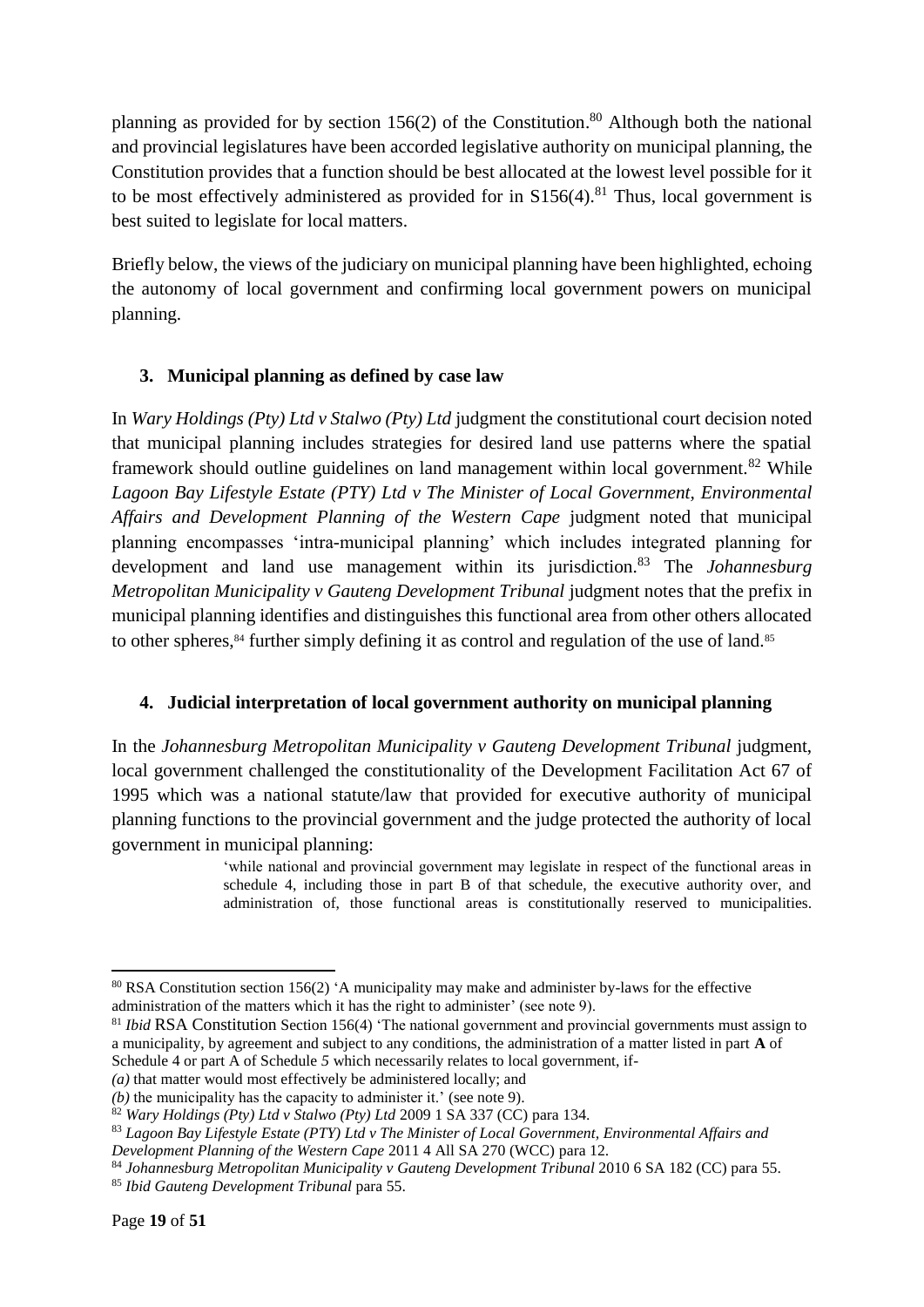Legislation, whether national or provincial, that purports to confer those powers upon a body other than a municipality will be constitutionally invalid.'<sup>86</sup>

The original municipal planning powers were highlighted as provided for by section 156 (1) in the Constitution.<sup>87</sup> The provincial government's role was noted as providing monitoring and support as provided for by section 155(6)(a). Both national and province cannot by legislation give themselves power to exercise executive municipal powers and administration of municipal affairs.<sup>88</sup> Emphasis was drawn to municipal original powers, amplifying that the executive authority of municipal planning is vested within local government.<sup>89</sup> The judge further noted that 'it is just and equitable to protect the municipalities right to perform their functions and exercise their functions'. <sup>90</sup>

The *Maccsand (Pty) Ltd v City of Cape Town* judgment further set a trend that holding a mining right from a national sphere of government does not overturn the obligation to attain authorisation in terms of laws that govern the land.<sup>91</sup> Maccsand was granted a mining right in terms of the Mineral Petroleum Resources Development Act 28 of 2002 (MPRDA) but the land in question was municipal land and not zoned for mining.<sup>92</sup> Therefore, mining was not permissible until the land was first rezoned by local government. Subsequently, holding a permit from another sphere of government does not override the authority of local government to regulate the land and its use.

Attaining a mining license or right does not impede the obligation to acquire authorisations under relevant legislations with the functional capacity over other domains besides minerals, mining and prospecting<sup>93</sup>. Hence, the MPRDA has been noted to not have a "surrogate" municipal planning function that "trumps" planning legislation.<sup>94</sup> The court noted the importance of cooperative governance and essentially put forward that neither sphere is intruding into the functional area of another because each sphere has been accorded its own unique authority, therefore both spheres should exercise their powers separately under the same matter if there is an overlap.<sup>95</sup>

Thus, the national sphere had the authority to issue the mining right and local government has the authority to administer municipal planning functions and therefore in order for the mining to go ahead it would need the approval from both spheres of government. For that reason, holding a mining right from a national sphere of government does not 'trump' the authority of local government in its municipal planning functions.

1

<sup>86</sup> *Ibid Gauteng Development Tribunal* para 28.

<sup>87</sup> *Ibid Gauteng Development Tribunal* para 46.

<sup>88</sup> *Ibid Gauteng Development Tribunal* para 59.

<sup>89</sup> *Ibid Gauteng Development Tribunal* para 47.

<sup>90</sup> *Ibid Gauteng Development Tribunal* para 81.

<sup>91</sup> *Maccsand (Pty) Ltd v City of Cape Town* 2012 4 SA 181 (CC) para 46.

<sup>92</sup> *Ibid Maccsand CC.*

<sup>93</sup> Olivier NJJ, Williams C and Badenhorst PJ *Maccsand (Pty) Ltd v City of Cape Town* 2012 (4) SA 181 (CC) PER 61, 2012.

<sup>94</sup> *Maccsand v City of Cape Town* (21712009; 5932/2009) [2010] Western Cape High Court, Cape Town at page 18.

<sup>95</sup> *Ibid Maccsand* Western Cape High Court*.*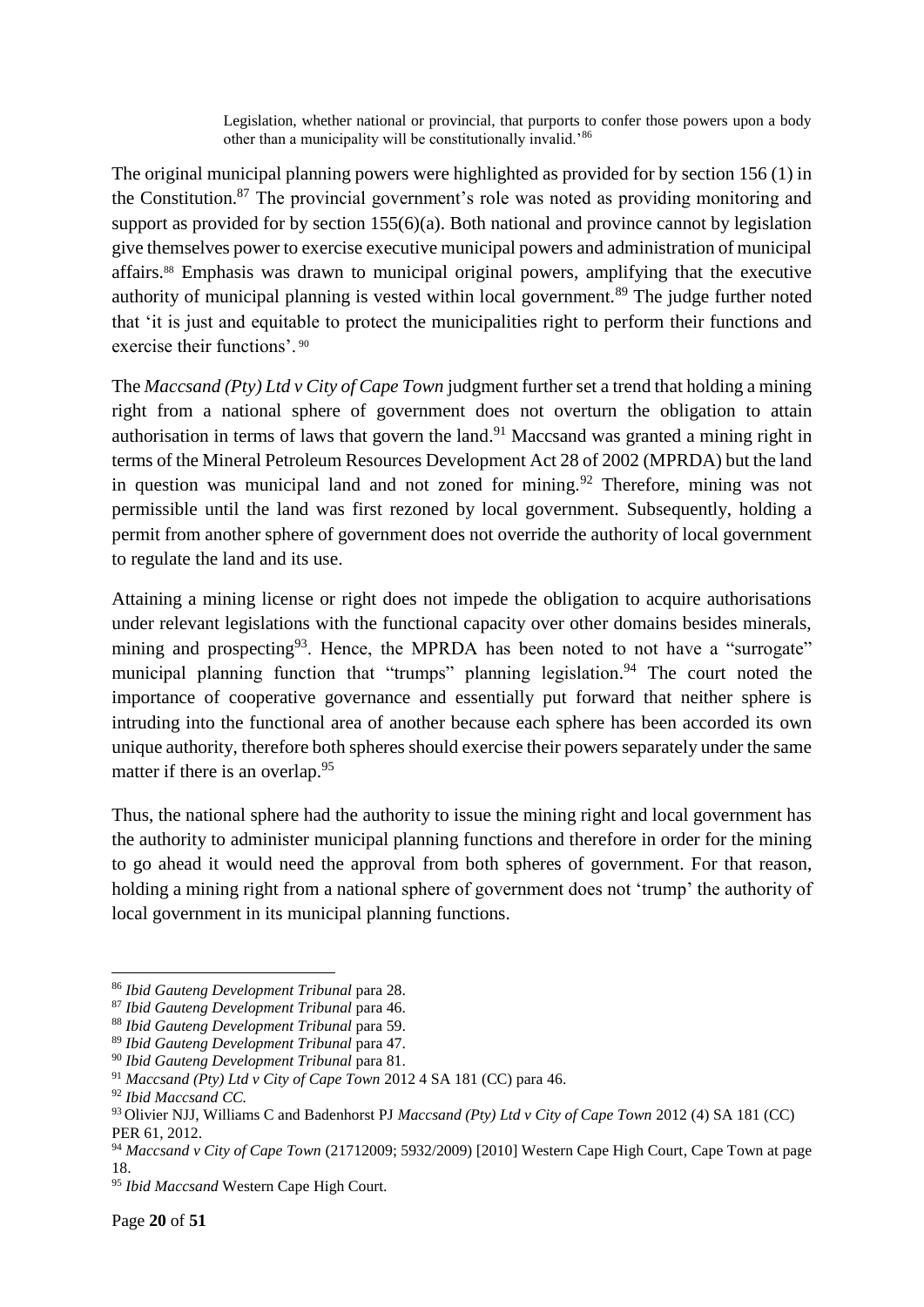Another court's decision of note is the *Lagoon Bay Lifestyle Estate (PTY) Ltd v The Minister of Local Government, Environmental Affairs and Development Planning of the Western Cape*  case*,* where there was an application for subdivision and rezoning of land for a development. The changes were approved by local government but because of the size of the development the provincial authority presumed it was the competent authority, and it refused the application deriving its authority from provincial legislation (Land Use Planning Ordinance Cape 15 of 1985).<sup>96</sup> Again, the court again protected the municipal planning function as a local government function.<sup>97</sup>

Yet again, the court's decision in *Minister of Local Government, Environmental Affairs and Development Planning, Western Cape v The Habitat Council and Others* stated that the provincial government cannot simply override local government planning decisions on appeal as this is unconstitutional.<sup>98</sup> Where Humby in analysing this judgement notes that:

> …the constitutional court undoubtedly played a valuable role in affirming that the functional area of municipal planning is primarily located in the local government sphere, and that this function is inclusive of decision-making authority over zoning and subdivision within a municipal area. 99

The court observed that both national and provincial powers should be 'hands off' in relation to oversight of local government matters.<sup>100</sup>

*Fedsure Life Assurance Ltd and Others v Greater Johannesburg Transitional Metropolitan Council and Others* noted that although the national government and provincial government have authority, it is clear that local government is accorded autonomy by the Constitution in carrying out its mandate of municipal planning and the Constitutional Court has been very unambiguous about the autonomy of local government.<sup>101</sup>

The Constitutional Court affirmed the autonomy of local government planning powers in *Pieterse N.O. and another v Lephalale Local Municipality* and by setting aside section 139 of the Town-planning and Township Ordinance 15 of 1986.<sup>102</sup> The court stated that section 139 was invalid because it interfered with municipal planning decisions, as it provided for the provincial sphere to appeal against municipal planning decisions. The court held that 'matters on land planning are best left for municipal determination'.<sup>103</sup>

<sup>96</sup> *Lagoon Bay* (see note 186).

<sup>97</sup> *Ibid Lagoon Bay.*

<sup>98</sup> *Minister of Local Government, Environmental Affairs and Development Planning, Western Cape v The Habitat Council and Others* 2014 4 SA 437 (CC) para 21.

<sup>99</sup> Humby 'Hands on or hands off? The Constitutional Courts denial of a provincial planning role *Habitat Council v Provincial Minister Local Government Western Cape* 2013 (6) SA 113 (WCC) *Minister of Local Government, Western Cape v The Habitat Council* (*City of Johannesburg Metropolitan Municipality* Amicus Curiae) 2014 (5) BLCR 591 (CC)' 1 *TSAR* 17 8, 2015, 178.

<sup>100</sup> *Habitat Council* para 21(see note 201).

<sup>101</sup> *Fedsure Life Assurance Ltd and Others v Greater Johannesburg Transitional Metropolitan Council and Others* 1998 (12) BLCR 1458 (CC).

<sup>&</sup>lt;sup>102</sup> Pieterse N.O. and another v Lephalale Local Municipality and Others [2016] ZACC 40 para 13

<sup>103</sup> *Ibid Pieterse* para 14.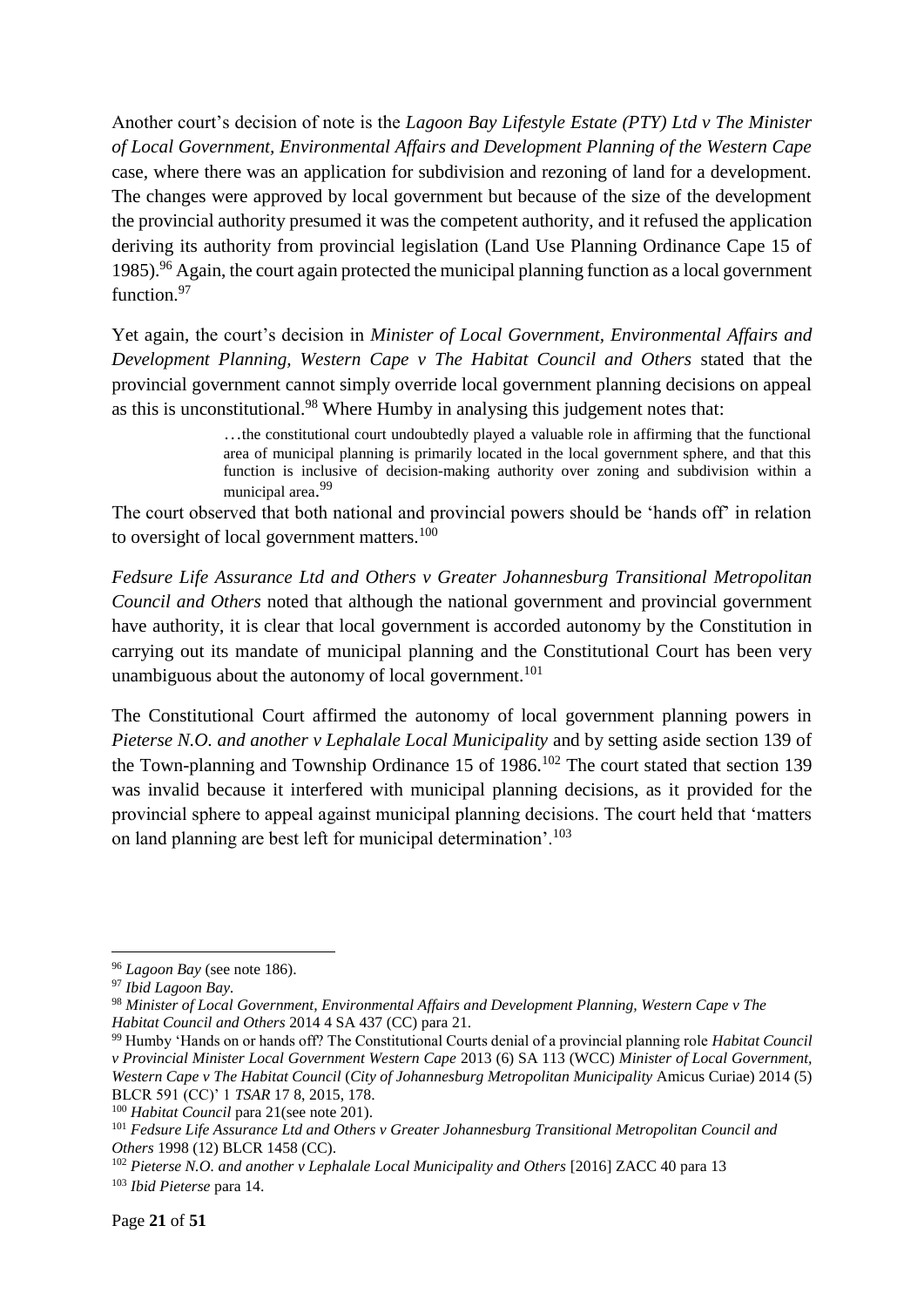#### **5. Conclusion**

The courts have been consistent about the autonomy of local government on municipal planning matters as noted above. Although some of these cases are not related to environmental conservation/regulation as part of municipal planning, undoubtedly, they echo and amplify that the judiciary recognizes and upholds the authority of local government in municipal planning. An inference can be drawn on the existing jurisprudence on municipal planning that local government has power and authority to plan for how land should be used, with that said that includes planning for the protection of the environment.

The courts have further affirmed that the realization of the environmental right should be ensured, the *Fuel Retailers* case is an important case to note in that the Constitutional court affirmed protection of the environment and sustainable development.

> The role of the courts is especially important in the context of the protection of the environment and giving effect to the principle of sustainable development. The importance of the protection of the environment cannot be gainsaid. Its protection is vital to the enjoyment of the other rights contained in the Bill of Rights; indeed, it is vital to life itself. 104

Fuo argues that the courts provide an opportunity to use their authority to demystify local government powers in furthering the environmental right, noting that the courts overturn existing laws and policies 'that unduly limit the role of municipalities in fostering the objectives of section 24 of the Constitution'. <sup>105</sup> Judge Gyanda in *Le Sueur* noted that historically local government under municipal planning has exercised executive legislative responsibility over environmental affairs within the municipality.<sup>106</sup>

The preceding jurisprudence affirms the authority of local government over municipal planning. Thus can local government not use the authority it enjoys to plan and regulate how land within its jurisdiction will be used to protect the environment? Decisions made for land use are central to many environmental concerns.<sup>107</sup> Therefore:

> it is impossible as a matter of accepted town planning practice to divorce environmental and conservation concerns from town planning principles<sup>108</sup>

eThekwini municipality succeeded in legislating for the protection of the environment under the ambit of municipal planning. The next chapter deals with the *Le Sueur* case and analysing the source of authority that was in effect.

**<sup>.</sup>** <sup>104</sup> *Fuel Retailers Association of Southern Africa v Director-General: Environmental Management, Department of Agriculture, Conservation and Environment, Mpumalanga Province and Others* [2007](http://epress.lib.uts.edu.au/journals/index.php/cjlg/article/view/4840/5207#CIT0020_4840) (10) BCLR 1059 (CC) para 102.

 $105$  Fuo (see note 33) at 33.

<sup>106</sup> *Le Sueur* para 21 (see note 5).

<sup>&</sup>lt;sup>107</sup> Glazewski J and du Toit L (see note 172).

<sup>108</sup> *Le Sueur* para 29 (see note 5).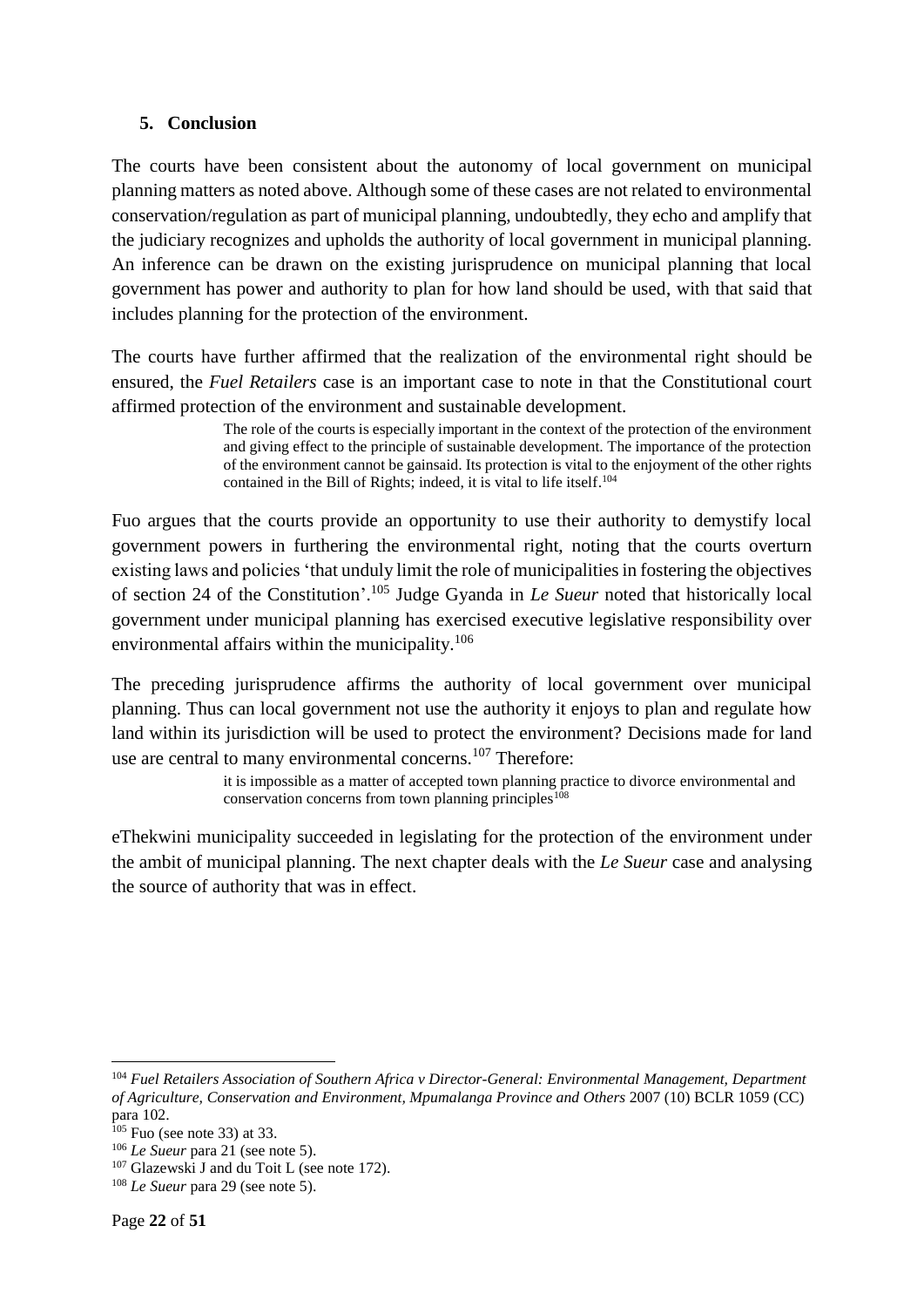# <span id="page-22-1"></span><span id="page-22-0"></span>**CHAPTER 4: THE** *LE SUEUR* **JUDGMENT**

#### **1. Introduction**

Generally, open space systems are not a new phenomenon in South Africa as Van Wyk noted the initiation of open space systems within a number of cities, where:

> Durban, which published documentation in 1984 and launched its Durban Metropolitan Open Space System (DMOSS) in 1989. A Cape Town Metropolitan Open Space System (CMOSS) study was initiated in three phases, the first commencing in 2000. The City of Johannesburg completed its Metropolitan Open Space System in 2002 (JMOSS) and published by-laws on open space in 2003. Other towns and cities that have implemented open- space systems are Pietermaritzburg, Port Elizabeth, East London, Bloemfontein, Empangeni and Port Alfred.<sup>109</sup>

Internationally, open space system legislation is receiving significant attention and there was a call made for South Africa to focus on enacting legislation regulating open spaces within municipalities.<sup>110</sup> Notably, open space systems are of interest to many stakeholders including municipalities that have already developed these spaces and those that intend to. A 'land mark' judgment of note in environmental law is *Le Sueur and Another v eThekwini Municipality and*  Others.<sup>111</sup>

The judgement has brought much scrutiny in understanding local environmental authority and this chapter will not give specific emphasis to open space systems per se but the focus will be on contextualizing the reasoning for the *Le Sueur* judgment. The judgement did not clarify the source of the authority for the city nor its character.

Many commentators have analysed this judgment with no consensus in their views on the source of authority (Freedman<sup>112</sup>, du Plessis and van der Berg<sup>113</sup>, Bronstein<sup>114</sup>, Muir<sup>115</sup>, Humby<sup>116</sup>). Therefore, this chapter analyses existing views on the *Le Sueur* judgement and adds to the ongoing discourse.

The structure of this chapter briefly introduces the case, followed by the summary of arguments including the judgment, then an analytical interpretation of the judgment taking note of already existing views on the judgment and the concluding comments.

#### <span id="page-22-2"></span>**2. Background**

The eThekwini Metropolitan Municipality made amendments to its town planning scheme by creating a Geographical Information Systems layer to overlay on the town planning scheme in

 $\overline{a}$ <sup>109</sup> Van Wyk J 2005 Open space systems in urban land-use planning – invaluable assets in conserving the environment and enhancing the quality of life *TSAR* 2 at 256.

<sup>110</sup> *Ibid* van Wyk.

<sup>&</sup>lt;sup>111</sup> *Le Sueur* (see note 5).

<sup>112</sup> Freedman (see note 30).

<sup>113</sup> du Plessis and van der Berg (see note 31).

<sup>114</sup> Bronstein (see note 32).

 $115$  Muir (see note 34).

<sup>116</sup> Humby T 2015a (see note 35).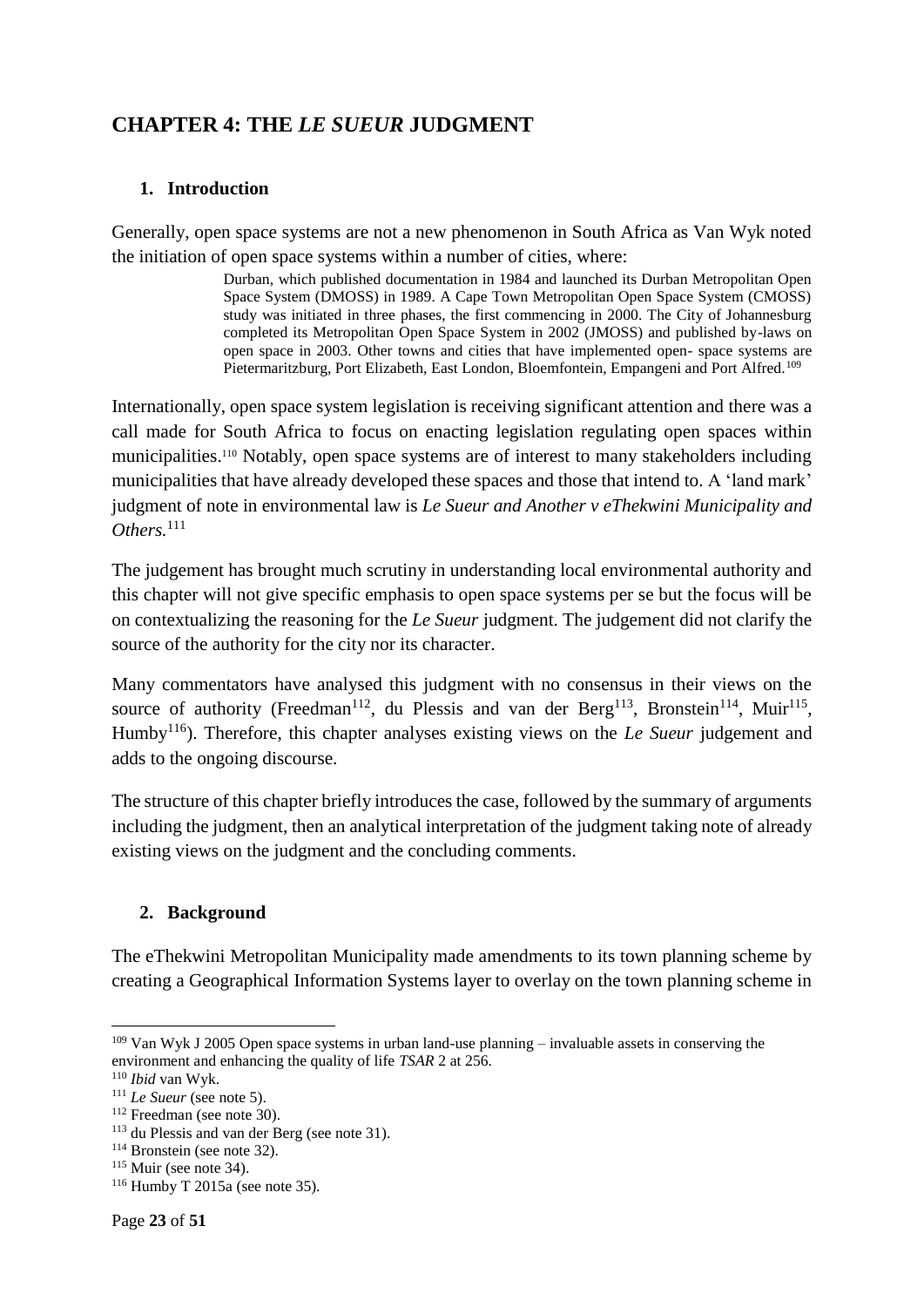order to the protect the environment. The amendments to DMOSS resulted in posing limitations on developments of the affected sites including privately owned properties.

DMOSS allows for regulating proposed developments within or adjacent its boundaries in order to protect the environment, hence the implication is that private property owners had to take into account both the existing zoning provisions and DMOSS provisions that included incorporation of an environmental authorisation from the municipality.

Notices were sent out to inform land owners that were affected by the amendments of the scheme; however, some private land owners affected by the scheme felt that it was unconstitutional for the municipality to enforce the amendments as part of the town planning scheme.

A private owner Le Sueur took to the KwaZulu-Natal High Court, eThekwini municipality applying for the amendments to be set aside as being unconstitutional. He argued that the municipality had no authority in terms of the *Constitution of the Republic of South Africa*¸1996 or any other law to legislate on environmental matters because the environment is not a local government competence. The court's decision was that the amendments were not unconstitutional and local government can regulate on environmental matters.

#### <span id="page-23-0"></span>**3. Arguments**

The applicant argued that eThekwini municipality first introduced the amendments to the town planning scheme in terms of the Town Planning Ordinance (old order statutory provision)<sup>117</sup> and completed it under the KZN Planning and Development Act.<sup>118</sup> The applicant argued that these are invalid.<sup>119</sup> The focus of this chapter will be on the second argument put forward by the applicant which contends that local government has no constitutional authority to introduce amendments to a town planning scheme to conserve the environment as the 'environment' is not a local government functional area.<sup>120</sup>

The applicant argued that the environment is a competence of both national government and provincial government as provided for by the Constitution in schedule 4 part A, hence local government is limited to legislate matters as per section 156(1) with regards to the provisions set out in section  $156(2)$  and these do not include the environment.<sup>121</sup> The applicant

**<sup>.</sup>** <sup>117</sup> Town Planning Ordinance No 27 of 1947.

<sup>&</sup>lt;sup>118</sup> KZN Planning and Development Act No 6 of 2008.

<sup>119</sup> *Le Sueur* para 4 (see note 5).

<sup>120</sup> *Ibid Le Sueur.*

<sup>121</sup> *Ibid Le Sueur* para 16 – Republic of South African Constitution, 1996 Section 156.

**<sup>&#</sup>x27;Powers and functions of municipalities-**

**<sup>(1)</sup> A** municipality has executive

*<sup>(</sup>a)* the local government matters listed in Part B of Schedule 4 and Part B of

*<sup>(</sup>b)* any other matter assigned to it by national or provincial legislation.

**<sup>(2)</sup>** A municipality may make and administer by-laws for the effective administration of the matters which it has the right to administer.

**<sup>(3)</sup>** Subject to section 151 (4), a by-law that conflicts with national or provincial legislation is invalid. If there is a conflict between a by-law and national or provincial legislation that is inoperative because of a conflict referred to in section 149, the by-law must be regarded as valid for as long as that legislation is inoperative.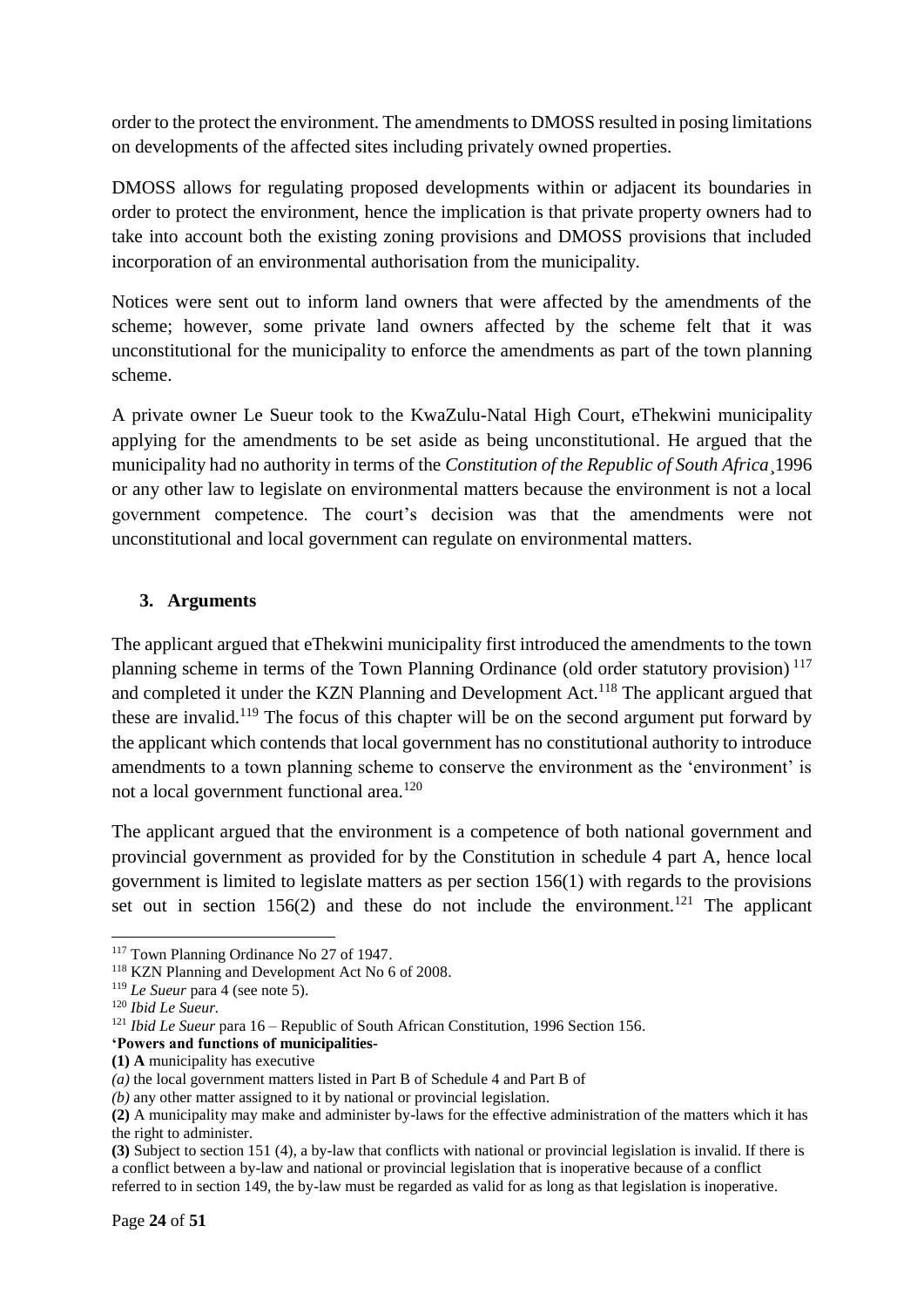acknowledged that the amendments to the town planning scheme are legislative in character, but questioned the authority of local government, stating that it does not have original or delegated powers to legislate for the environment.<sup>122</sup> The applicant further put forward that the framework for managing the environment in South Africa is NEMA and does not empower local government to legislate on the environment.<sup>123</sup>

eThekwini, as the local government, responded by submitting that municipal planning is a competence of local government thus, an original power, and municipal power needs to be assessed and interpreted as provided by section 156, where the power can be either original or assigned.<sup>124</sup> It further noted the provision in section 156(5) for incidental powers where local government has authority to exercise any power that concerns a matter that is necessary for the effective performance of its functions and stated that local government is best positioned to deal with issues locally.<sup>125</sup>

To amplify further, eThekwini submitted that the environment is a typical example of a functional area that should reside in all three spheres of government as provided for by cooperative governance.<sup>126</sup>

#### <span id="page-24-0"></span>**4. The judgment**

Judge Gyanda noted that the applicant's interpretation is both narrow and incorrect as local government is part of the 'state' and local government has a constitutional obligation to protect, promote and fulfil the rights as provided for by section  $7(2)$  of the Constitution.<sup>127</sup> Further stating that although schedules 4 and 5 in the Constitution allocate competences, they are not the only provisions for government responsibilities and duties.<sup>128</sup>

Referring to section 24(b) of the Constitution, which provides that everyone has the right to have an environment protected, for the benefit of present and future generations it was alluded that there is no indication that this provision is only applicable to the national and provincial government, therefore it is also binding to local government. <sup>129</sup> Section 24(b) and section

**<sup>(4)</sup>** The national government and provincial governments must assign to a municipality,

by agreement and subject to any conditions, the administration of a matter listed in Part **A**

of Schedule 4 or Part A of Schedule *5* which necessarily relates to local government, if-

*<sup>(</sup>a)* that matter would most effectively be administered locally; and

*<sup>(</sup>b)* the municipality has the capacity to administer it.

**<sup>(5)</sup>** A municipality has the right to exercise any power concerning a matter reasonably necessary for, or incidental to, the effective performance of its functions.'

<sup>&</sup>lt;sup>122</sup> *Ibid Le Sueur* para 16 (chapter 2 further describes both original and delegated powers under sources of authority) (see note 5).

<sup>123</sup> *Ibid Le Sueur.*

<sup>124</sup> *Ibid Le Sueur* para 20.

<sup>125</sup> *Ibid Le Sueur.*

<sup>126</sup> *Ibid Le Sueur*.

<sup>127</sup> *Ibid Le Sueur* para 19.

<sup>128</sup> *Ibid Le Sueur.*

<sup>129</sup> *Ibid Le Sueur.*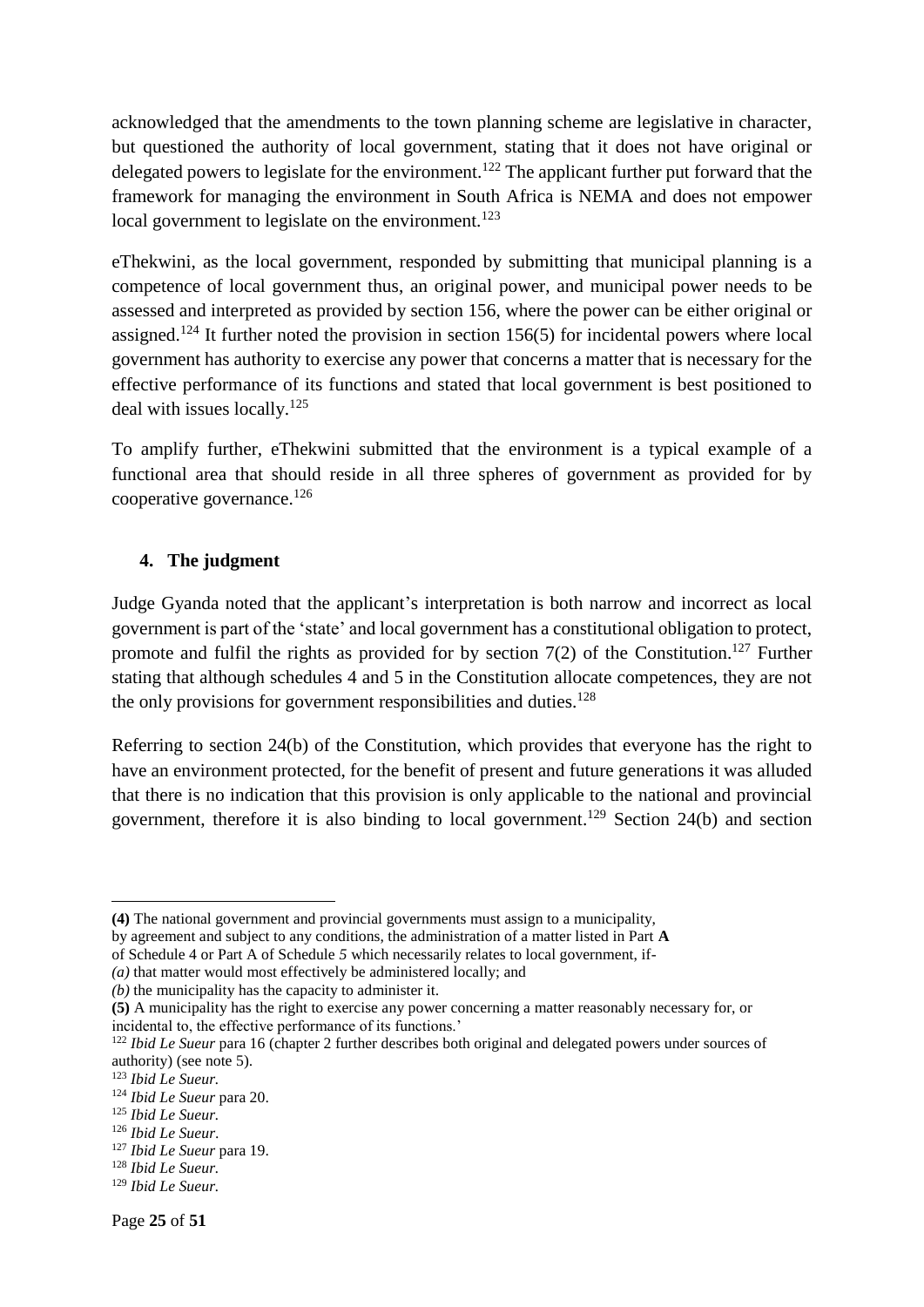152(1)(d) on the promotion of a safe healthy environment were noted as reasonable legislative provisions for promoting sustainable development.<sup>130</sup>

The court noted that municipal planning is an original competence for local government, it has executive authority and the right to administer this functional area, further noting the different sources of power within the Constitution.<sup>131</sup> The court highlighted the principle of subsidiarity alluding to local government being best positioned to understand local environmental issues.<sup>132</sup>

The judge further agreed with the respondent that the constitutional drafters did not envisage a state that functions in hermetically sealed vacuums, noting that no power is absolute and hence should be read in conjunction with section  $40(1)$  and  $40(2)$  on cooperative government which is applicable to all spheres.<sup>133</sup> Therefore environmental matters are a typical example of a competence that should reside in all three spheres of government.<sup>134</sup>

The judge further mentioned the historical role of local government in carrying out municipal planning; local government would inevitably exercise executive and legislative responsibility on environmental matters within its jurisdiction.<sup>135</sup> In other words, environmental protection is part of municipal planning historically. The judge further highlighted that these powers were conferred through the Local Government Transition Act.<sup>136</sup>

The court further noted that the Systems Act section 23(1)(c) constitutes a legislative mandate on local government to develop integrated development plans (IDP) that take into account environmental matters.<sup>137</sup> Attention was also drawn to section  $2(4)(f)$  of Local Government; Municipal planning and Performance Management Regulations on spatial development frameworks (SDF's) as part of the IDP.<sup>138</sup>The court further noted that there is no dispute that the amendments were introduced as part of the IDP, which is a legislative obligation for local government. Moreover, the provisions of the amendment are not in conflict with any national or provincial laws. <sup>139</sup>

Noticeably, the Minister of Environmental Affairs (representing the National Department of Environmental Affairs); the MEC Agriculture and Environmental Affairs (representing

1

<sup>130</sup> *Ibid Le Sueur* para 19 (see note 5).

<sup>131</sup> *Ibid Le Sueur* para 20.

<sup>132</sup> *Ibid Le Sueur.*para 20.

<sup>133</sup> *Ibid Le Sueur* para 20.

<sup>&#</sup>x27;(1) In the Republic, government is constituted as national, provincial and local spheres of government which are distinctive, interdependent and interrelated.

<sup>(2)</sup> All spheres of government must observe and adhere to the principles in this Chapter and must conduct their activities within the parameters that the Chapter provides.'

<sup>134</sup> *Ibid Le Sueur* para 20.

<sup>135</sup> *Ibid Le Sueur* para 21.

<sup>136</sup> *Ibid Le Sueur* para 22 – Local Government Transition Act no 209 of 1993 (for the rest of this dissertation referred to as LGTA).

<sup>137</sup> *Ibid Le Sueur* para 24 – Systems Act Section 23(1)(c) 'together with other organs of state contribute to the progressive realisation of the fundamental rights contained in sections 4, 25, 26, 27 and 29 of the Constitution.' <sup>138</sup> *Ibid Le Sueur* para 26 – Local Government; Municipal Planning and Performance Regulations GN 796 in *GG* 22605 of 24 August 2001, Section (2)(4)(f) 'contain a strategic assessment of the environmental impact of the spatial development framework'.

<sup>139</sup> *Ibid Le Sueur* para 26.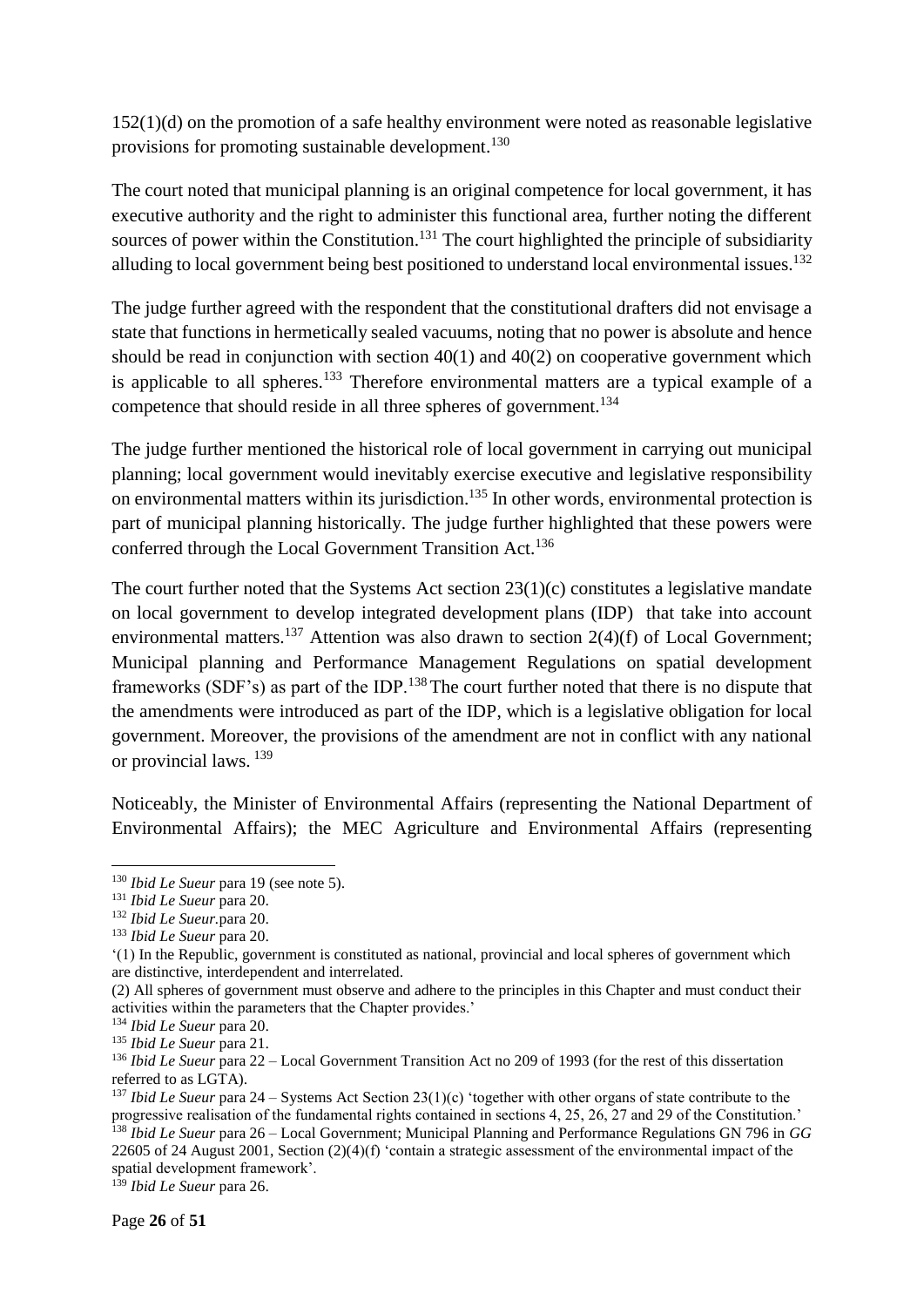provincial Agriculture and Environmental Affairs, Kwa-Zulu Natal and the MEC for Cooperative Governance KwaZulu-Natal (representing provincial COGTA) did not oppose the respondent.<sup>140</sup> Judge Gyanda, noted that if eThekwini Municipality was transgressing the authority of both the national and provincial sphere of government, then these spheres would have expressed objection to eThekwini legislating for the environment.<sup>141</sup> The City of Cape Town as *amicus curiae* to the court stood in solidarity with the respondent also opposing the application.<sup>142</sup>

Affidavits that were brought forward as evidence convinced the court that municipal planning and environmental conservation cannot be separated.<sup>143</sup> The court was satisfied that the respondent proved that municipal planning also partly involves environmental regulation even prior to the enactment of the Constitution.

Under the new dispensation it still carries the same meaning which includes regulation of the environment.<sup>144</sup> The judge stated that NEMA places an obligation to protect the environment on all spheres of government.<sup>145</sup> In further recognizing the provisions of NEMA for local government, the judge further added

'NEMA therefore recognizes the role of Municipalities and Municipal duties with regard to the environment in its Municipal planning function. It is clear, therefore, that Municipalities are entitled to regulate environmental matters from micro level for the protection of the environment'.<sup>146</sup>

The Environmental Protection Plan published in the Kwa-Zulu Natal provincial government Gazette published May 2009, recognizes environmental relevance as part of municipal planning, further including environmental regulation that will spur through the IDP.<sup>147</sup> Also, the National Environmental Management: Biodiversity Act No. 10 of 2004 was cited as requiring alignment of local governments' IDPs and SDF's with national and provincial legislation; also highlighting the National Biodiversity Framework.<sup>148</sup>

Judge Gyanda concluded by stating that local government is authorized to legislate in respect of environmental matters for the protection of the environment and the amendments to eThekwini's town planning scheme are indeed constitutional and valid, there is no usurping of authority by local government on other spheres in respect to environmental legislation. The judge dismissed the application with costs.<sup>149</sup>

**.** 

<sup>147</sup> *Ibid Le Sueur* para 35.

<sup>140</sup> *Le Sueur* para 29 (see note 5).

<sup>141</sup> *Ibid Le Sueur* para 29.

<sup>142</sup> *Ibid Le Sueur* para 2.

<sup>143</sup> *Ibid Le Sueur* para 29.

<sup>144</sup> *Ibid Le Sueur* para 33.

<sup>145</sup> *Ibid Le Sueur* para 34.

<sup>146</sup> *Ibid Le Sueur* para 37.

<sup>148</sup> *Ibid Le Sueur* para 38.

<sup>149</sup> *Ibid Le Sueur* para 40.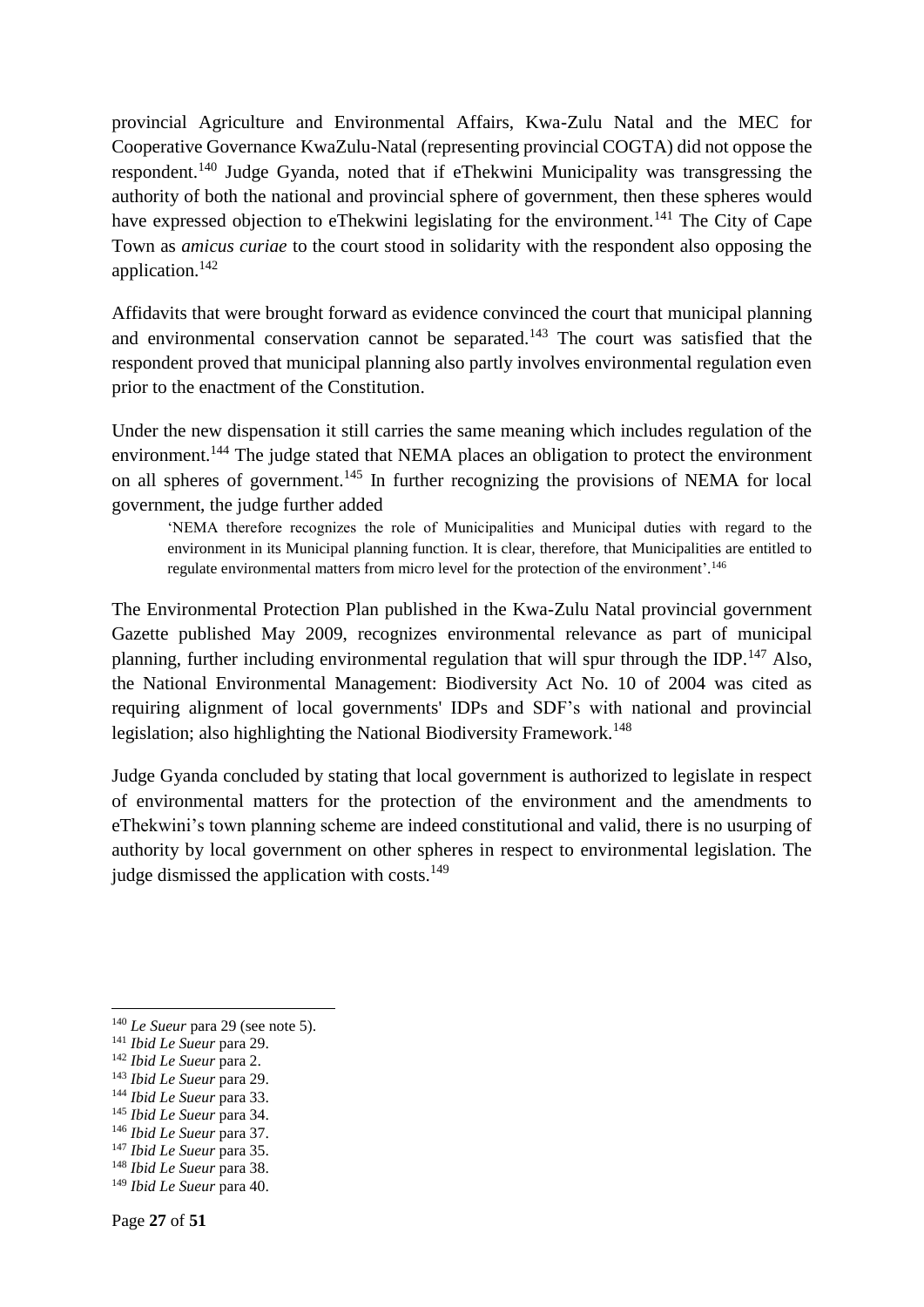#### <span id="page-27-0"></span>**7. Comments and analysis**

In analysing the *Le Sueur* judgement, a number of views from the commentators agree that it is indeed favourable for local government to regulate on environmental matters under the ambit of municipal planning. Questions have been raised on the source of environmental legislative authority based on the outcome of this judgment. As such, du Plessis and van der Berg note that this judgment resulted in explicitly confronting planning powers relating to the conservation of the environment within local government.<sup>150</sup>

The passing of this judgement is noted as a time when the court had to plainly define the implications of 'environment' on planning.<sup>151</sup> In agreement with Muir this paper submits that 'the *Le Sueur* judgment is legally tenuous but it seems to be logically, intuitively and practically correct.<sup>'152</sup> The emphasis on the issue at hand is the legality of the powers that were exercised by eThekwini for implementing its DMOSS.<sup>153</sup>

Many source/s of authority have been identified for local government and these have been described and discussed in chapter  $2^{154}$  Therefore, the next section briefly summarises some key points that were mentioned by the commentators on the *Le Sueur* judgment:

Du Plessis and van der Berg note that the implementation of constitutional powers and functions within local government continues to present legal difficulties based on the complexity of the division of powers within the three spheres of government.<sup>155</sup> In the past there has never been a need to determine whether amendments to a planning scheme are either legislative or executive in nature, however such a need has arisen in order to further understand the impact of section  $156(1)(a)$  of the Constitution on municipal planning.<sup>156</sup>

It has been suggested that municipal planning power on planning schemes is legislative in character. <sup>157</sup> DMOSS amendments affected multiple unrelated properties and should be regarded as a large scale rezoning as opposed to small scale rezoning that can be compared to spot decisions as provided for in the *Gauteng Development Tribunal* which were noted as administrative/executive in character.<sup>158</sup>

The commentators do not reach a consensus on the source of local government powers for regulating the environment. For example Humby suggested that the judgement was correct in placing the environment as part of municipal planning; because municipal planning is an

 $\overline{a}$ 

<sup>150</sup> Du Plessis and van der Berg at 581 (see note 31).

<sup>151</sup> *Ibid* Du Plessis and van der Berg at 582.

<sup>152</sup> Muir at 570 (see note 34).

<sup>153</sup> *Ibid* Muir.

<sup>&</sup>lt;sup>154</sup> Chapter 2 under sources of authority discusses different sources of authority. For more reading see: Muir A 2015 The Le Sueur Case and a Local Government's Constitutional Right to Govern *Southern African Public Law* Issue 2 Vol 30; Freedman W 2014 The Legislative Authority Of The Local Sphere Of Government To Conserve And Protect The Environment: A Critical Analysis of *Le Sueur v eThekwini Municipality* [2014] PER 62 *PELJ* (17)1.

<sup>&</sup>lt;sup>155</sup> Du Plessis and van der Berg at 580 (see note 31).

<sup>&</sup>lt;sup>156</sup> Bronstein (see note 32) at 653.

<sup>157</sup> Muir (see note 34) at 572.

<sup>&</sup>lt;sup>158</sup> Bronstein (see note 32) at 661.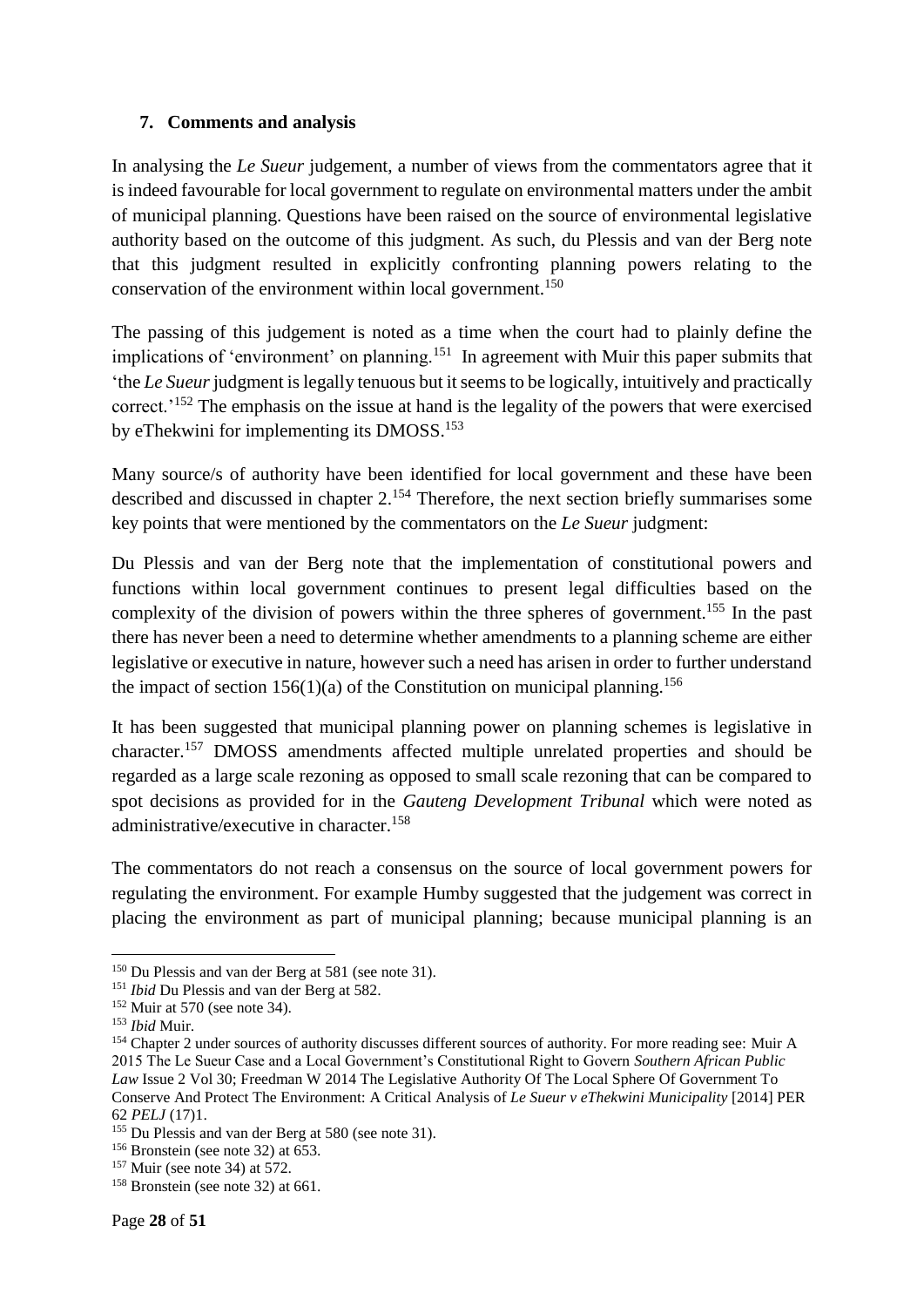original competence as such legislating for the environment would be an incidental power.<sup>159</sup> However, Bronstein argues that the amendments to DMOSS are unlikely to be incidental in character and the Constitution cannot be deemed as the source of the power, but rather these powers were sourced through assignment from competent legislatures. <sup>160</sup>

The old provincial ordinances or provincial legislation empower local government to make and amend town planning schemes through delegation. <sup>161</sup> Spatial development frameworks (SDF's) are within the municipal legislative ambit through assignment by the national legislature and these assignments sufficiently justify municipal legislative amendments like DMOSS.<sup>162</sup> Therefore Bronstein deems that power is assigned but the source is not clearly identified.

Freedman also agrees that power is assigned to local government and there is no need to consider incidental powers as the court only focused on original and assigned powers.<sup>163</sup> Moreover, Freedman notes that for power to be assigned there is no need for it to be explicit as the Constitution permits for implicit assignment to municipal council much more easily that the provincial legislatures.<sup>164</sup> Therefore, Judge Gyanda is correct in the implicit assignment of legislative authority over environmental matters under the ambit of municipal planning within local government.<sup>165</sup>

In further analysing the judgment, Freedman notes that the inclusion of the 'environment' as part of municipal planning anticipates an overlap in environmental protection with both the national and provincial spheres of government as a schedule 4 part A competence.<sup>166</sup> Taking note of the *Gauteng Development Tribunal* case, he notes that functional areas should be distinct from one another and not include another sphere's functions.<sup>167</sup>

There is no provision that allows local government to legislate the overlap for the environment as part of municipal planning. <sup>168</sup> Therefore local government should not 'predominantly' legislate for the protection of the environment rather it should be based on its core competence of municipal planning.<sup>169</sup>

Bronstein commented that the statutory provisions cited within the court's reasoning in *Le Sueur* do not give substantial grounds to deem the statutory provisions as a source of power to make the amendments to the scheme.<sup>170</sup> There is a need to further determine the scope of the powers that the national and provincial spheres of government possess under parts B of the

1

<sup>159</sup> Humby T 2015a (see note 35) at 1668.

<sup>160</sup> Bronstein at 662 (see note 32).

<sup>161</sup> *Ibid* Bronstein.

<sup>162</sup> *Ibid* Bronstein.

<sup>163</sup> Freedman at 588 (see note 30).

<sup>164</sup> *Ibid* Freedman at 581.

<sup>165</sup> *Ibid* Freedman at 588.

<sup>166</sup> *Ibid* Freedman at 589.

<sup>167</sup> *Ibid* Freedman at 578.

<sup>168</sup> *Ibid* Freedman.

<sup>169</sup> *Ibid* Freedman.

 $170$  Bronstein (see note 32) at 650.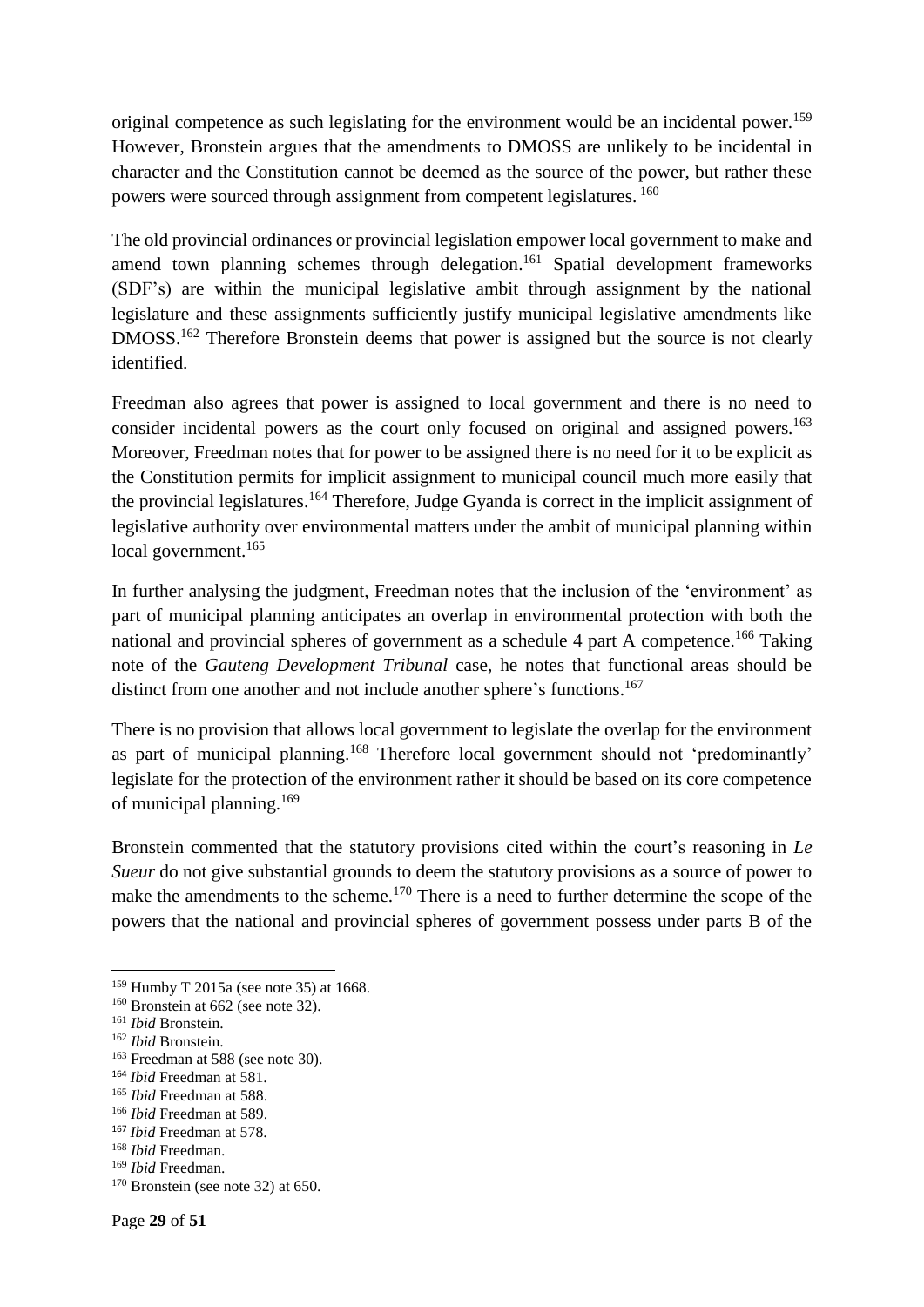schedules because these in turn also inform how wide or narrow the powers should be interpreted for local government.<sup>171</sup>

However, Muir provides an alternative approach to the above views to arrive at the same decision. The reasoning from the judgment is not clear and hence there are questions on whether there is irregular disguising of the 'environment' as municipal planning. Muir notes that if one were to follow the process of allocation of powers and the legislating authority vested within local government, then the legislating of the 'environment' by local government could be deemed as unlawful because the 'environment' is not a local government competence.<sup>172</sup>

Citing section 151(3) of the Constitution Muir notes that: 'A municipality has the right to govern, on its own initiative, the local government affairs of its community, subject to national and provincial legislation, as provided for in the Constitution'.<sup>173</sup> Muir puts forward that local government's source of authority cannot be confined to original, incidental and assigned powers but the 'right to govern' as a source of authority must also be considered.<sup>174</sup>

Therefore, the power to govern its own affairs 'implies' both executive and legislative authority including a hybrid of the two powers.<sup>175</sup> Muir puts forward that the local government powers both executive and legislative, are similar to those held by national government except that national government is not limited by geographic limitations within the country. <sup>176</sup> Hence, he argues that whilst the arguments have been attempting to locate the source of authority for the DMOSS amendments as provided for by section 156 of the Constitution based on the schedules, there is a need to look at alternative sources. <sup>177</sup>

Thus, Muir poses a question and asks 'Therefore, do Schedules 4B and 5B define the municipal right to govern and itemise original local government powers?<sup>'178</sup> Then the follow up question that is further posed, 'Is there any indication that Parts B are not the sole source of original local government power and therefore they do not define the right to govern?'<sup>179</sup> Muir further noted that it is a difficult question to answer in practice and there are practical scenarios that illustrate that the original source of powers for local government only based on parts B of schedules 4 and 5 are insufficient.<sup>180</sup>

Section 24 of the Constitution is noted as providing for a duty to all spheres of government to protect the environment, but it is put forward that even so, the duty cannot amount to be either an assigned power or incidental power.<sup>181</sup> The state has an obligation to ensure that the Bill of Rights is fulfilled, but the question is whether within the confines of the original powers based

**.** 

<sup>177</sup> *Ibid* Muir at 573.

<sup>171</sup> *Ibid* Bronstein at 644.

 $172$  Muir (see note 34) at 573.

 $173$  RSA Constitution section 151(3) (see note 9).

<sup>174</sup> Muir at 571 (see note 34).

<sup>175</sup> *Ibid* Muir.

<sup>176</sup> *Ibid* Muir at 575.

<sup>178</sup> *Ibid* Muir at 572.

<sup>179</sup> *Ibid* Muir at 573.

<sup>180</sup> *Ibid* Muir.

<sup>181</sup> *Ibid* Muir.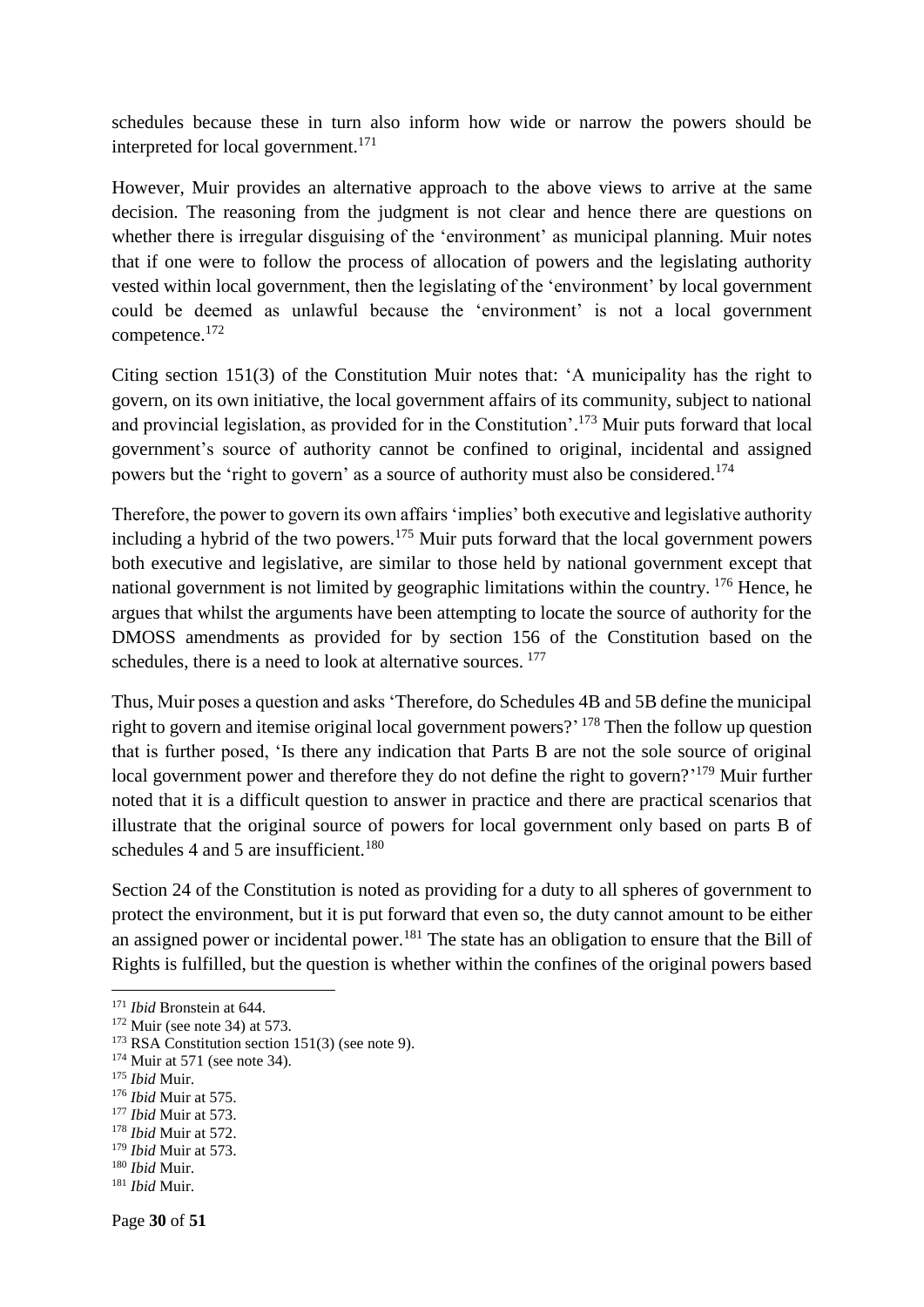on the schedules, do these powers indeed satisfactorily allow for the realization of these rights?<sup>182</sup> Muir suggests that, how these powers are interpreted needs to change as the vested powers inclusive of incidental powers, can be insufficient in satisfactorily providing capability to local government.

In conclusion, to the character of the power that was used to legislate for the environment, one agrees with Muir and Hubby that the character is legislative. However, it is important to note that environment is not a core competence of local government, however it falls within the ambit of municipal planning as an original competence for local government but local government cannot predominantly legislate for the environment. Hence this power would be assigned to local government within municipal planning, though the assignment might be implicit as noted by Freedman.

#### <span id="page-30-0"></span>**8. Discussion**

Indeed, Judge Gyanda correctly noted the narrow and incorrect interpretation of the applicant as local government has a duty to uphold and ensure that the rights in the Bill of Rights are realized. The commentators as described above have made their observations on the source and character of power that is at play for the DMOSS in *Le Sueur.*

#### <span id="page-30-1"></span>*Are the amendments in DMOSS legislative or executive?*

In agreement with the *Le Sueur* judgement<sup>183</sup>, Bronstein<sup>184</sup>, Muir<sup>185</sup> and Freedman<sup>186</sup> regard the DMOSS amendments as being legislative in character.

#### <span id="page-30-2"></span>*What is the source of local government's authority?*

In the judgment, eThekwini Municipality relied on the broadness of the term environment:

In the main, eThekwini Municipality defended the legality of the amendment of its town planning scheme (which effectively created local conservation law) on the basis that "the environment" is a broad notion that encapsulates many issues and dimensions. It was submitted that an inclusive reading of the Constitution as well as environmental and local government law renders it practically impossible for municipalities to not share in the state's environmental duties.<sup>187</sup>

The judge noted that all spheres of government have the responsibility to protect the environment but it is particularly important for local government because of the principle of subsidiarity<sup>188</sup> i.e. it makes more sense for them to deal with issues that affect their communities as they are the sphere that is closer to the people.

**<sup>.</sup>** <sup>182</sup> *Ibid* Muir.

<sup>&</sup>lt;sup>183</sup> *Le Sueur* para 16 and para 21 (see note 5).

<sup>&</sup>lt;sup>184</sup> Bronstein at 662 (see note 32).

 $185$  Muir at 571 (see note 34).

<sup>186</sup> Freedman at 581 (see note 30).

<sup>&</sup>lt;sup>187</sup> du Plessis and van der Berg at 586 (see note 31).

<sup>188</sup> *Ibid* du Plessis and van der Berg.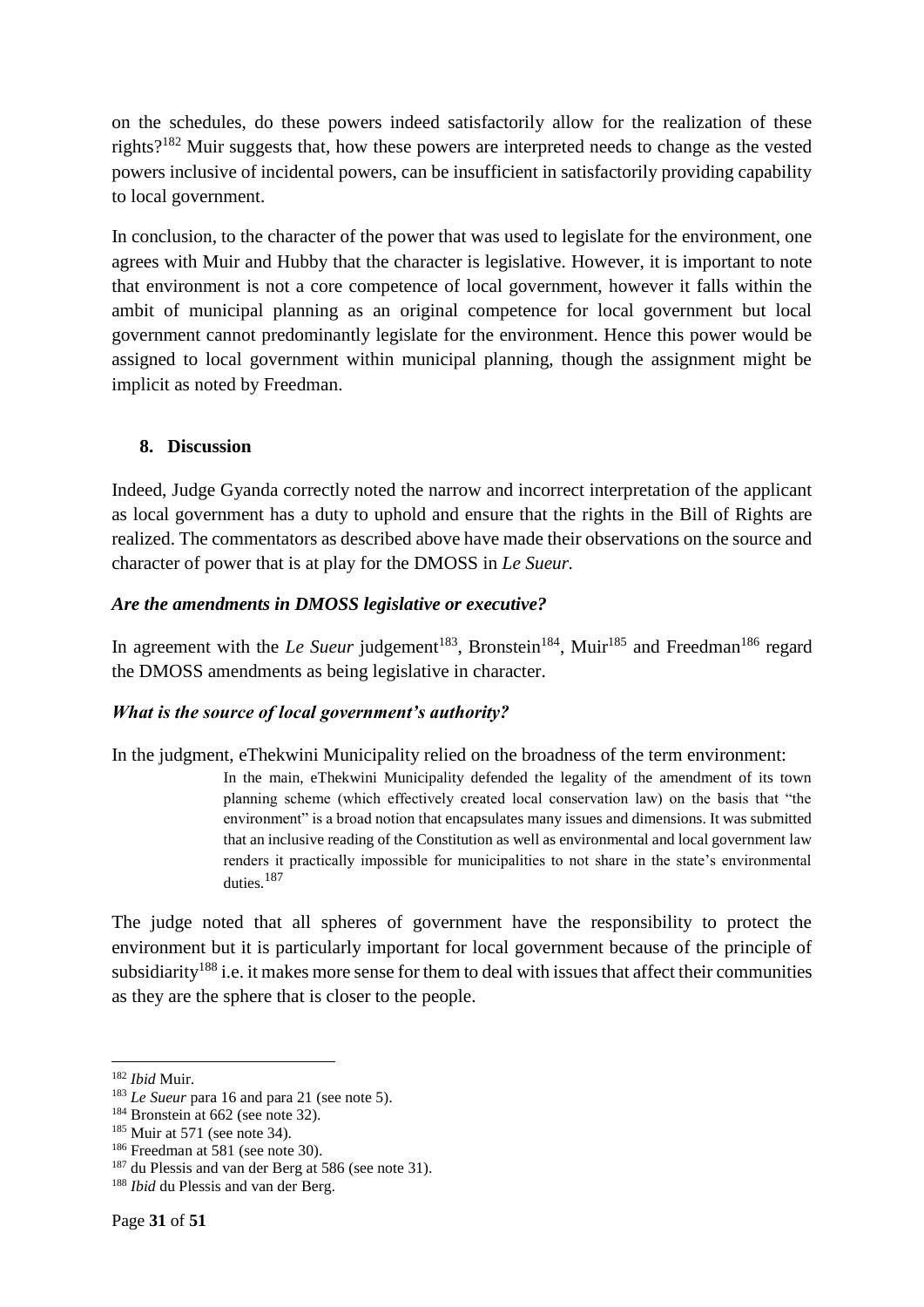There also was emphasis on the historical role of local government legislating and administering municipal planning but this confers no power to regulate the environment as part of municipal planning. Bronstein highlights that there was reference and emphasis to the IDP and other legislation but none of these illustrate the source of power to make the amendments valid.<sup>189</sup>

The judgement further drew emphasis to a number of environmental statutes and instruments that are essential for the realization of the environmental right in South Africa i.e. NEMA, National Biodiversity Framework, National Environmental Management: Biodiversity Act, and the Kwa-Zulu Natal Environmental Integrated Plan. The national legislature in NEMA section 46 further provides for model environmental by-laws, where section 46(1) provides for the Minister to provide model bylaws aimed to put measures in place in order to manage environmental impacts of any development within any jurisdiction of a local government.<sup>190</sup> Moreover, local government is further empowered by the Systems Act to adopt standard draft bylaws in section  $14(1)$ .<sup>191</sup> Hence, all these provisions and statutes, show commitment from government to ensure the realization of the environmental right.

Based on the three categories of legislative powers that can be conferred to local government, Humby suggests that the source of local government environmental legislative powers is incidental within the ambit of municipal planning for the environment.<sup>192</sup> However, both Muir<sup>193</sup> and Freedman question the legitimacy of including the environment as part of municipal planning in order for this power to be recognized as an original power.<sup>194</sup>

Freedman notes that an incidental power cannot confer a new functional area or competence.<sup>195</sup> The protection of the environment is a new functional area for local government as this competence resides with both the national and provincial spheres of government.

This work concurs with Muir and Freedman that eThekwini's source of legislative authority was implicitly assigned. However, Muir draws emphasis to the 'right to govern' within local government and argues that interpretation in municipal planning cases has been predominantly, based on interpretation of functional areas listed in schedules 4 and 5 as provided by section

1

<sup>&</sup>lt;sup>189</sup> Bronstein (see note 32) at 662.

 $190$  NEMA section 46 on Model environmental management bylaws (see note 15).

 $191$  Systems Act section 14(1) on standard draft bylaws (see note 49).

 $192$  Humby at 1680 (see note 35).

<sup>193</sup> Muir at 570 'In *Le Sueur* it appears that the functional area of 'environment' was shoe-horned into 'municipal planning' rather than determining that the authority stemmed from an assigned or an incidental power' (see note 34).

<sup>&</sup>lt;sup>194</sup> Freedman at 588 'Given that the purpose of the incidental power is not to confer new functional areas on municipalities, but rather to confer the power on them to adopt measures that will enhance the effective administration of the functional areas over which they already have authority, it might be possible to argue that those parts of the D-MOSS that make provision for environmental authorisations do fall into the incidental powers of the eThekwini Municipality. It is not clear, however, that those parts of the D-MOSS that deal with the protection of biodiversity do. This is because they appear to deal with matters that fall into the functional area of the "environment".' (see note 30).

<sup>195</sup> *Ibid* Freedman.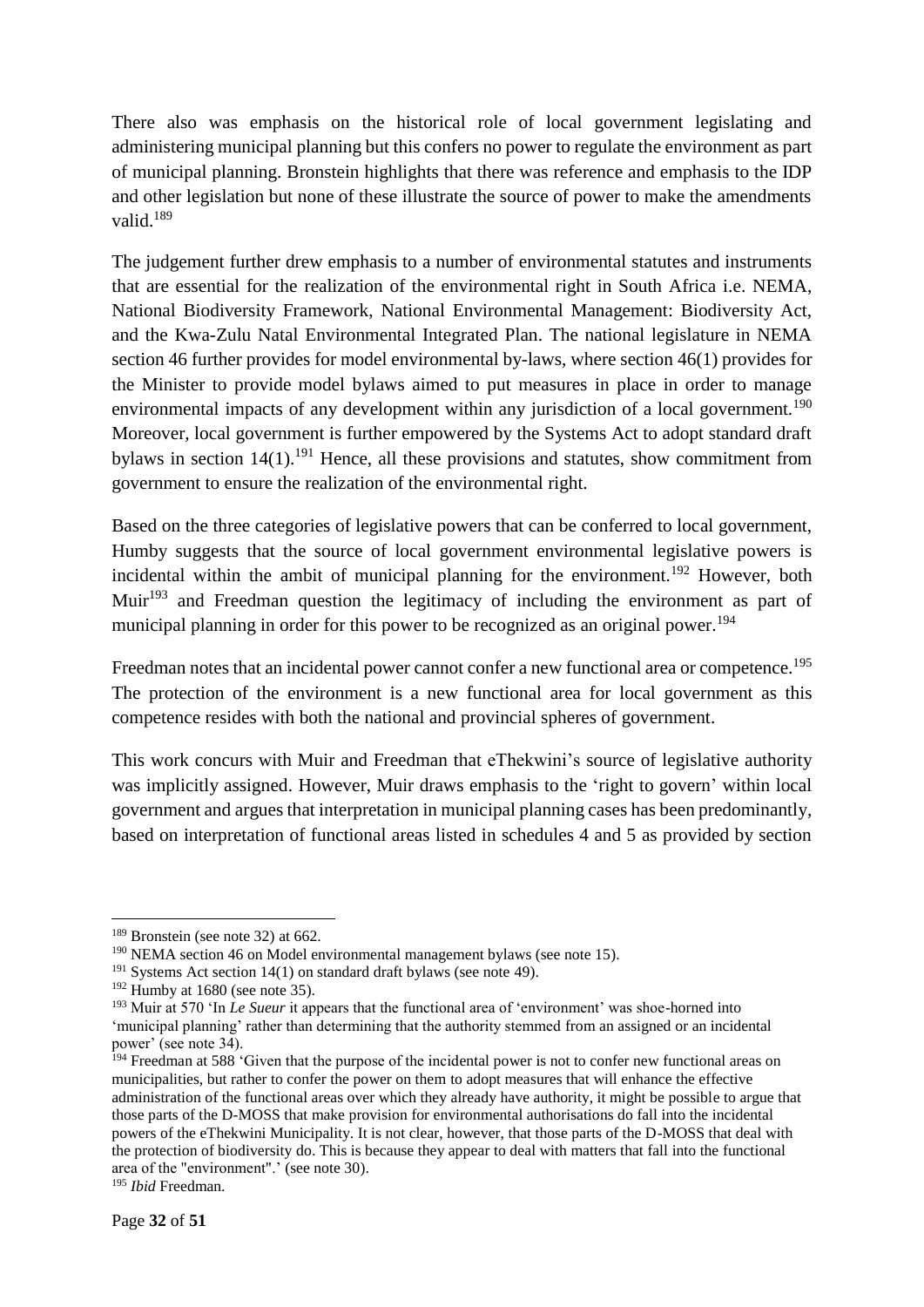156 because the cases clearly dealt with scheduled functional area disputes but there has never been a need to further unpack and interrogate the inherent power to govern.<sup>196</sup>

Freedman's view on the implicit assignment by Parliament to the Municipal Council as the source of authority to legislate for the environment within municipal planning is also favoured. Local government has been given authority to govern and has an obligation to ensure that the environmental right is realized.

The *Le Sueur* judgement has displayed that local government has environmental legislative authority. However another judgement of interest is the *Abbott v Overstrand Municipality and Others*<sup>197</sup> of the Supreme Court of Appeal (SCA) which failed to prove legal obligation of the municipality to prevent damage being caused to the applicants' house by flooding of the Klein River.

Mr Abbot (applicant) built a house on a river bank (Klein River) at Hermanus in the Western Cape Province. The applicant bought the property in 1982, claimed that there was an established practice by the municipality in respect to breaching the berm of the mouth of the estuary when there was a possible threat of damage to the low lying properties.<sup>198</sup> Further claiming that in 2010 the municipality departed from this practice<sup>199</sup> and in 2013 submitted to him in writing that they were in no legal obligation to protect his house from being flooded by the Klein River. 200

In 2014, the applicant approached the Western Cape High Court alleging damage to his property due to flooding by the Klein River. The relief sought was that the municipality must take reasonable steps to protect his house from flooding.<sup>201</sup> The applicant argued that in terms of the Promotion of Administrative Justice Act 3 of 2000 (PAJA) and in terms of common law that the decision of the municipality refusing to prevent further damage to his house should be reviewed and set aside. The High Court dismissed the application as he failed to prove that the conduct of the municipality resulted to the damage of his house. <sup>202</sup>

Then SCA noted that there was no legal obligation for the municipality to protect the applicant's house. Reference was made by the court that the logical starting point in determining the municipal obligation is section  $156(1)$  of the Constitution.<sup>203</sup> The SCA held that schedules 4B and 5B do not give local government authority to breach a berm in the estuary and protect riparian properties as these matters fall under the 'environment and nature conservation' which is a competence of the province and national government.<sup>204</sup>

<sup>196</sup> Muir at 572 (see note 34).

<sup>197</sup> *Abbott v Overstrand Municipality and Others* [2016] ZASCA 68 (It will be referred to as *Abbott* for the rest of this dissertation).

<sup>198</sup> *Abbott* para 1(see note 197).

<sup>199</sup> *Ibid Abbott* para 8.

<sup>200</sup> *Ibid Abbott* para 8.

<sup>201</sup> *Ibid Abbott* para 6.

<sup>202</sup> *Ibid Abbott* para 6.

<sup>203</sup> *Ibid Abbott* para 14 (see note 197).

<sup>204</sup> *Ibid Abbott* para 15.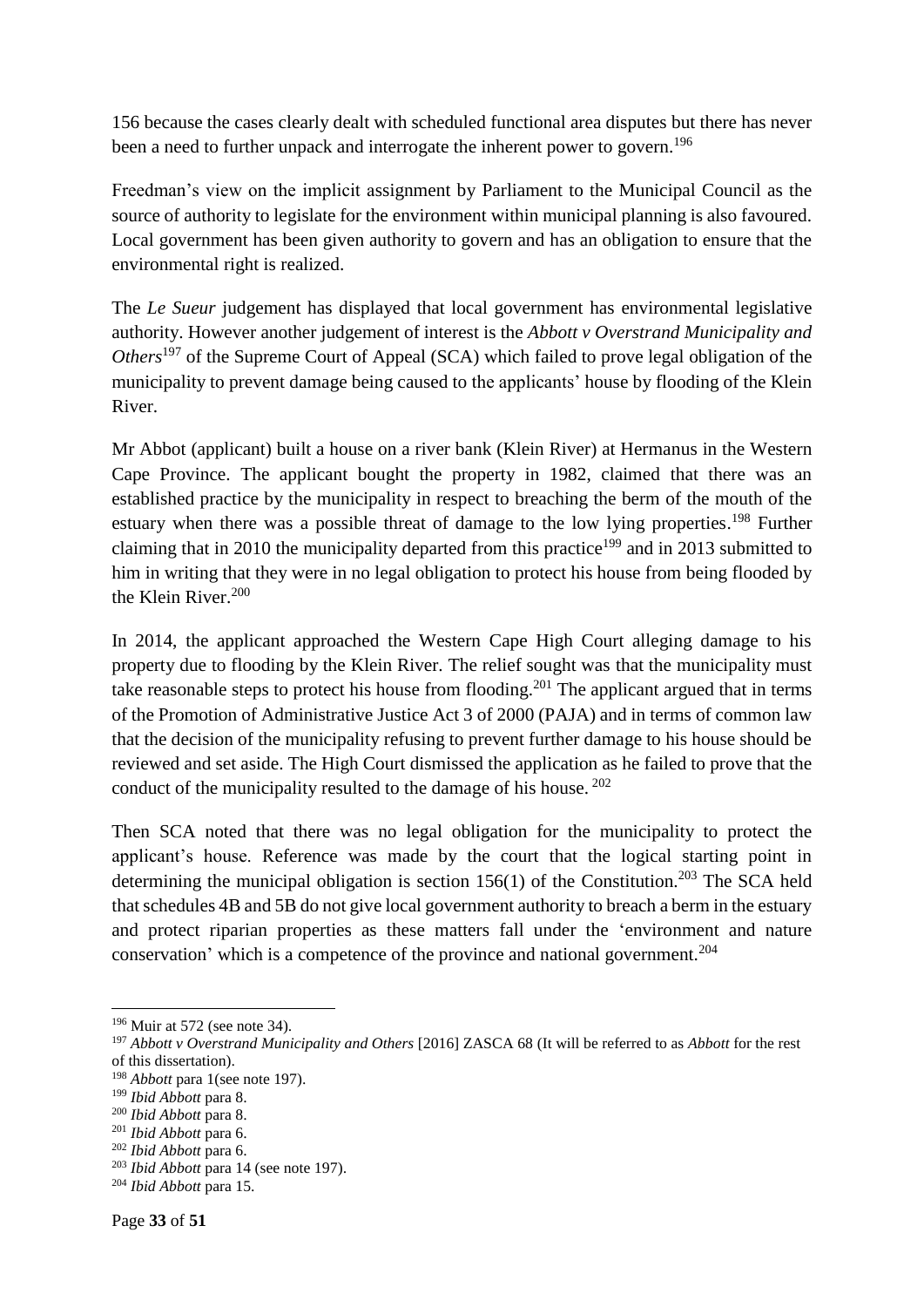The court needed to determine whether any power had been assigned to the municipality or not. The applicant alluded to various pieces of legislation, pre-1991 resolutions of council meetings and 1994 regulations under the Sea-shore Act 21 of 1935, challenging that these provisions gave the municipality authority over the sea shore and estuary.<sup>205</sup>

However, the SCA found that the applicant's claims were factually incorrect and misplaced, moreover the applicant did not take into account the re-allocation of powers and responsibilities as provided for by the Constitution. The judge noted that local government has no legal obligation to perform these functions stating that 'It should also be borne in mind that the municipality cannot lawfully assume powers it does not have, nor can it be compelled to take steps it has no authority to take'.<sup>206</sup>

> The local government matters listed in Part B of Schedules 4 and 5 do not confer any authority on the municipality relative to the breaching of the berm in the estuary and the protection of riparian property owners against flooding. By contrast, Part A of Schedule 4 of the Constitution lists the areas of 'Environment' and 'Nature conservation' as concurrent national and provincial functions. <sup>207</sup>

No powers had been assigned to the municipality in relation to this function and it cannot be compelled to exercise this function with no authority. The court held that Mr Abbott fell short of proving that the municipality indeed had legal authority or an obligation to prevent the damage.

The merits of the *Abbot* judgment set it apart from the *Le Seuer* judgment in that, Mr Abbot sought that the Overstrand Municipality should exercise power that is not a municipal planning function. Rather than putting forward that the judiciary hold different views on the role of local government in regulating the environment it needs to be highlighted that there are distinct differences between these cases.

The *Abbot* judgement was centred around whether the municipality had a legal obligation to take steps and prevent flooding damage to Mr Abbot's house. However, the applicant failed to prove such an obligation

Conceivably, had the applicant taken note of allocation of powers and responsibilities as provided by the Constitution and based the arguments on the disaster risk reduction function as provided for by the Disaster Management Act 57 of 2002, s 24 of the Constitution 'environmental right', s 41(1)(b) of the Constitution 'secure the wellbeing of the people of the Republic', s 152(1)(d) of the Constitution 'promote a safe and healthy environment' perhaps the court's reasoning would have been different.

Du Plessis notes that the primary responsibility of the disaster risk reduction function and addressing climate change in South Africa is a responsibility of all spheres of government

1

<sup>205</sup> *Ibid Abbott* para 22.

<sup>206</sup> *Ibid Abbott* para 24.

<sup>207</sup> *Abbott* para 15.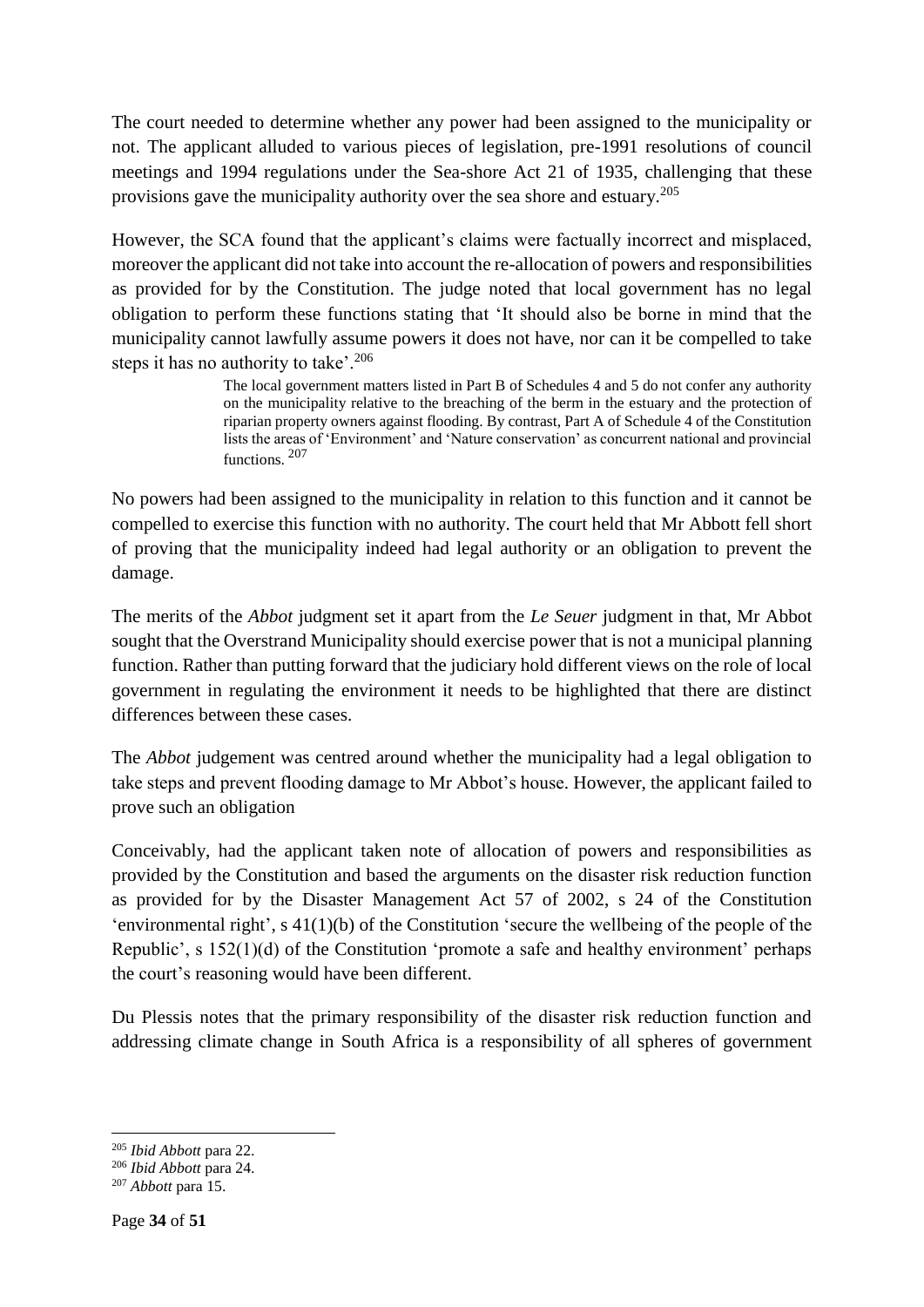including local government, even though disaster management is a functional area concurrent to both national and the province, it does not exempt local government from this function.<sup>208</sup>

Although the *Le Sueur* judgement emphasises local government's obligation for legislating for the protection of the environment, the *Abbott* judgement placed no obligation on local government to breach a berm in the estuary and protect riparian properties. Therefore, the interpretation of the 'environment' is essential in order to fully understand how far local government can go. Thus, the environment needs to be defined explicitly in order to clarify the roles for the different spheres of government and avoid incorrect interpretation.

#### <span id="page-34-0"></span>**9. Conclusion**

The *Le Sueur* judgment has played a progressive role in allowing and building up adaptive environmental governance within local government.<sup>209</sup> However, there are conflicting views on the source of the authority. But, there is concurrence that local government does have a role to play in the protection of the environment as part of municipal planning.

> Most importantly, the Minister of Environmental Affairs; the MEC; Agriculture and Environmental Affairs, KwaZulu-Natal and the MEC for Co-Operative Governance, KwaZulu-Natal have not contradicted the view or stand point of the first respondent in this regard at all. If indeed, the first respondent was transgressing into the exclusive realm of the National and Provincial Governance in legislating on Environmental matters, I would be extremely surprised, to say the least, if they did not express their objection thereto in the present application..<sup>210</sup>

There is a challenge with this judgment, based on the lack of detail in the court's argument on 'environment' as noted by Freedman and this may open up wide range of interpretations on 'environment'. Kidd on 'environment' notes a wide range of possibilities that could be provided for under the realization of section  $24.^{211}$  In other words, the possibilities of what the term environment entails are numerous. However, Feris notes that interpreting section 24 too widely might dilute the essence of environmental provision which is seen as affirming the significance of the environment and ecologically sustainable development<sup>212</sup>.

Hence the role of the judiciary in interpreting the 'environment' is essential in clarifying the mysteries and as noted by Fuo the judiciary has an essential role to play in further clarifying the murky source of authorisation.<sup>213</sup> However, within the land use planning framework progress has been made and SPLUMA is now finally in effect. The provisions of SPLUMA imply that legislature is purposefully providing for environmental matters within land-use planning and Chapter 5, aims to provide more insight in regards to SPLUMA. The question is:

<sup>&</sup>lt;sup>208</sup> Du Plessis Chapter 23 'Disaster risk reduction and climate change adaptation and resilience at 864 (see note 14).

 $209$  Humby T 2015a at 1681 (see note 35).

<sup>210</sup> *Le sueur* para 29 (see note 5).

<sup>211</sup> Kidd M 2010 Environment in Currie I and De Waal *The Bill of Rights Handbook* 6 th ed *Juta Cape Town.* <sup>212</sup> Feris LA at 87 (FERIS, LA. The role of good environmental governance in the sustainable development of South Africa. *PER* [online]. 2010, vol.13, n.1 [cited 2018-05-30], pp.73-234. Available from:

<sup>&</sup>lt;http://www.scielo.org.za/scielo.php?script=sci\_arttext&pid=S1727-37812010000100003&lng=en&nrm=iso>. ISSN 1727-3781.

 $213$  Fuo - at 20 (see note 33).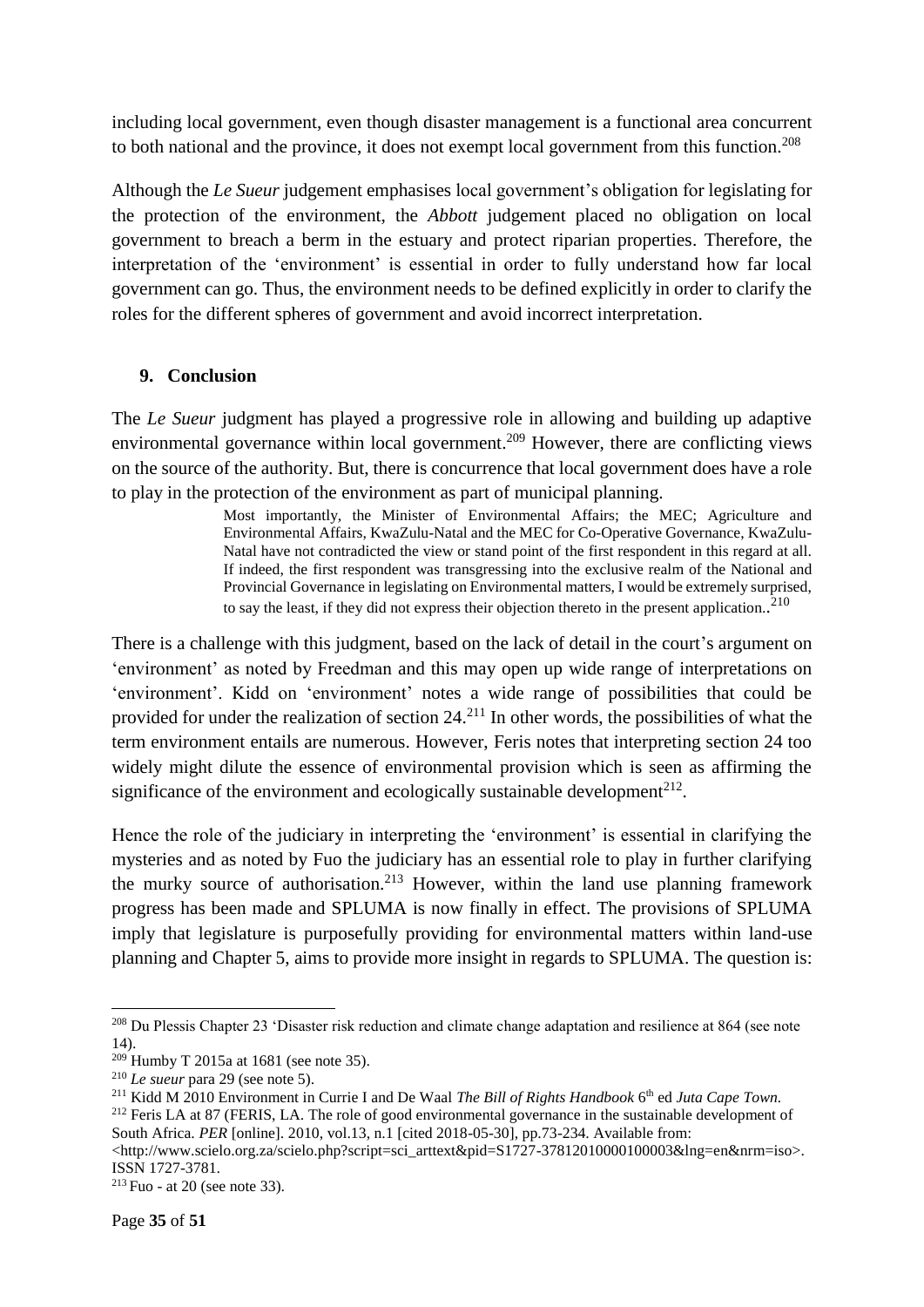Do the recent developments in the land use planning framework after the *Le Sueur* judgement make any difference in relation to local environmental legislative powers?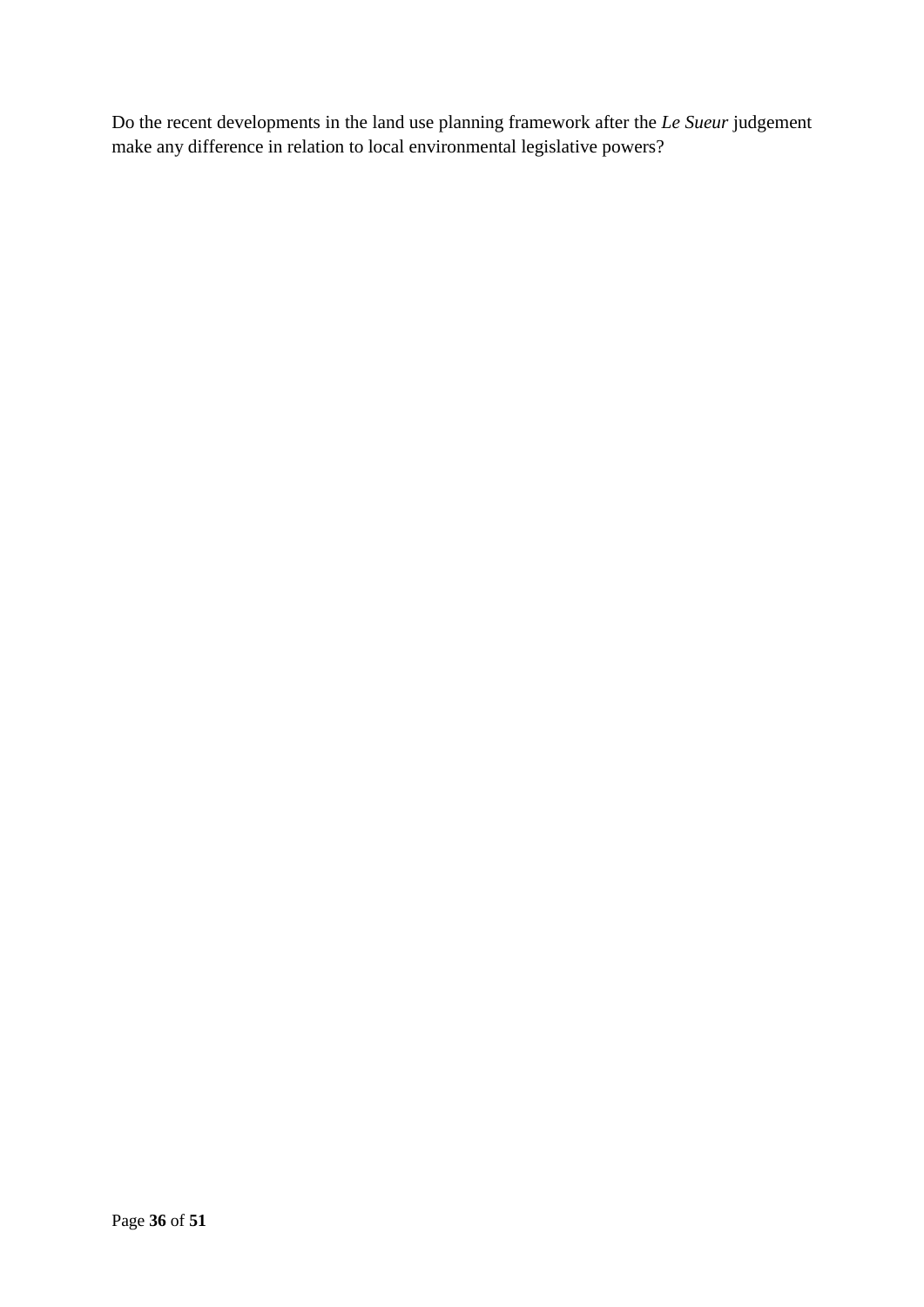# <span id="page-36-0"></span>**CHAPTER 5: SPATIAL PLANNING AND LAND USE MANAGEMENT ACT**

#### <span id="page-36-1"></span>**1. Introduction**

Worldwide there is increased pressure due to urbanization<sup>214</sup>, and therefore, there is a need for planning that caters for the needs of the people whilst ensuring that the environment is protected. Spatial policy coordinates and connects principal decisions by creating shape in order to improve the functioning.<sup>215</sup> SPLUMA provides a framework for spatial planning and land use management towards spatial transformation. The term 'planning' somewhat promises the consideration of foresight and having a vision in how the land will be regulated, used and managed.

In the past there has been a lack of strong environmental regulations and land-use planning guidelines and this resulted in numerous unsustainable developments.<sup>216</sup> However, careful planning for the future in land use planning has benefits for both short and long term.<sup>217</sup> In interpreting spatial planning, Judge Yacoob in *Wary Holdings (Pty) Ltd v Stalwo* indicated:

> Planning entails land use and is inextricably connected to every functional area that concerns the use of land. There is probably not a single functional area in the Constitution that can be carried out without land.<sup>218</sup>

Development has the tendency to ignite some controversy and concerns. In some instances, these may be based on genuine concern for the environment. Also in some instances proposed developments result in legal action. The South African courts have made a number of judgments pertaining to land use planning that involves the protection of the environment and have shown that the environmental right is justiciable.

> The State must protect, promote and fulfill the rights in the Bill of Rights… there is nothing in the Bill of Rights itself to suggest that the protections offered by Section 24 of the Constitution are only binding on National and Provincial spheres of Government. Quite evidently these obligations apply to all three spheres of Government. 219

Some of the issues that have been brought forward in the courts are inter-governmental conflicts in terms of decision making within the ambit of 'spatial planning'. Chapter 3 has briefly touched on these cases. $220$ 

The focus of this chapter is on planning law with specific emphasis to SPLUMA. The key question is whether the enactment of SPLUMA changes anything in terms of the authority for

 $\overline{a}$ <sup>214</sup> Grimm NB, Faeth SH, Golubiewski NE, Redman CL, Wu J, Bai X & Briggs JM 2008 Global change and the ecology of cities *Science* vol 319 no 5864 pages 756 – 760 at 756.

<sup>215</sup> NDP 2030, Chapter 8 (see note 2).

<sup>216</sup> Rouget M 2015 Land-use planning and biological invasions *Quest* vol 11 issue 2 pages 18 – 20 at 18.

<sup>217</sup> *Ibid* Rouget.

<sup>218</sup> *Wary Holdings* para 128 (see note 185).

<sup>219</sup> *Le Sueur* para 19 (see note 5).

<sup>&</sup>lt;sup>220</sup> Chapter 3 notes inter-governmental conflicts in terms of decision making within the ambit of spatial planning, and these cases were referred to: *Johannesburg Metropolitan Municipality v Gauteng Development Tribunal, Maccsand (Pty) Ltd v City of Cape Town, Lagoon Bay Lifestyle Estate (PTY) Ltd v The Minister of Local Government, Environmental Affairs and Development Planning of the Western Cape*, *Minister of Local Government, Environmental Affairs and Development Planning, Western Cape v The Habitat Council and Others*, *Pieterse N.O. and another v Lephalale Local Municipality.*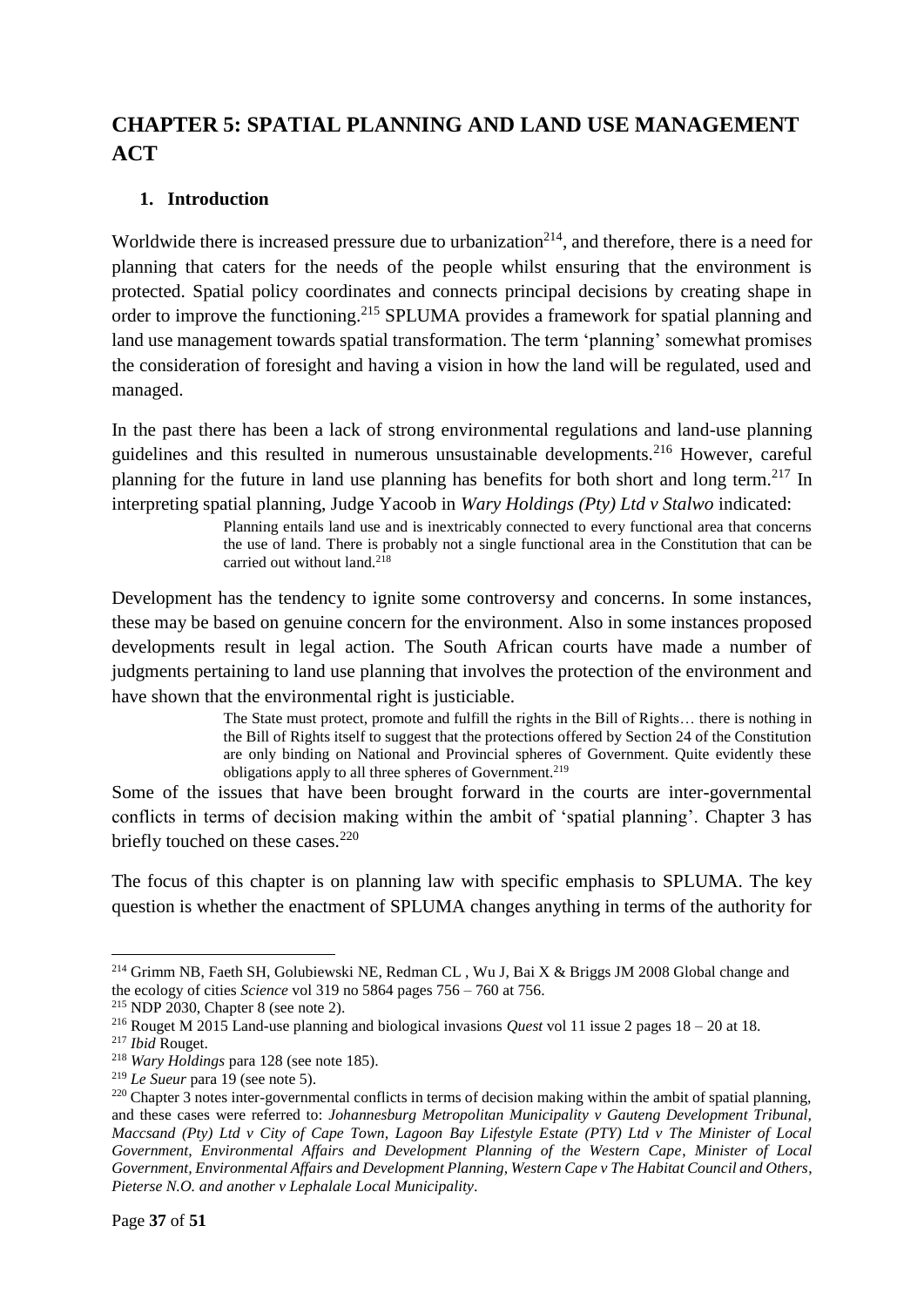local government to protect the environment? If SPLUMA was in force during the *Le Sueur* judgment would the legal approach to resolving the dispute have been different? Focus is drawn to the SPLUMA provisions with emphasis on environmental provisions as part of municipal planning. These provisions are later discussed in light of the question above within the context of the *Le Suer* judgement and a conclusion is drawn.

#### <span id="page-37-0"></span>**2. Spatial Planning and Land Use Management Act**

SPLUMA caters for three categories of spatial planning, national, provincial and municipal.<sup>221</sup> As noted in the previous chapters, municipal planning has been defined by the judiciary in various court cases but it has had no 'explicit' interpretation, but now it has been provided for legislatively in SPLUMA.<sup>222</sup> Sections  $5(1)(a)$ , (b) and (c) provide the elements of municipal planning.<sup>223</sup> Therefore, the focus of this chapter is on provisions of SPLUMA in municipal planning that promote sustainable development.

In the past the environmental assessment legislative provisions had developed independently from spatial planning but due to SPLUMA there is a shift now with the enactment of SPLUMA to incorporate environmental concerns as part of spatial planning. Section 54(1)(e)(i) provides for the Minister to make regulations prescribing on submission of additional information, explanations and environmental impact assessments. This demonstrates the possibility of considering environmental matters as part of spatial planning has been recognised in the Act.

Section 35(1) of SPLUMA provides for the mandatory establishment of a Municipal Planning Tribunal (MPT) which is empowered to make decisions on land use. On the 23 March 2015, the Minister of Rural Development and Land Reform published the regulations in terms of section 54 of SPLUMA. The regulations 4.1.1(g) on the composition of the MPT provides for an environmental assessment practitioner registered with a voluntary association to form part of the 15 member MPT.<sup>224</sup> This suggests forward thinking in terms of including personnel with environmental skills to form part of the MPT that makes decisions on land use.

Section 20(2) of SPLUMA states that an SDF should be part of an IDP as provided for in section 26(e) of the Systems Act.<sup>225</sup> Section 12(1)(h) provides for the mandatory preparation of the SDF that needs to include and provide among other things environmental objectives of

<sup>1</sup> <sup>221</sup> SPLUMA section 5 (see note 8).

<sup>222</sup> Kidd M 2013 Environmental law Legislation Annual Survey of South African Law *Juta* pages 380 – 424.

<sup>223</sup> SPLUMA section 5(see note 8).

Categories of spatial planning

<sup>5. (1)</sup> Municipal planning, for the purposes of this Act, consists of the following elements: *(a)* The compilation, approval and review of integrated development plans; *(b)* the compilation, approval and review of the components of an integrated development plan prescribed by legislation and falling within the competence of a municipality, including a spatial development framework and a land use scheme; and *(c)* the control and regulation of the use of land within the municipal area where the nature, scale and intensity of the land use do not affect the provincial planning mandate of provincial government or the national interest.

<sup>224</sup> Regulations in terms of the Spatial Planning and Land Use 16 of 2013 GN 38594.

<sup>&</sup>lt;sup>225</sup> SPLUMA section  $20(2)$  (see note 18).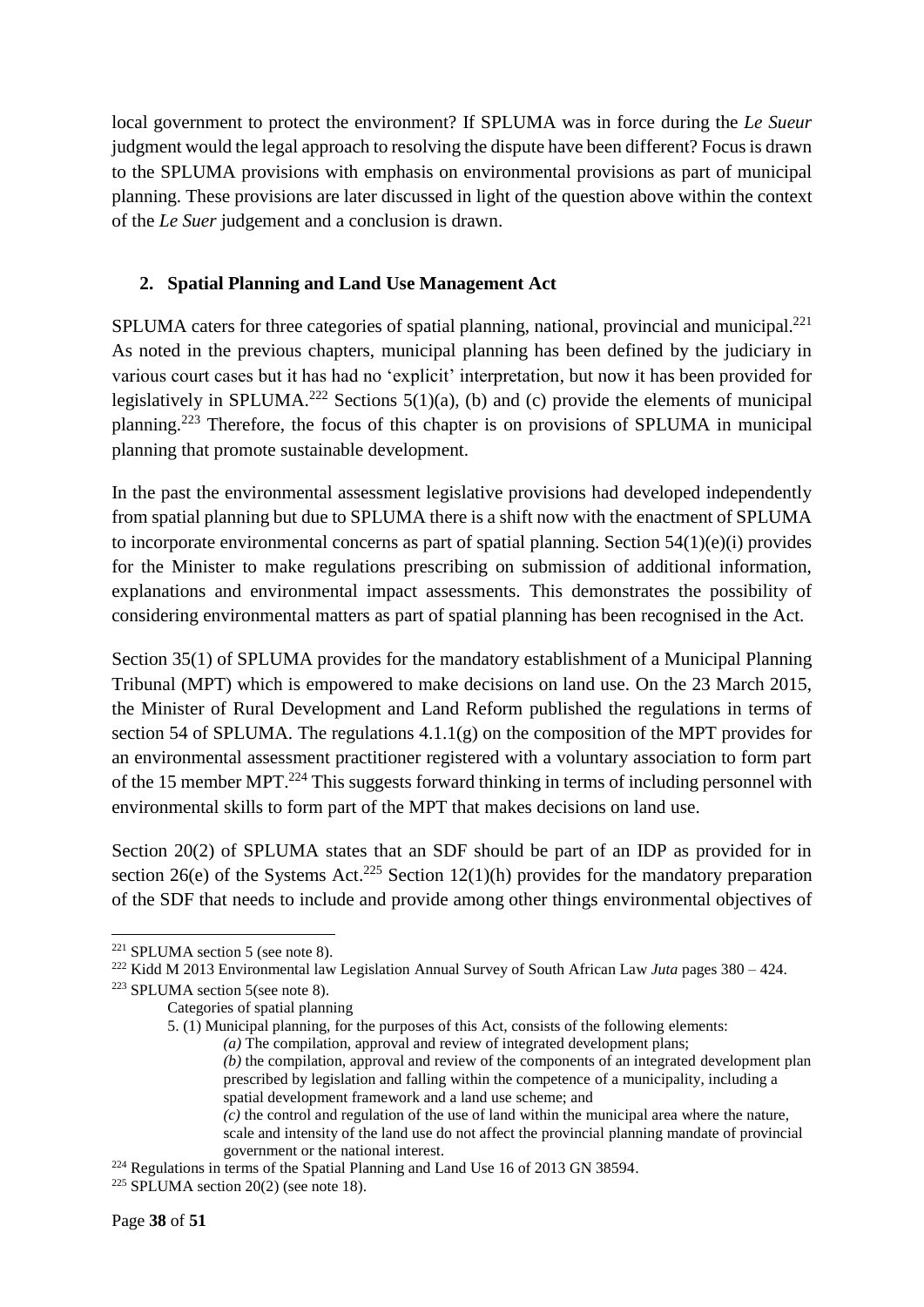the relevant sphere.<sup>226</sup> Essentially SPLUMA places a greater responsibility on the municipality to be more proactive in its land use planning as opposed to being reactive.

From the outset of preparation of the SDF, there is a need to take into account the environmental objectives of local government and further take into account environmental provisions by other environmental state organs. There is no contradiction between SPLUMA and the Systems  $Act^{227}$  on the SDF and IDP, they echo the same sentiments. SPLUMA section 25 states that the purpose and content of a land use scheme must give effect and be consistent with the SDF therefore, they need to be aligned. Section  $25(1)(d)$  provides that in determining the land use and development of land within a municipality there must be promotion of minimal impact on public health, the environment and natural resources.

To further illustrate foresight of the national legislature on accommodating protection of the environment, SPLUMA provides that land must be zoned for each purpose and schedule 2 lists land use purposes and 1(e) is conservation purposes. Conservation purposes under section 2 of SPLUMA definitions are

means purposes normally or otherwise reasonably associated with the use of land for the preservation or protection of the natural or built environment, including the preservation or protection of the physical, ecological, cultural or historical characteristics of land against undesirable change or human activity. <sup>228</sup> Notably, the definition for conservation purposes as indicated above includes environmental protection explicitly as part of spatial planning.

Moreover, on provisions that take into account environmental matters section 21(j) provides that the SDF must contain '…strategic assessment of the environmental pressures and opportunities within the municipal area, including the spatial location of environmental sensitivities'.<sup>229</sup> Hence onus has been placed on local government to make a concerted effort in understanding environmental pressures within its jurisdiction and this has to be incorporated as part of the SDF.

There is emphasis in SPLUMA for the municipality to adopt a single land use scheme as provided in section 24. It is further provided for that, land use scheme must 'take cognisance of any environmental management instrument adopted by the relevant environmental management authority, and must comply with environmental legislation...<sup>230</sup> Thus an agenda of accountability in adopting a single land use scheme is important and further specifying that the single land use scheme should take note of environmental statutory provisions.

SPLUMA also provides for open space systems and section 50 provides that approval of residential development applications must be subject to the provision of parks and open spaces. This is further an important inclusion in redressing the apartheid legacy within townships where there was no provision of parks and open spaces within the black communities. Section  $42(1)(c)(v)$  alluded to the same sentiments of the need to cater for open spaces.

**<sup>.</sup>**  $226$  SPLUMA section 12(1)h (see note 8).

<sup>227</sup> Systems Act (see note 49).

<sup>228</sup> SPLUMA section 2 (see note 8).

<sup>229</sup> *Ibid* SPLUMA section 21(j).

<sup>230</sup> *Ibid* SPLUMA section 24(2)(b).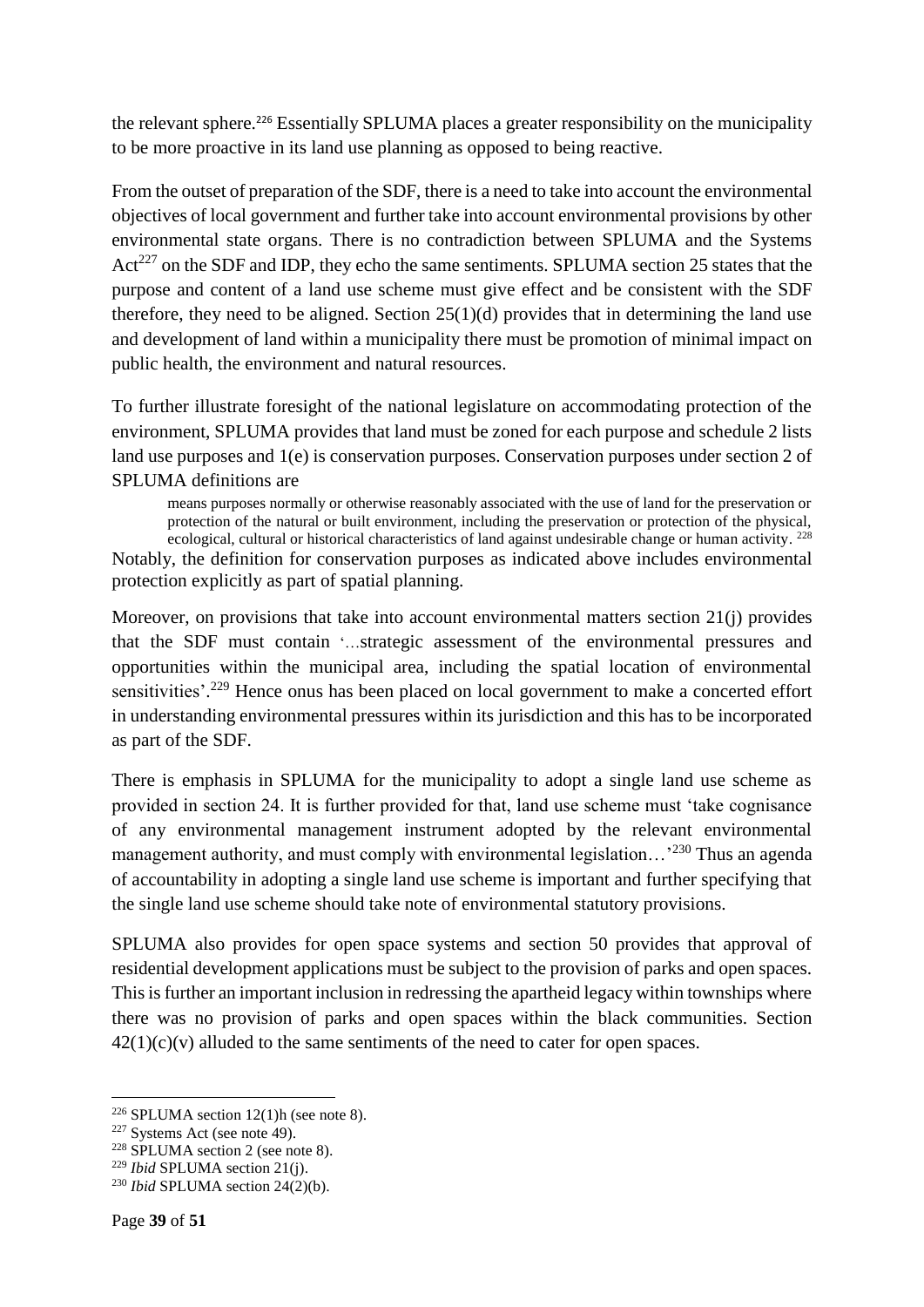Section  $12(1)(m)$  further provides that there is a need to be cognisant of environmental management instruments adopted by the relevant environmental management authority. These integrated environmental management tools include tools such as the Environmental Management Framework (EMF). These tools are used to support decision making regarding environmental impacts, NEMA s44 provides for the Minister to make regulations and the EMF regulations were published in 2010 (GN R547) with accompanying guidelines.<sup>231</sup>

SPLUMA in section 21(j) provides for the need to take note of environmental pressures within a local government jurisdiction. Thus, the inclusion of this provision suggests that local government must ensure forward planning in anticipating environmental impacts as well the protection of the environment. In light of the above, although SPLUMA only came into effect after the *Le Sueur* judgment, the eThekwini Municipality in its DMOSS took the initiative to forward plan for environmentally sensitive areas and compiled a layer with spatial location of environmentally sensitive sites. Therefore, DMOSS has taken into account provisions of SPLUMA.

SPLUMA further provides that land development decisions that are contrary to the SDF are forbidden and unlawful, unless a deviation is warranted.<sup>232</sup> Therefore under SPLUMA the SDF is protected by the law and any decision that is contrary to it is illegal. Section 24 of SPLUMA specifies that there must be a single land use scheme within five years from the commencement of the Act. Moreover, in preparing the scheme local government is required to comply with environmental legislation and take into account environmental management instruments that have been adopted by relevant environmental management authorities (for example SANBI, DEA, etc.)

Land use purposes have been defined within SPLUMA and conservation purposes as a form of land use also integrate the protection of the environment as part of municipal planning. It is also provided in section 25(1)(d) that in determining the land use and development of land within a municipality there must be promotion of minimal impact on public health, the environment and natural resources. Du Plessis and van der Berg note that the *must* within SPLUMA should be seen in the same light as the constitutional environmental obligation as provided for in section 24 of the Constitution.<sup>233</sup>

Land use schemes have force of law and are binding on all land owners and land users within the municipality.<sup>234</sup> Henceforth within the *Le Sueur* context, the private land owners would have had to comply with the provisions of the scheme and the by-laws as section 26 provides that land use schemes have a legal bearing once approved, thus even private land owners are bound by the same provisions.

<sup>231</sup> Department of Environmental Affairs (DEA) *Guidelines 6, Environmental Management Frameworks* (2011).

<sup>&</sup>lt;sup>232</sup> SPLUMA section 22 (see note 8).

<sup>233</sup> du Plessis and van der Berg (see note 31).

<sup>&</sup>lt;sup>234</sup> SPLUMA section 26 (2) and (3) (see note 8).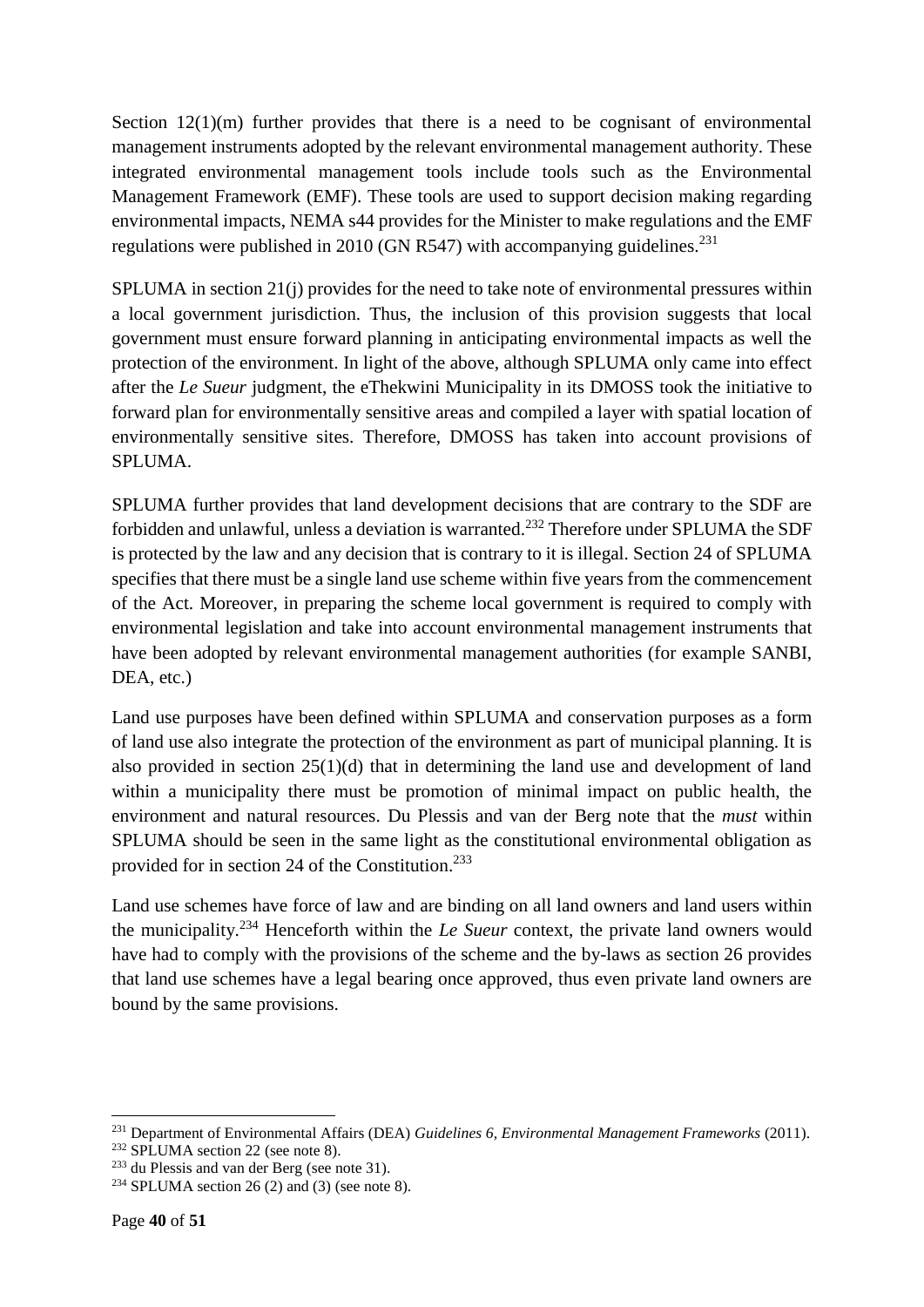#### <span id="page-40-0"></span>*NEMA Principles linking with SPLUMA Principles*

SPLUMA regulates municipal planning but promotes the foresight of sustainable development which in turn promotes the protection of the environment. Notably, there are instances when socio-economic needs have been weighed against the need for sustainable development and this has resulted in growing tensions. However, SPLUMA attempts to balance various matters and it is centred on five development principles: spatial justice, sustainability, efficiency, spatial resilience and good administration.<sup>235</sup>

Therefore, SPLUMA principles promote sustainable development but the socio-economic needs of the people are also central to planning decisions. Thus, it attempts to balance equity and justice, environmental matters, the economy, procedural fairness including the needs of the future as well as present generations. The environmental centred provisions of SPLUMA, reference to environmental legislative frameworks and the principle of sustainability within SPLUMA further speaks to number of NEMA principles and the link is drawn below:

The NEMA principle of sustainability<sup>236</sup> is very important in that it specifies that development should be socially, environmentally and economically sustainable. This principle places a responsibility on the local government to ensure sustainability when it governs, which is an important consideration under municipal planning for development.<sup>237</sup> This principle holds local government accountable in planning for future developments, thus they have a responsibility to ensure development that is sustainable.

The principle of carrying capacity and ecological integrity<sup>238</sup> considers that development, use and exploitation of renewable resources and ecosystems should be cognisant of the capacity of the environment in terms of what it can support without environmental degradation. Whilst, the precautionary principle<sup>239</sup> states that a risk-averse and cautious approach must be applied, hence taking into account risks associated with limited knowledge. Thus for risks to be sustainable one needs to know the long-term implications and whether these are sustainable.

The preventative principle<sup>240</sup> notes that negative impacts on the environment and people's environmental rights should be anticipated and prevented and where they cannot be prevented they should be minimised and remedied. Hence, this places an onus on local government to prevent negative impacts to the environment or at least minimize the impacts and remedy. Principle of the best practicable environmental option<sup>241</sup>, environmental management must be integrated, acknowledging that all elements of the environment are linked and interrelated, taking note of the effects of decisions on all aspects of the environment and all the people in the environment by pursuing the selection of the best practicable environmental option.

<sup>235</sup> SPLUMA section 7 (see note 8).

 $236$  NEMA section 2(3) (see note 15).

<sup>237</sup> Du Plessis at 259 (see note 14).

<sup>&</sup>lt;sup>238</sup> NEMA section  $2(4)(a)(vi)$  (see note 15).

<sup>239</sup> *Ibid* NEMA section 2(4)(a)(vii).

<sup>240</sup> *Ibid* NEMA section 2(4)(a)(viii).

<sup>241</sup> *Ibid* NEMA section 2(4)(b).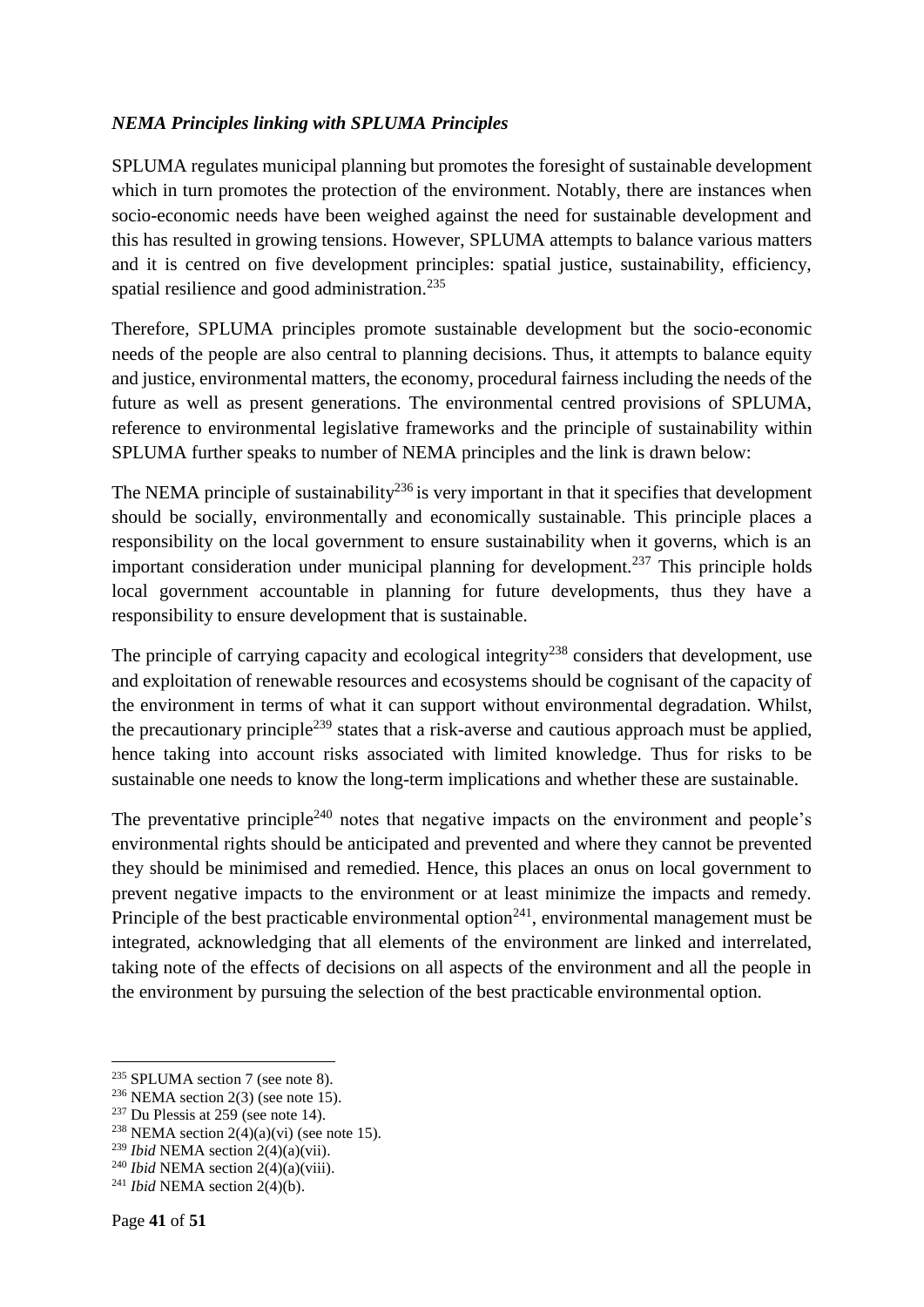Decisions made at local government relating to the environment should ensure that all elements of the environment are taken into cognisance and the different aspects must not be adversely impacted upon at the expense of another, decisions should ensure best environmental benefits or ensure least damage to the environment. The principle of environmental justice, places responsibility on local government for environmental health and safety consequences of a policy, programme, project, product, process, service or activity exists throughout its life cycle.<sup>242</sup>

Local government has a responsibility to ensure that all decisions and actions that relate to governing the environment are not unbalanced, impacting different sectors of society discriminately than others, hence ensuring equal sharing of environmental benefits and costs. Principle of participatory governance,<sup>243</sup> participation of all interested and affected parties in environmental governance should be promoted ensuring that all people develop the understanding, skills and capacity that is necessary to achieve participation that is equitable and effective, participation that includes vulnerable and disadvantaged persons.

The NEMA principles noted above, echo the same sentiments with SPLUMA towards ensuring sustainable development that is participatory. Local government therefore has a responsibility to ensure that there is public participation in decision making, on matters that may have an environmental impact and may affect their health and welfare.

#### <span id="page-41-0"></span>**6. Discussion**

Van Wyk highlights that a municipality has an obligation to consider development applications from the perspective of whether the proposed development is indeed environmentally justifiable.<sup>244</sup> This implies that local government should not make decisions solely on attractiveness based on town planning 'incentives' that do not take into account environmental considerations; decisions should promote development that is environmentally sustainable or environmentally justifiable.

As such it is evident that the national legislature when drafting SPLUMA ensured that the provisions of the Act cater for a legislative framework that enables all spheres of government to ensure that the environmental right is realised. The environmental provisions in SPLUMA are central to the Act. Essentially the provision for zoning for conservation purposes, justifies the DMOSS scheme that was under attack within the *Le Sueur* judgement.

Section 24 of SPLUMA provides that land use zoning categories and regulations must be compiled for the entire municipal area and further notes that areas that were not previously subject to the land use scheme must be included. As such eThekwini Municipality had foresight of developing zones within its jurisdiction as it is now a legislative requirement under SPLUMA.

<sup>1</sup> <sup>242</sup> NEMA section  $2(4)(c)$  (see note 15).

<sup>243</sup> *Ibid* NEMA section 2(4)f.

<sup>&</sup>lt;sup>244</sup> Van Wyk J 2012 *Planning law* 2<sup>nd</sup> ed Juta's Property Law Library at 450.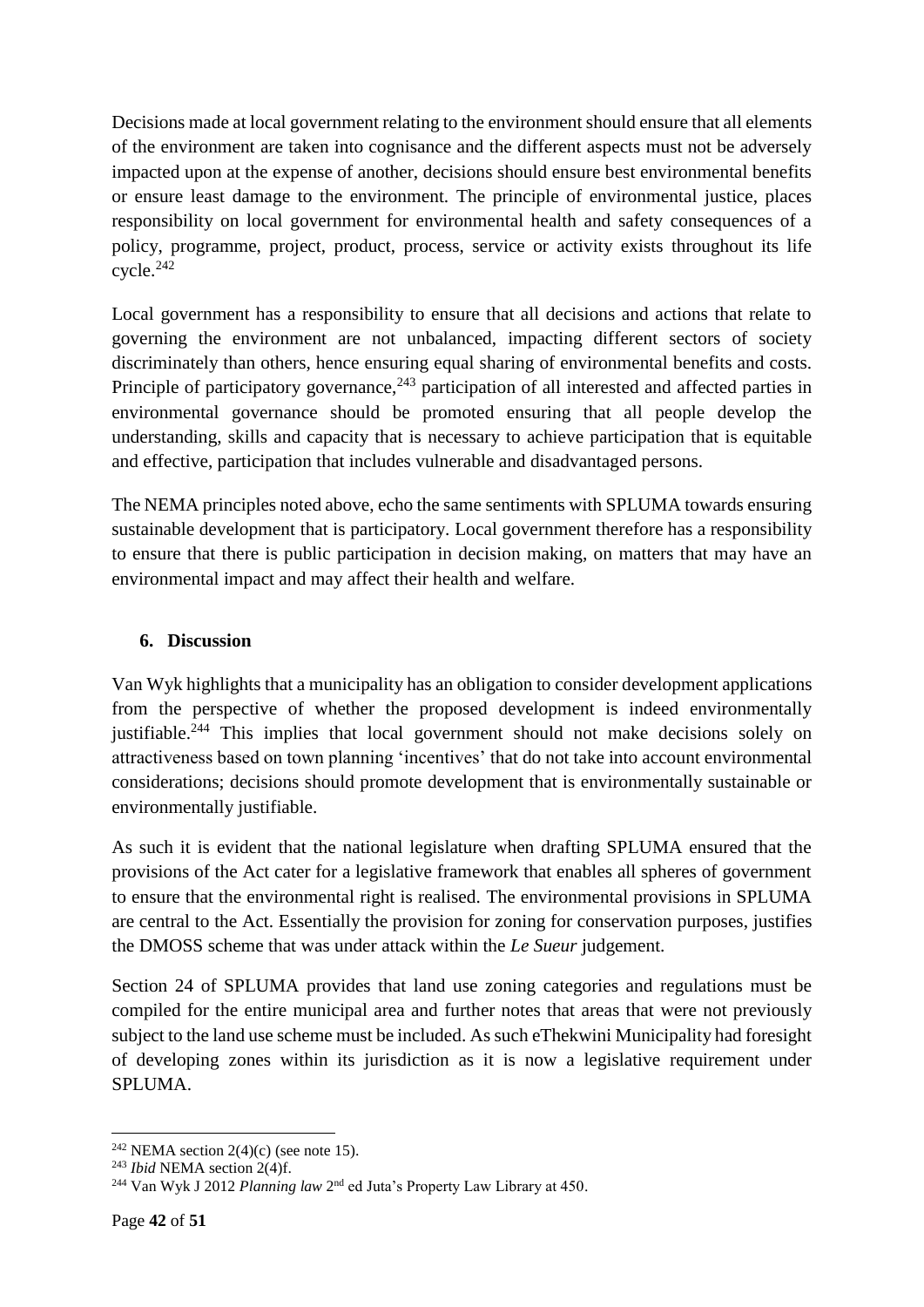SPLUMA further provides for mapping environmental pressures and opportunities, the DMOSS scheme within eThekwini is a layer that further includes environmentally sensitivities for inclusion as part their decision making process within municipal planning. Moreover, SPLUMA explicitly further provides for the inclusion of open space systems and DMOSS is an open space system.<sup>245</sup> SPLUMA provides for employing decision assisting tools like the EMF and compliance with environmental legislative framework as part of municipal planning.

Section 26 of SPLUMA further provides that the land use scheme has a legal bearing. Therefore, SPLUMA is protected by law and any decision contrary to it is illegal. The provisions are also applicable to all land users and owners, thus privately owned land is also subject to these provisions, as such the applicant Le Sueur would have had to comply with the provisions of the land use scheme in eThekwini if the Act was in force during the trial.

#### <span id="page-42-0"></span>**7. Conclusion**

Evidently, the provisions in SPLUMA indicate a concerted effort by the government to mainstream environmental matters and ensure that the environmental right is realized as part of spatial planning. Hence in noting Judge Yacoob's statement, there is probably no functional area within the Constitution that can be carried without the use of land. <sup>246</sup>

The provisions in SPLUMA indicate that all spheres within government have an obligation towards the protection of the environment. A comment on the *Le Sueur* judgment, notes that it is encouraging to see local government going an extra mile and exceeding expectations of the set rules in order to conserve the environment.<sup>247</sup> As such local government has a role to play in the realization of the environmental right.

This thesis concurs with du Plessis and van der Berg that in interpreting the Constitution, NEMA, Environmental Management Legislation, Systems Act and SPLUMA including other statutory provisions, it is clear that local government has been tasked with a role for planning and taking responsibility of regulating and protecting the environment.<sup>248</sup>

Is the coming into effect of SPLUMA a game changer for local government? Yes, especially for those that were doubtful about whether local government has a role to play in the conservation of the environment. However, SPLUMA does not explicitly confer powers to protect the environment, instead it provides an enabling framework to be proactive towards the protection of the environment within municipal planning. Therefore, under SPLUMA local government is empowered to legislate for the protection of the environment using the land use scheme as a vehicle in its strides towards protection of the environment.

As such, to those that had foresight in local government's role in environmental conservation it is a confirmation that indeed local government can protect the environment using the

<sup>&</sup>lt;sup>245</sup> SPLUMA s 50, s  $42(1)(c)(v)$  (see note 8).

<sup>246</sup> *Wary Holdings* para 128 (see note 185).

 $247$  du Plessis AA and van der Berg at 590 (see note 31).

<sup>248</sup> *Ibid* du Plessis AA and van der Berg.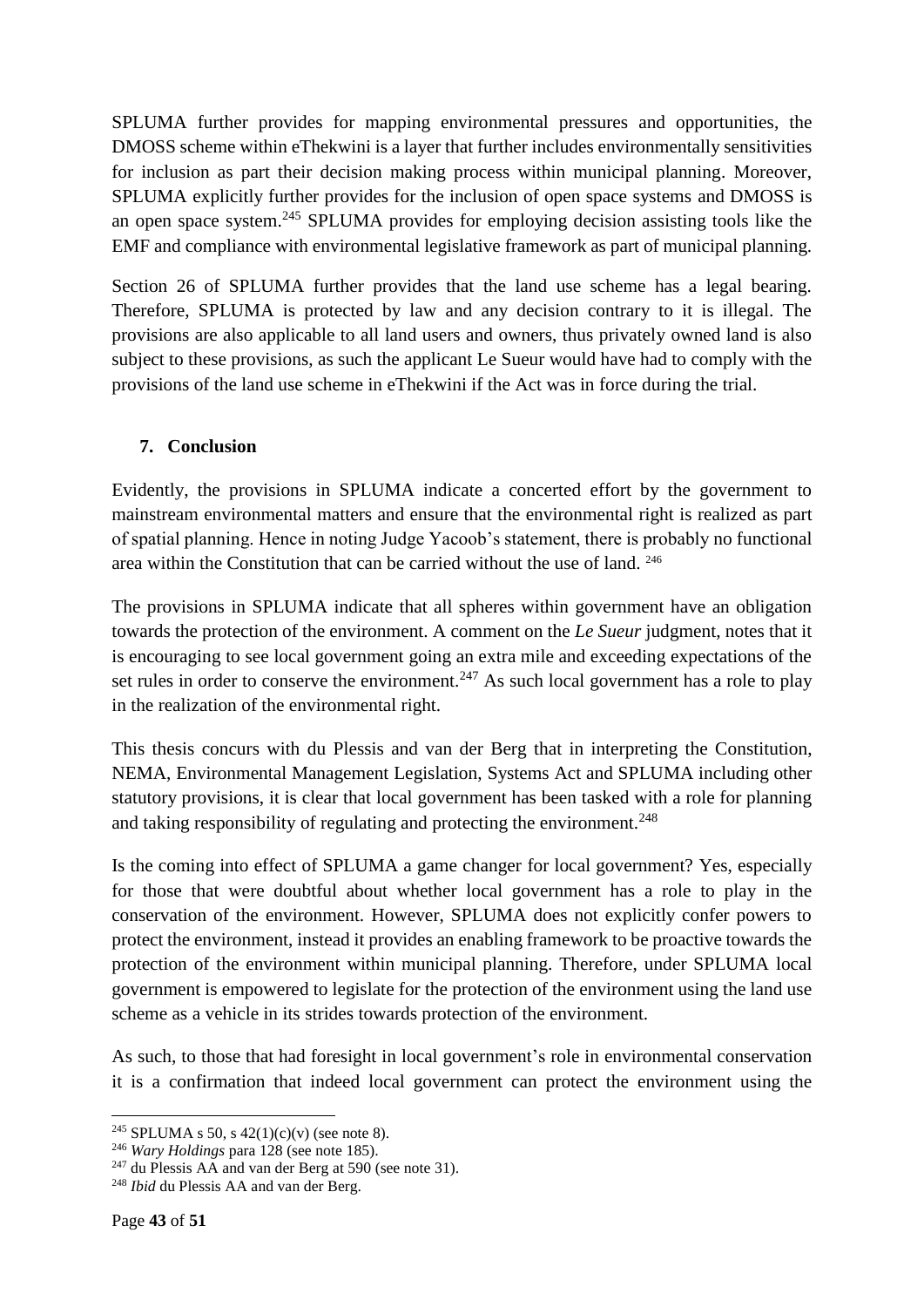SPLUMA provisions and it is legally justifiable. However, there are still many unanswered questions about how far local government can go in protecting the environment and it seems as though the judiciary still has an essential role to play in delineating the roles of each sphere in the realization of the environmental right as well as detailing what is meant by the 'environment'.

Fundamentally, the *Le Sueur* judgement is consistent with SPLUMA even though SPLUMA was not in effect when the judgement was made. Thus, if SPLUMA were applicable at the time when the judgement was made, the court would have still decided in favour of the municipality. The source of the powers for the amendments of the town planning scheme would have still been considered as assigned from national and province through the provisions of SPLUMA, instead of an implicit assignment, these would have been explicitly assigned to local government through the provisions within SPLUMA.

The character of the amendments would still be legislative as provided for by SPLUMA as these would have needed to form part the SDF within the land use scheme in order to carry the legal force. Thus, there is no room for uncertainty; it is obvious that the powers to regulate and protect the environment under municipal planning for the local government can be clearly identified.

The eThekwini Municipality has incorporated DMOSS as an instrument in the SDF for environmental planning as per the eThekwini Municipality Spatial Development Framework Review. <sup>249</sup> DMOSS within eThekwini has further been amended and now includes more environmentally sensitive sites.<sup>250</sup> Thus DMOSS is no longer just a policy, it now enjoys legislative authority and it is protected by law.

Thus the enactment of SPLUMA has allowed eThekwini Municipality to use its provisions to incorporate DMOSS as part of the municipal planning schemes. Therefore, SPLUMA provisions have reinforced the outcome of the *Le Sueur* judgment for eThekwini Municipality and all other municipalities that have or aspire for open space systems as part of their planning.

Accordingly, the next section concludes on all the views that have been put forward and the legal stand of local government legislating for the environment under the umbrella of 'municipal planning'.

**<sup>.</sup>** <sup>249</sup> eThekwini Spatial Development Framework Review 2015 -2016 (Final report published May 2015). [http://www.durban.gov.za/Resource\\_Centre/reports/Framework\\_Planning/Documents/SDF%20Review%20201](http://www.durban.gov.za/Resource_Centre/reports/Framework_Planning/Documents/SDF%20Review%202015-2016.pdf) [5-2016.pdf](http://www.durban.gov.za/Resource_Centre/reports/Framework_Planning/Documents/SDF%20Review%202015-2016.pdf) (Accessed 09/12/2016) another 2016 – 2017 Review is also available on the eThekwini website with amendments to DMOSS.

 $^{250}$  [www.durban.gov.za/dmoss\\_tp\\_amendments](http://www.durban.gov.za/dmoss_tp_amendments) (accessed 11/11/2018).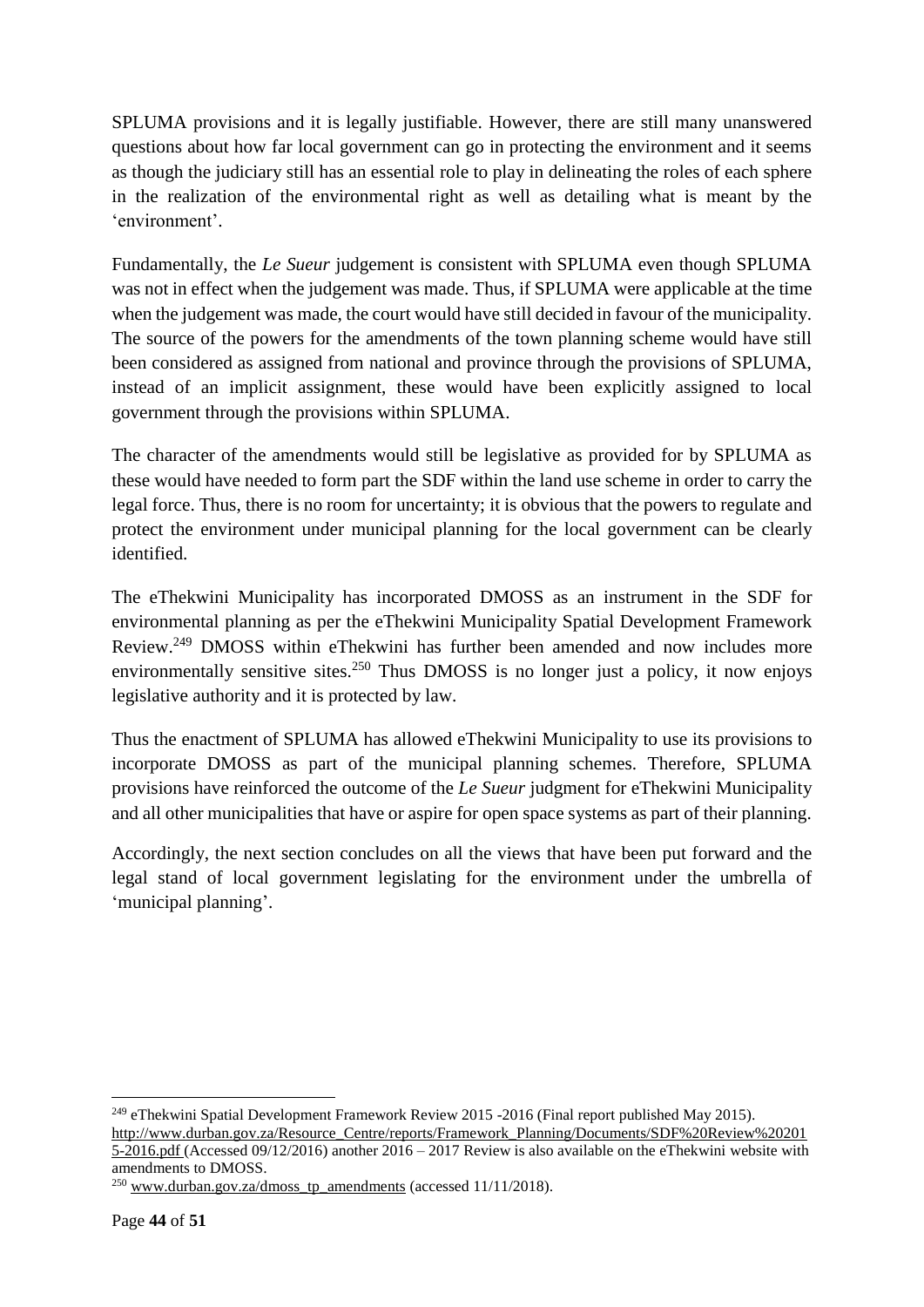### <span id="page-44-0"></span>**CHAPTER 6: CONCLUSION**

The objective of this study was to establish whether local government has legislative authority to regulate the environment and to further establish where these powers emanate from; using the context of the *Le Sueur* judgment. The dispute that arose in *Le Sueur* was not ultimately about the authority to legislate for environmental conservation in general but in relation to DMOSS which is a layer that is part of the planning scheme.

Municipal planning is a legislative function<sup>251</sup> and SPLUMA under the ambit of municipal planning provides for zoning which caters for environmental conservation and these are enforceable and have a legal bearing. Thus, SPLUMA provides legislative authority for environmental conservation but only in relation with zones that have been adopted as part of the land use scheme.

Essentially, SPLUMA does not confer general legislative authority to local government for environmental conservation but the power to legislate for the environment is only within the context of municipal planning. *Maccsand* has illustrated that zoning schemes within municipal planning have a legal bearing and are protected by law, hence the provision in SPLUMA for zoning for conservation purposes has the thrust of law.<sup>252</sup>

The powers and authority of local government in the recent court judgments have been emphasized. Other spheres of government have been cautioned not to 'trump' local government planning powers. Thus, indeed local government is recognized as a sphere of government that is autonomous and independent. Former Chief Justice Sandile Ngcobo, further notes that there is no single absolute power and the South African model of separation of powers has no hierarchical division.<sup>253</sup>

Thus, the powers vested within local government can only be altered or withdrawn if the Constitution is altered; hence they are protected by the Supreme Constitution. Local government is therefore deemed as not just an administrative body that is under the control of other spheres of government but it is rather governing in its own initiative.<sup>254</sup>

The judiciary has played an important role in interpreting the statutes and it is still anticipated that the courts are still going to play an integral role in further clarifying the roles of environmental regulation within the different spheres. As indicated by Freedman, there is a

 $\overline{\phantom{a}}$ 

<sup>251</sup> Chapter 2 discusses the character of municipal planning.

<sup>&</sup>lt;sup>252</sup> Chapter 5 discusses SPLUMA in relation to protection of the environment and highlights a number of provisions within SPLUMA that indicate the incorporation of protection of the environment as part of municipal planning. To note a few of these provisions: Section 20(2) provides for the compilation of the spatial development framework; section  $12(1)(h)$  for the SDF to include environmental objectives; section  $21(i)$  to include strategic assessment of environmental pressures and sensitivities; section  $24(2)(b)$  noting of environmental statutory provisions.

 $253$  Ngcobo S (see note 20) at 38.

<sup>254</sup> Bekink B and Botha C 2015 *Maccsand v City of Cape Town, Minister for Water Affairs and Environment, MEC for Local Government, Environmental Affairs and Development Planning, Western Cape Province, Minister for Rural Development and Land Reform, and Minister for Mineral Resources 2012 4 sa 181 (CC)* making sense of the interwoven legislative interplay of timelines, hierarchical status, geographical space and governmental spheres in South Africa Recent Case Law *De Jure* Vol 48 Issue 2 pages 456 – 467 at 462.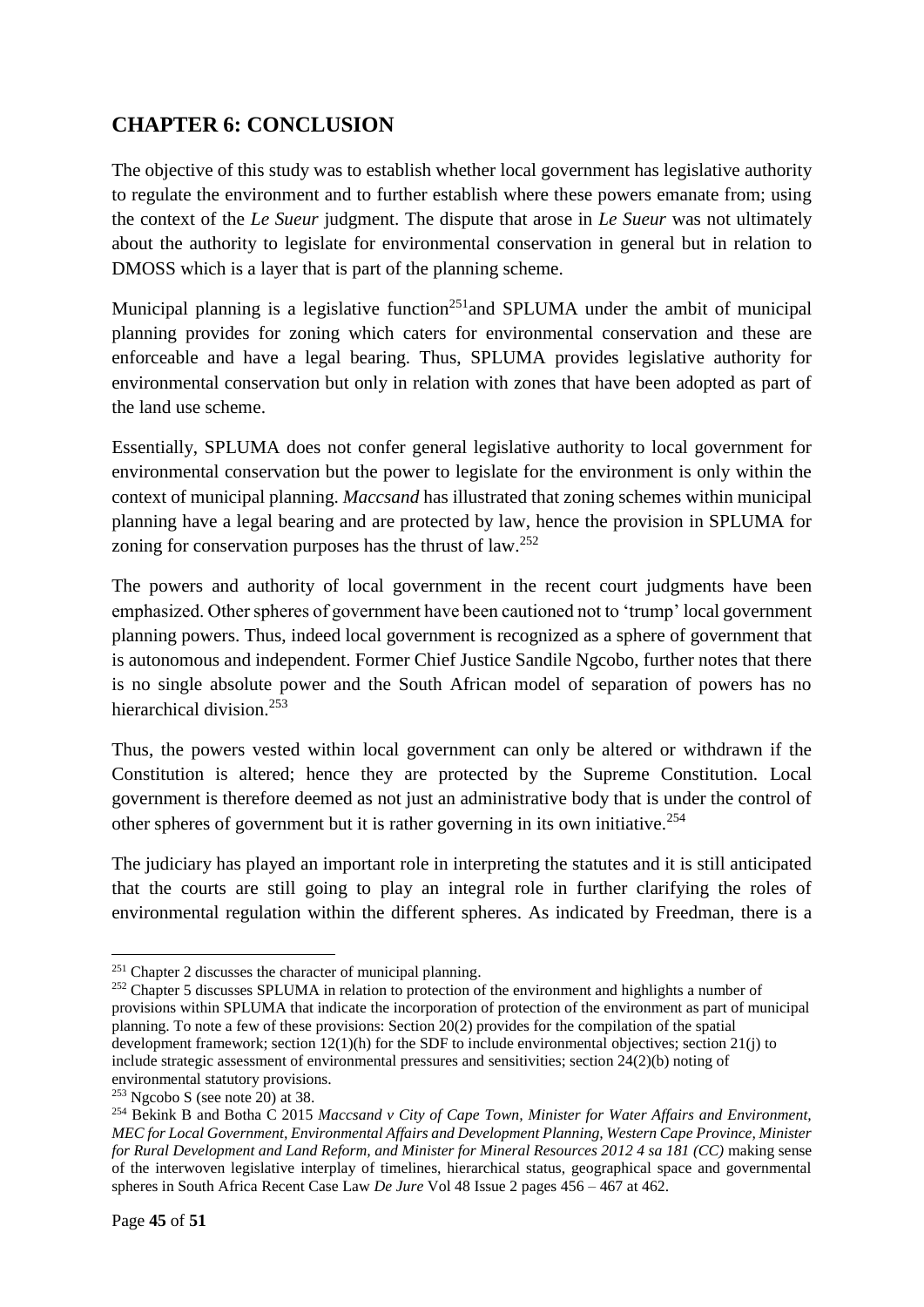need to further clarify and unpack explicitly what is meant by the 'environment'.<sup>255</sup> Such clarity will further assist in delineating who has which role to play. Thus, Freedman notes that local government as provided for by the schedules has been allocated environmental matters that do not deal with environmental conservation while the national and provincial government have a competence of environmental protection. <sup>256</sup>

As such, local government municipal planning cannot simply include 'environmental' matters.<sup>257</sup> However, this does not imply that local government has no competence on environmental matters but the parts included need to be clearly distinguished. Due to the lack of guidance provided by the judiciary, the interpretation of functional areas is open to being interpreted by different legislatures variably.<sup>258</sup>

The implications of this could result in a lack of an accepted standard or definition. As a result, the definition of local government powers can be flawed, as definitions can in some instances either be 'overinclusive' or 'underinclusive' which has repercussions in extending the constitutional mandate.<sup>259</sup> Hence, more clarity is sought on what the 'environment' entails.

Essentially, the provisions of SPLUMA empower local government to be more proactive in regulating the environment; it gives local government more thrust to endeavour in ensuring that the environmental right is realized. The provisions within SPLUMA mandate for a land use scheme and spatial development frameworks. Section 156(2) of the Constitution empowers local government to enact laws for effective administration and the Municipal Council is the legislative authority for the making of by-laws.

Essentially the land use scheme is protected by law, bearing in mind that all municipalities have been mandated to compile them and specifically include environmental pressures and sensitive sites within their spatial planning. These provisions somehow indicate the decisiveness of the government to integrate environmental matters as part of spatial planning in all spheres of government. Therefore, local government under spatial planning can make bylaws that are enforceable.

If SPLUMA was in force during the *Le Sueur* judgment would the legal approach to resolving the dispute have been different? Invariably from the preceding chapter, it is more obvious than ever that local government has role to place in terms of protecting the environment as part of municipal planning. Hence, if SPLUMA was in place, the source of the legislative authority for environmental protection within the ambit of municipal planning would have been more clearly distinguishable. SPLUMA confirms that planning may be used towards the achievement of environmental objectives, within the ambit of municipal planning this would constitute as legislative authority.

<sup>255</sup> Freedman at 589 (see note 30).

<sup>256</sup> Freedman at 568 (see note 30).

<sup>257</sup> Steytler and Tesfaye (see note 28) at 334.

<sup>258</sup> *Ibid* Steytler and Tesfaye.

<sup>259</sup> *Ibid* Steytler and Tesfaye.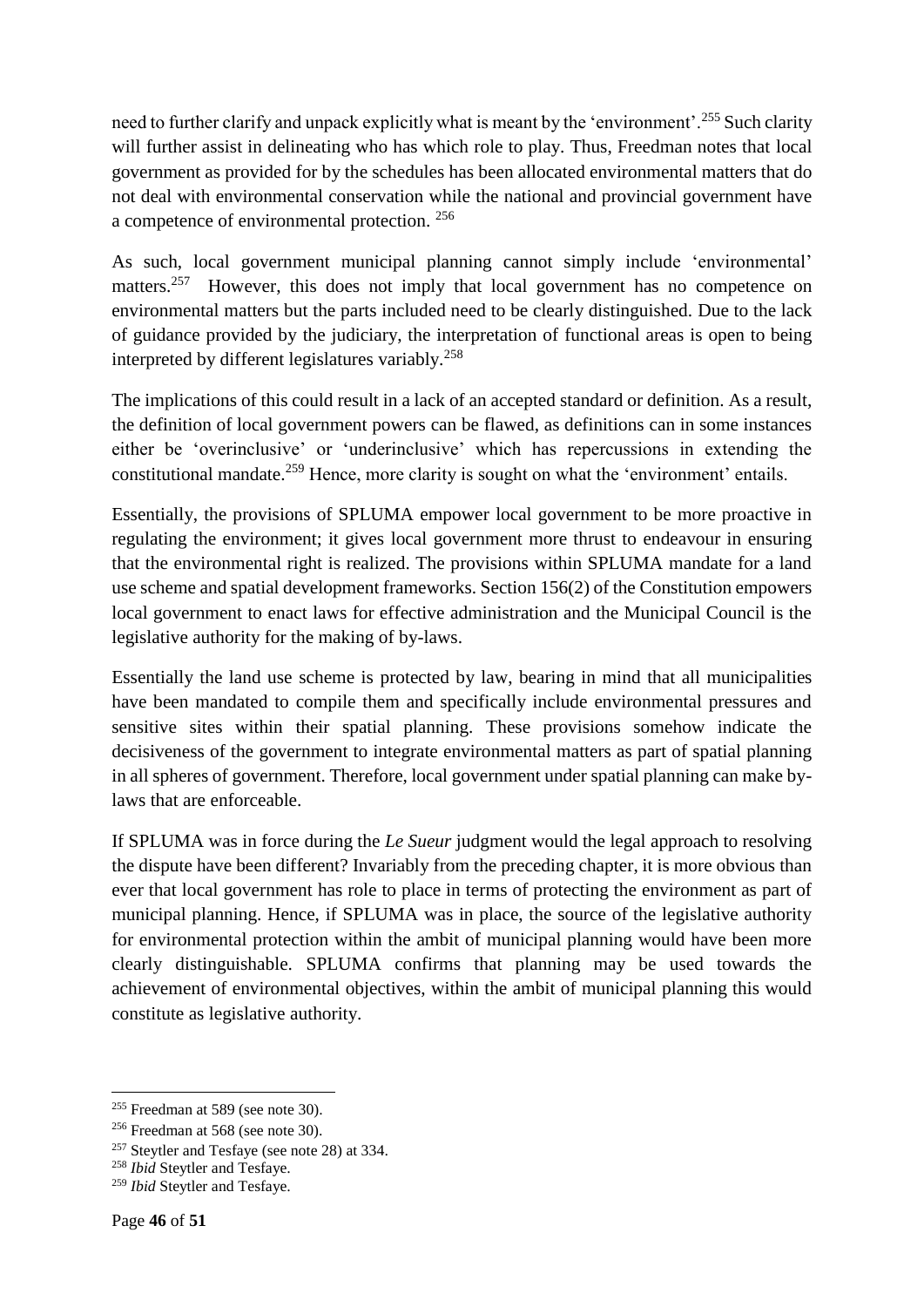Therefore, SPLUMA changes the view that local government can only 'act' on just selfinitiative but rather it clearly shown that local government has an obligation and is assigned to be cognisant of environmental matters as part of its municipal planning. Local government is recognized as one of the key players in the realization of the environmental right. The principle of subsidiarity seems to be at the forefront in fulfilling the constitutional obligation of ensuring that the environmental right is realized within local government.

There seems to be a shift to include local government as a role player in environmental regulation through the legislative provisions. The views of the judiciary on the role of local government in the realization of the environmental right points to the possibility of the judiciary being more uncompromising in holding local government responsible in its constitutional obligations. There is appreciation on the efforts of local government in going beyond the norm in order to ensure that the environmental right is realized. However, strengths and capacity within different municipalities differ remarkably and hence the confirmation of the environmental obligation might be seen as somewhat of a bewildering task rather than an opportunity to serve.

Thus, in agreeing with du Plessis and van der Berg, the constitutional and legislative provisions do indeed make it very difficult and almost impossible to argue that local government has no environmental constitutional obligation.<sup>260</sup> Although these provisions may be seen as going beyond what is traditionally known as competence of local government in environmental matters, the same was put forward by judge Gyanda in the *Le Sueur* judgment.

Local government has an enormous task ahead in ensuring that throughout the Republic of South Africa, within all the 257 municipalities the environmental right is realized. Each municipality must take into account that environmental considerations are incorporated in their spatial planning within five years of the enforcement of SPLUMA. This is a tall order for local government to heed to their constitutional and legislative obligations as provided for in section 24 of the Constitution. 261

Chapter 3 of the Constitution provides for cooperative government within the three spheres of government, hence local government has an obligation to interrelate with other spheres of government in ensuring that the environmental right is realized. <sup>262</sup> Planning law therefore can be deemed as source of environmental legislative power for local government; however the confines of this power must be widely recognized as SPLUMA does not confer 'blanket' powers to regulate the environment but provides a platform within the ambit of municipal planning for environmental conservation.

1

<sup>260</sup> du Plessis and van der Berg at 592 (see note 31).

<sup>261</sup> RSA Constitution (see note 9).

<sup>262</sup> *Ibid* RSA Constitution section 40.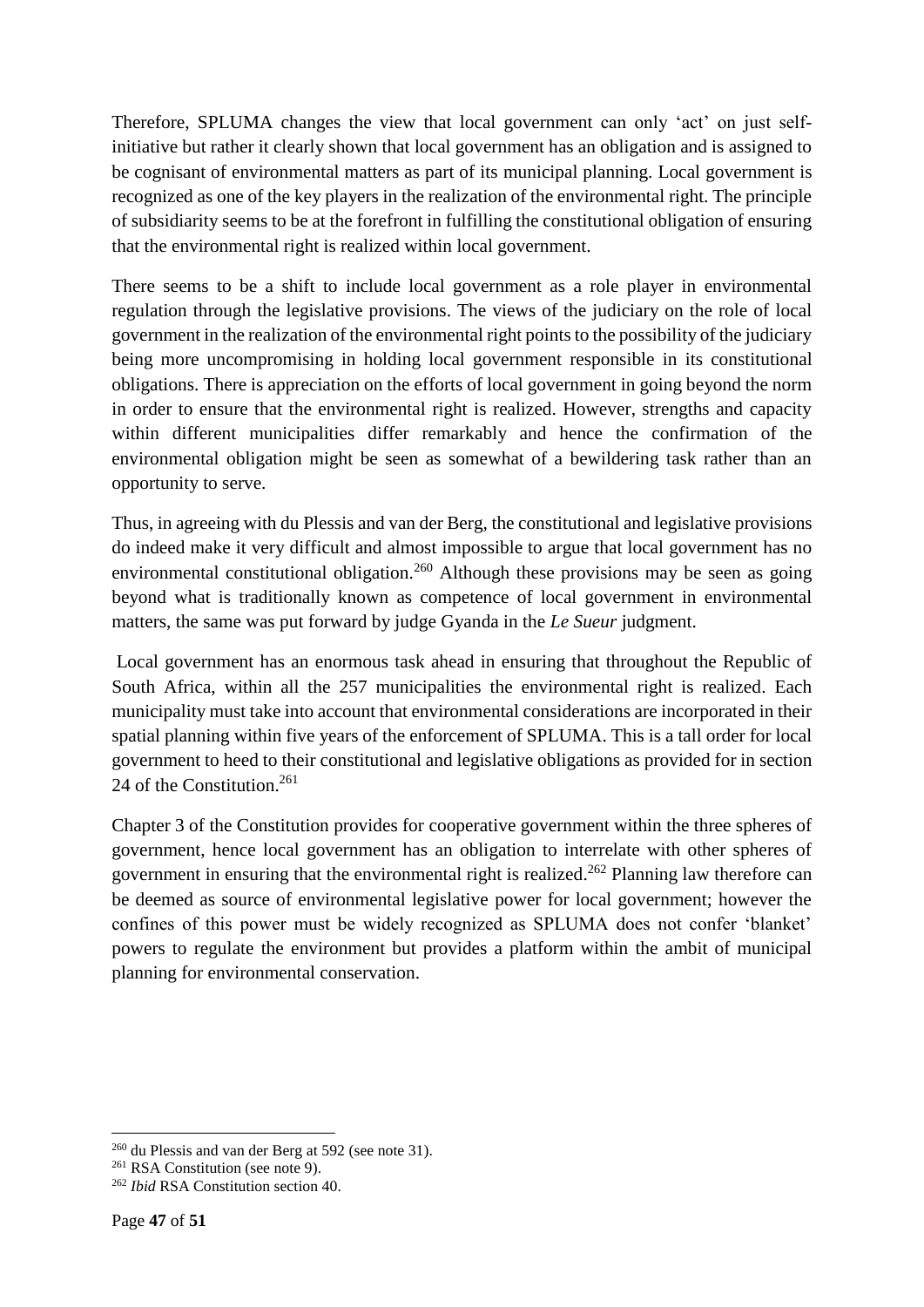#### <span id="page-47-0"></span>**BIBLIOGRAPHY**

Bekink B and Botha C 2015 *Maccsand v City of Cape Town, Minister for Water Affairs and Environment, MEC for Local Government, Environmental Affairs and Development Planning, Western Cape Province, Minister for Rural Development and Land Reform, and Minister for Mineral Resources 2012 4 SA 181 (CC)* Making Sense Of The Interwoven Legislative Interplay Of Timelines, Hierarchical Status, Geographical Space and Governmental Spheres In South Africa Recent Case Law *De Jure* Vol 48 Issue 2 pages 456 - 467

Bronstein V 2015 Mapping Legislative and Executive Powers Over Municipal Planning: Exploring the Boundaries of Local, Provincial and National Control *The South African Law Journal* 132 132 pages 639 - 663

Du Plessis AA van der Berg A RA Le Seur v eThekwini Municipality 2013 JDR 0178 (KZP): An Environmental Law Reading *Stellenbosch Law Review* 2013 pages 580 -594

Du Plessis A 2015 *Environmental Law And Local Government In South Africa*, Juta

Fuo O 2015 Role Of Courts In Interpreting local government's environmental powers in South Africa *Common wealth Journal of Local Governance* issue 18 pages 17 - 35

Feris LA The role of good environmental governance in the sustainable development of South Africa. *PER* [online]. 2010, vol.13, n.1 [cited 2018-05-30], pp.73-234. Available from: <http://www.scielo.org.za/scielo.php?script=sci\_arttext&pid=S1727- 37812010000100003&lng=en&nrm=iso>. ISSN 1727-3781

Freedman W 2014 The Legislative Authority Of The Local Sphere Of Government To Conserve And Protect The Environment: A Critical Analysis of *Le Sueur v eThekwini Municipality* [2014] PER 62 *PELJ* (17)1 Pages 566 -594

Glazewski J and du Toit L October 2015 Chapter 9 planning law and the environment in *Environmental Law In South Africa* Part 2: Land, Planning and Development. *Lexis Nexis*

Grimm NB, Faeth SH, Golubiewski NE, Redman CL , Wu J, Bai X & Briggs JM 2008 Global change and the ecology of cities *Science* vol 319 no 5864 pages 756 – 760

Humby T 2015 Localising Environmental Governance: The Le Sueur Case *Potchefschroom Elektroniese Regsbald* Vol 17 No 4 pages 1660 - 1689

Humby T 2015 Hands on or hands off? The constitutional court's denial of a provincial municipal planning role *Tydskrif vir die Suid Afrikaanse* Reg 1 pages 178 - 188

Kidd M 2010 Environment in Currie I and De Waal *The Bill of Rights Handbook* 6<sup>th</sup> ed Juta *Cape Town* 

Kidd M 2013 Environmental law Legislation Annual Survey of South African Law *Juta* pages 380 - 424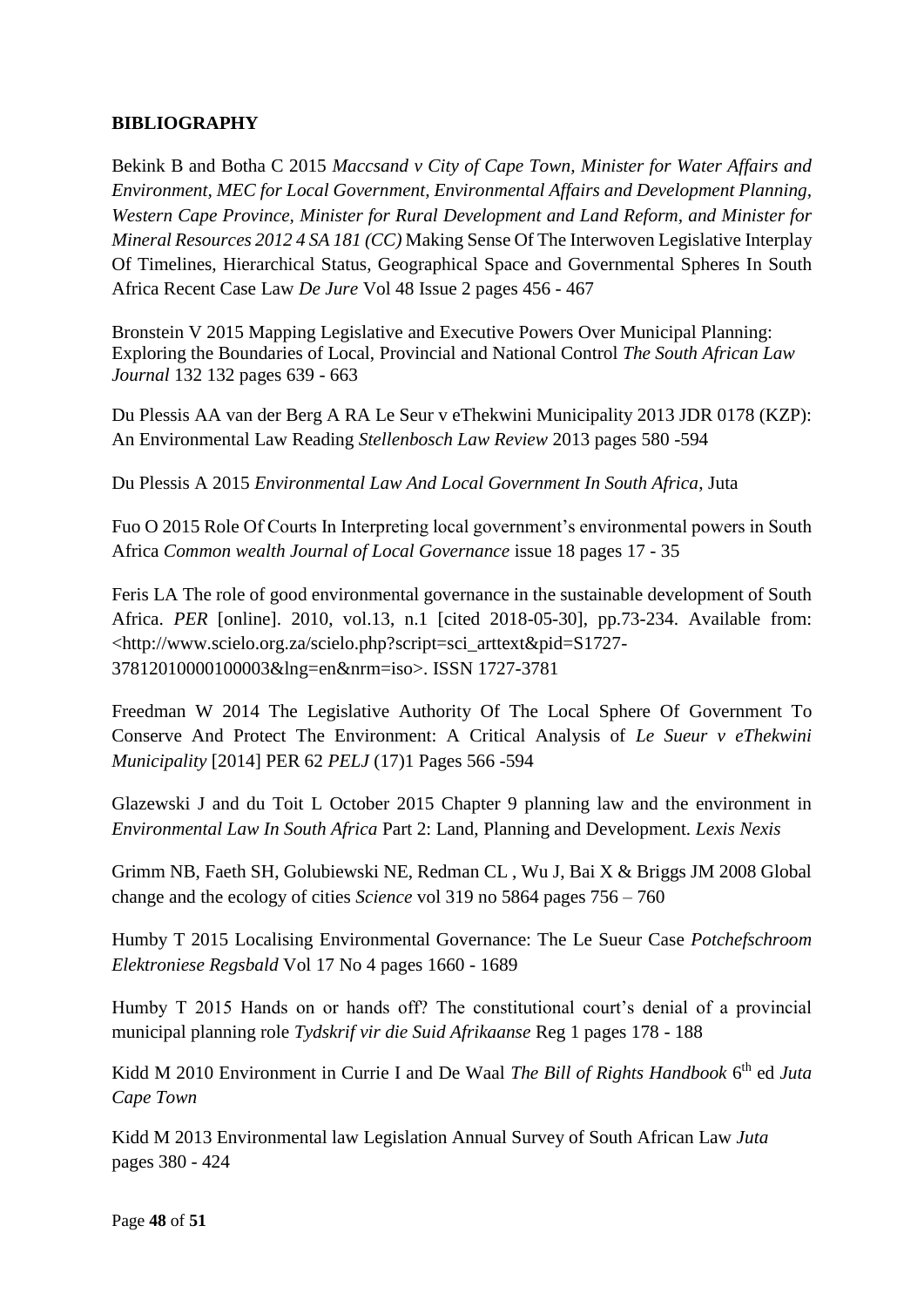Mathebula MT 2011 The Legal Duty of Municipalities to Enforce Environmental Law *LLM Thesis University of Limpompo*, page 1 - 49

Muir A 2015 The Le Sueur Case and a Local Government's Constitutional Right to Govern *Southern African Public Law* Issue 2 Vol 30 pages 556 - 579

Ngcobo S 2011 South Africa's Transformative Constitution: Towards an appropriate Doctrine of the Separation of powers *Stellenbosch Law Review* 1 vol 22 page 37 – 49

Nkuna NW and Nemutanzhela TL 2012 Locating The Role of Service Delivery Within Powers and Functions of Local Government in *South Africa Journal of Public Administration* Special Issue 1 Vol 47 pages 355 – 368

Olivier, NJJ; Williams, C; Badenhorst, PJ '*Maccsand (Pty) Ltd v City of Cape Town* 2012 (4) SA 181 (CC)' PER 61, 2012 pages 538 - 564

Rouget M 2015 Land-use planning and biological invasions *Quest* vol 11 issue 2 pages 18 - 20

Steytler Nico and Fessha Yonatan Tesfaye 2007 Defining Local Government Powers and Functions *South African Law Journal* Vol 124 Issue 2 pages 320 – 338

Steytler Nico and de Visser Jaap March 2014 Local Government Law South Africa, Chapter 1 the development of Local Government *Lexis Nexis* pages 1 - 32

Van Wyk J 2005 Open space systems in urban land-use planning – invaluable assets in conserving the environment and enhancing the quality of life *TSAR* 2 pages 256 -273

Van Wyk J 2012 Planning in all its (Dis)guises: Spheres of Government, Functional Areas and Authority *PER* No 5 Vol 15 pages 288 - 318

Van Wyk J 2012 *Planning law* 2<sup>nd</sup> ed *Juta's* Property Law Library pages 1 – 762

#### <span id="page-48-0"></span>**Case Law**

*Abbott v Overstrand Municipality and Others* [2016] ZASCA 68

*Fedsure Life Assurance Ltd and Others v Greater Johannesburg Transitional Metropolitan Council and Others* 1998 (12) BLCR 1458 (CC)

*Fuel Retailers Association of Southern Africa v Director-General: Environmental Management, Department of Agriculture, Conservation and Environment, Mpumalanga Province and Others* [2007](http://epress.lib.uts.edu.au/journals/index.php/cjlg/article/view/4840/5207#CIT0020_4840) (10) BCLR 1059 (CC)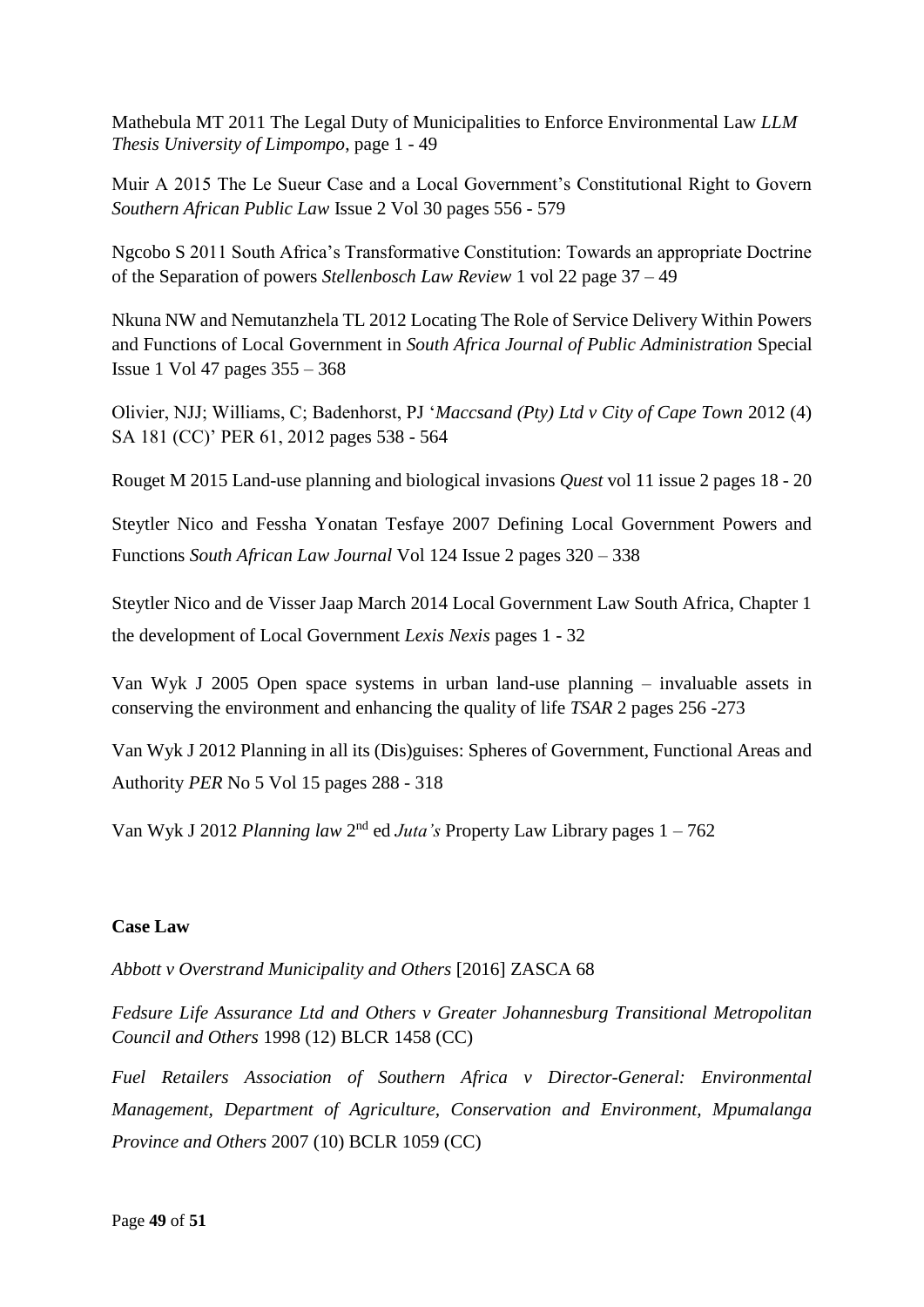*Johannesburg Metropolitan Municipality v Gauteng Development Tribunal* 2010 6 SA 182 (CC)

*Lagoon Bay Lifestyle Estate (PTY) Ltd v The Minister of Local Government, Environmental Affairs and Development Planning of the Western Cape* 2011 4 All SA 270 (WCC)

*Le Sueur v eThekwini Municipality* (9714-11) [2013] ZAKZPHC 6 (30 January 2013)

*Maccsand (Pty) Ltd v City of Cape Town* 2012 4 SA 181 (CC)

*Maccsand v City of Cape Town* (21712009; 5932/2009) [2010] Western Cape High Court, Cape Town *Mazibuko v City of Johannesburg* 2010 4 SA 1 (CC)

*Minister of Local Government, Environmental Affairs and Development Planning, Western Cape v The Habitat Council and Others* 2014 4 SA 437 (CC)

*Pieterse N.O. and another v Lephalale Local Municipality and Others* [2016] ZACC 40 *Wary Holdings (Pty) Ltd v Stalwo (Pty) Ltd* 2009 1 SA 337 (CC)

#### <span id="page-49-0"></span>**Statutory**

Development Facilitation Act 67 of 1995 KZN Planning and Development Act No 6 of 2008 Municipal Systems Act No. 32 of 2000 National Environmental Management Act No. 107 of 1998 Regulations in terms of the Spatial Planning and Land Use 16 of 2013 GN 38594 Republic of South Africa Constitution 1996 Spatial Planning and Land Use Management Act 16 of 2013

Town Planning Ordinance No 27 of 1947

#### <span id="page-49-1"></span>**Reports**

Department of Environmental Affairs (DEA) *Guidelines 6, Environmental Management Frameworks* (2011)